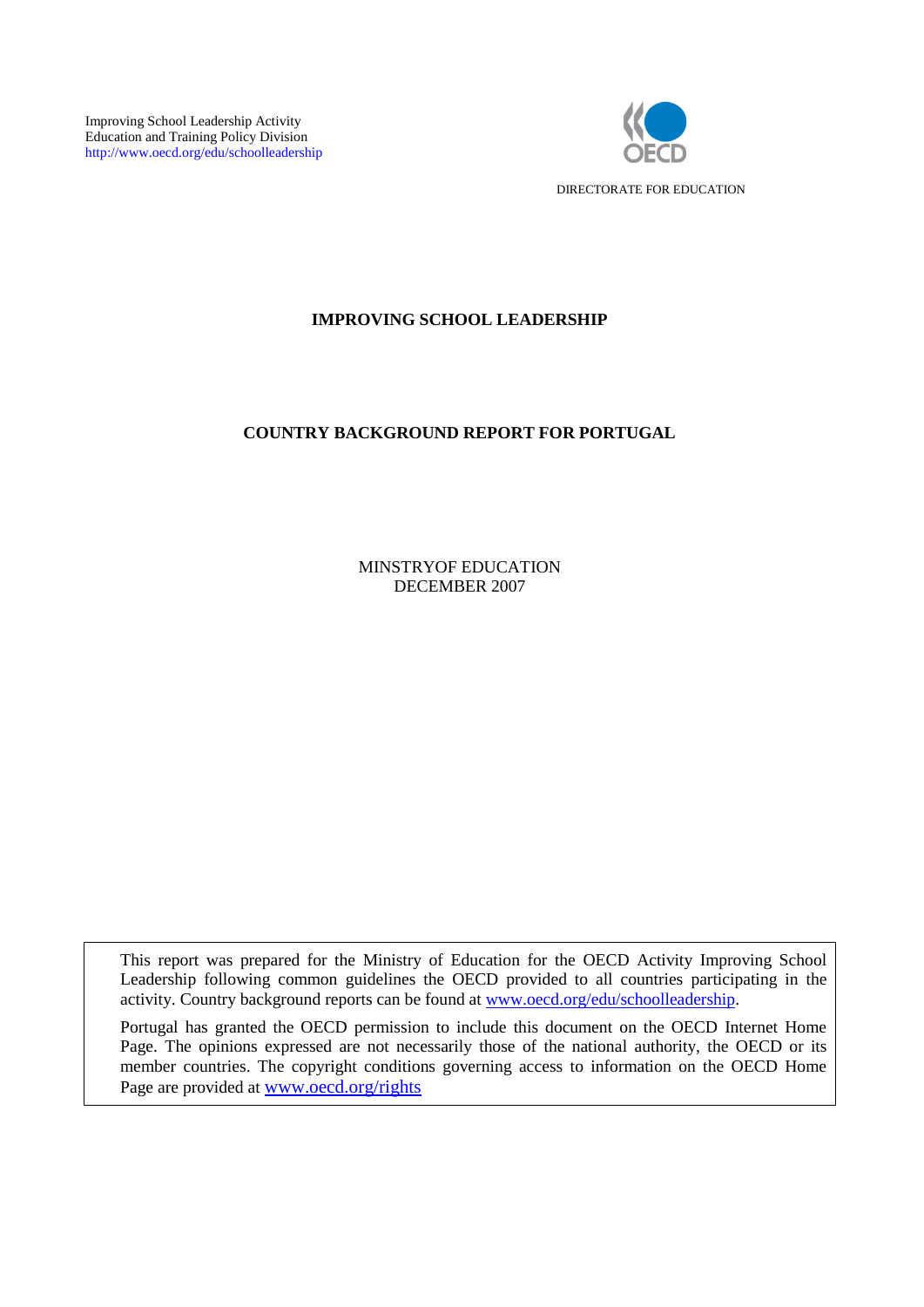# **TABLE OF CONTENTS**

## **EXECUTIVE SUMMARY**

# **CHAPTER 1 - THE NATIONAL CONTEXT OF SCHOOLING**

- **1.1. – Geographical and political context**
- **1.2. - Economic and employment context**
- **1.3. – Demographic Trends**

### **CHAPTER 2 - DESCRIPTION OF THE SCHOOL SYSTEM**

- **2.1. - Structure and organization of the school system**
- *2.1.1. - Foundations and legal framework*
- *2.1.2. - Levels and types of education*
- *2.1.3. – Private Education*
- **2.2. - Administration of the educational system**
- *2.2.1. – General administration – national level*
- *2.2.2. – General administration – regional/local levels*
- *2.2.3. – Administration of teaching establishments*
- **2.3. – Structural characteristics of the system**
- *2.3.1. – Schools/educational and teaching establishments*
- *2.3.2. – Students*
- *2.3.3. – Teachers*
- *2.3.4. – Non-teaching staff*
- *2.3.5. – Finance*
- *2.3.6. – Summary*

#### **CHAPTER 3 – SCHOOL GOVERNANCE AND LEADERSHIP**

- **3.1. – Structures of school governance**
- *3.1.1. – Legal foundations*
- *3.1.2. – Management and administrative bodies*
- *3.1.3. - Relations between bodies and school leadership*
- *3.1.4. – Situation in private and cooperative education*
- *3.1.5. – Professional schools*
- **3.2. – Areas of intervention and levels of decision-making within the educational system**
- *3.2.1. – Financial resources*
- *3.2.2. – Study plans, curriculum and assessment*
- *3.2.3. – Human Resources and staff management*
- *3.2.4. – Community relations*
- **3.3. – Summary**

## **CHAPTER 4 – ENHANCING LEARNING AND SCHOOL LEADERSHIP**

- **4.1. – Teaching, learning and quality**
- **4.2. - Mechanisms for school accountability**
- **4.3. – Monitoring student progress and learning**
- **4.4. - Monitoring the curriculum**
- **4.5. - Teaching, learning and teachers**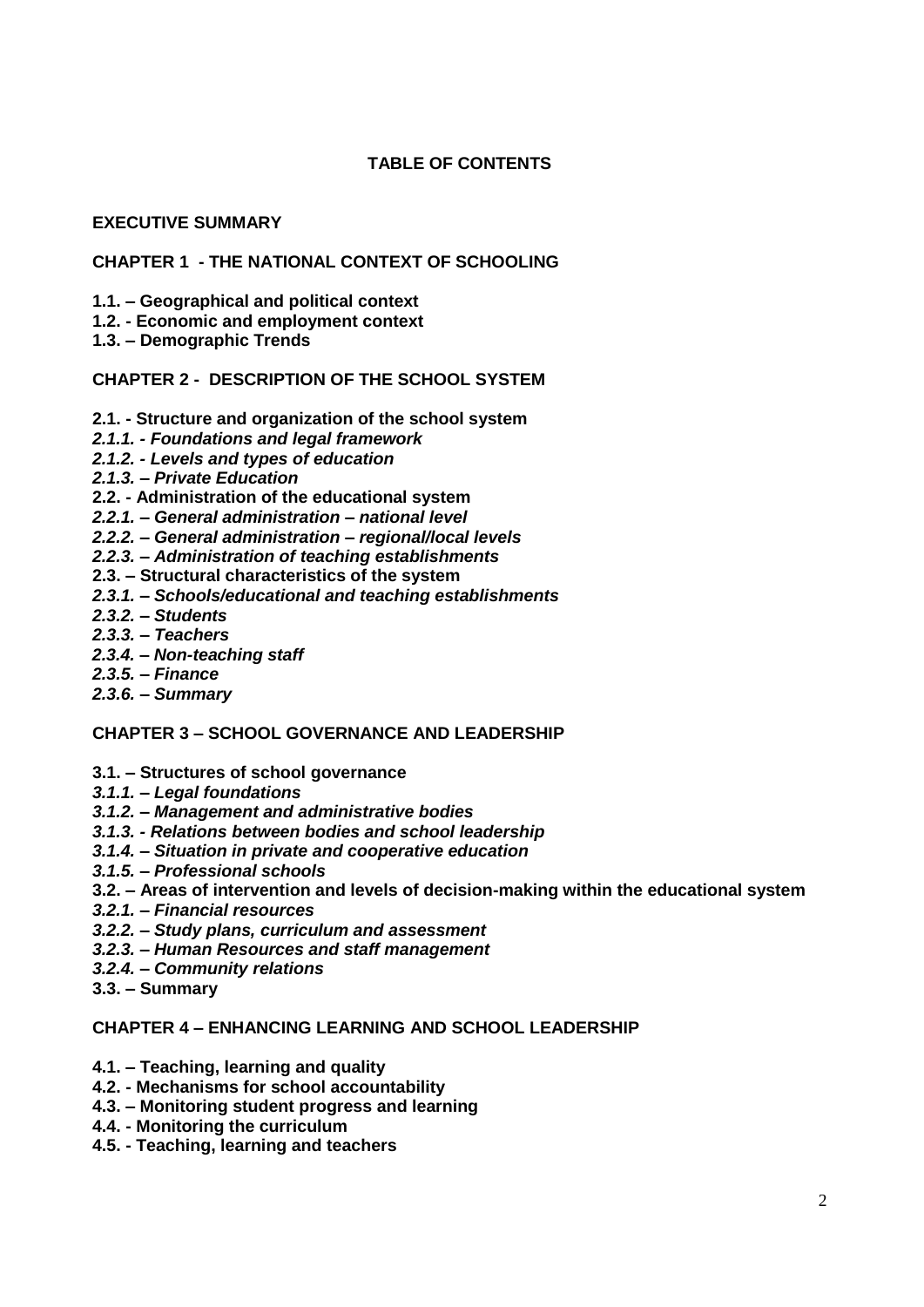# **CHAPTER 5 - ATTRACTIVENESS OF SCHOOL LEADERS" ROLE**

- **5.1. - De/motivational factors**
- **5.2. - Conditions of entry and terms of office**
- **5.3. - Salary Supplement**
- **5.4. - Retaining school leaders**

## **CHAPTER 6 – TRAINING AND PROFESSIONAL DEVELOPMENT OF SCHOOL LEADERS**

**6.1. - Professional career paths and access to administrative functions and management of state schools**

**6.2. – School administration and management in the private sector**

**6.3. – Training for school leaders**

**6.4. – Monitoring training**

**CHAPTER 7 - CONCLUSIONS** 

**7.1. – Introduction 7.2. - The context**

**7.3. – Current Trends**

**7.4. - Challenges**

**APPENDICES**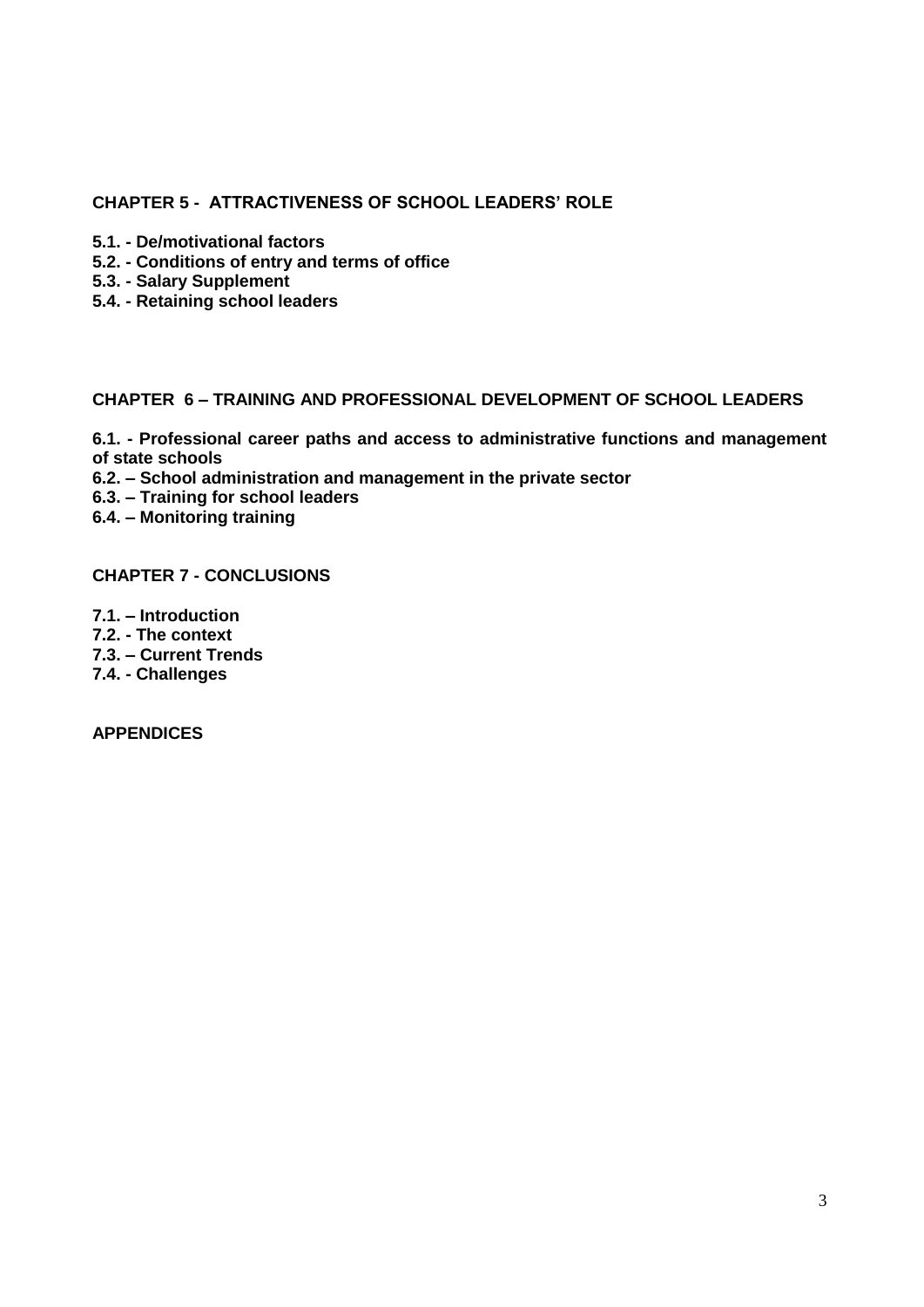### **EXECUTIVE SUMMARY**

- i. **This report was prepared by the Portuguese Ministry of Education for the Project "Improving School Leadership" of the Education Committee of the OECD and is based on a study commissioned from Professor João Barroso, Professor Natércio Afonso and Luís Leandro Dinis, PhD researcher at the Faculty of Psychology and Educational Sciences at the University of Lisbon.**
- ii. **The study follows the guidelines set out in the document "Improving School Leadership. Guidelines for Country Participation" and is organized into seven chapters: Chapter I: The national context of schooling; Chapter II: Overall description of the school system; Chapter III: School governance and leadership; Chapter 4: Enhancing learning and school leadership; Chapter 5: The attractiveness of school leaders" role; Chapter 6: Training and professional development of school leaders; Chapter 7: Conclusions.**
- iii. **Each chapter presents a brief description of the essential information on the current situation by theme, based on the legal framework and available data and, where possible, a short analysis. At the end of the report is an appendix with supporting data.**
- iv. **For the purposes of the report and in view of the Portuguese context, we have considered "school leader" to mean the President of the Executive Council of the relevant management structure, whether this be a single school or a group of schools.**
- v. **Portugal comprises the territory belonging to continental Europe together with the two archipelagos of Madeira and the Azores. It is a unitary state and a constitutional republic. Territorially and demographically, Portugal is in the middle of the scale within the European context, a position which is declining in economic terms. This situation has been aggravated by weak figures for economic growth over the last 7- 8 years. The rise in the unemployment rate (affecting women and young people disproportionately), the increase in the cost of living (affecting the middle and lowermiddle classes in particular), the associated demographic changes, with a tendency to rapid ageing of the population, the drift to the coast, the growth of suburbs and the rise in immigration are all factors affecting the perception and breadth of social and cultural change, which are reflected in the organization and functioning of institutions such as the family and schools.**
- vi. **The most significant recent development in education in Portugal came with the Revolution of the 25th April 1974 which re-established democracy. Another important turning point was the country"s entry in 1986 into the European Community, now the European Union. In that time the education system underwent a process of "permanent reform" characterized by continuous transformation (at times contradictory), backed up by strong financial investment both nationally and from the European Union which was translated, above all, into higher numbers of students, teachers and schools. The growth in school attendance rates was particularly evident in pre-school education, in compulsory education and in uppersecondary schools which subsequently led to a rise in the number of people going into higher education.**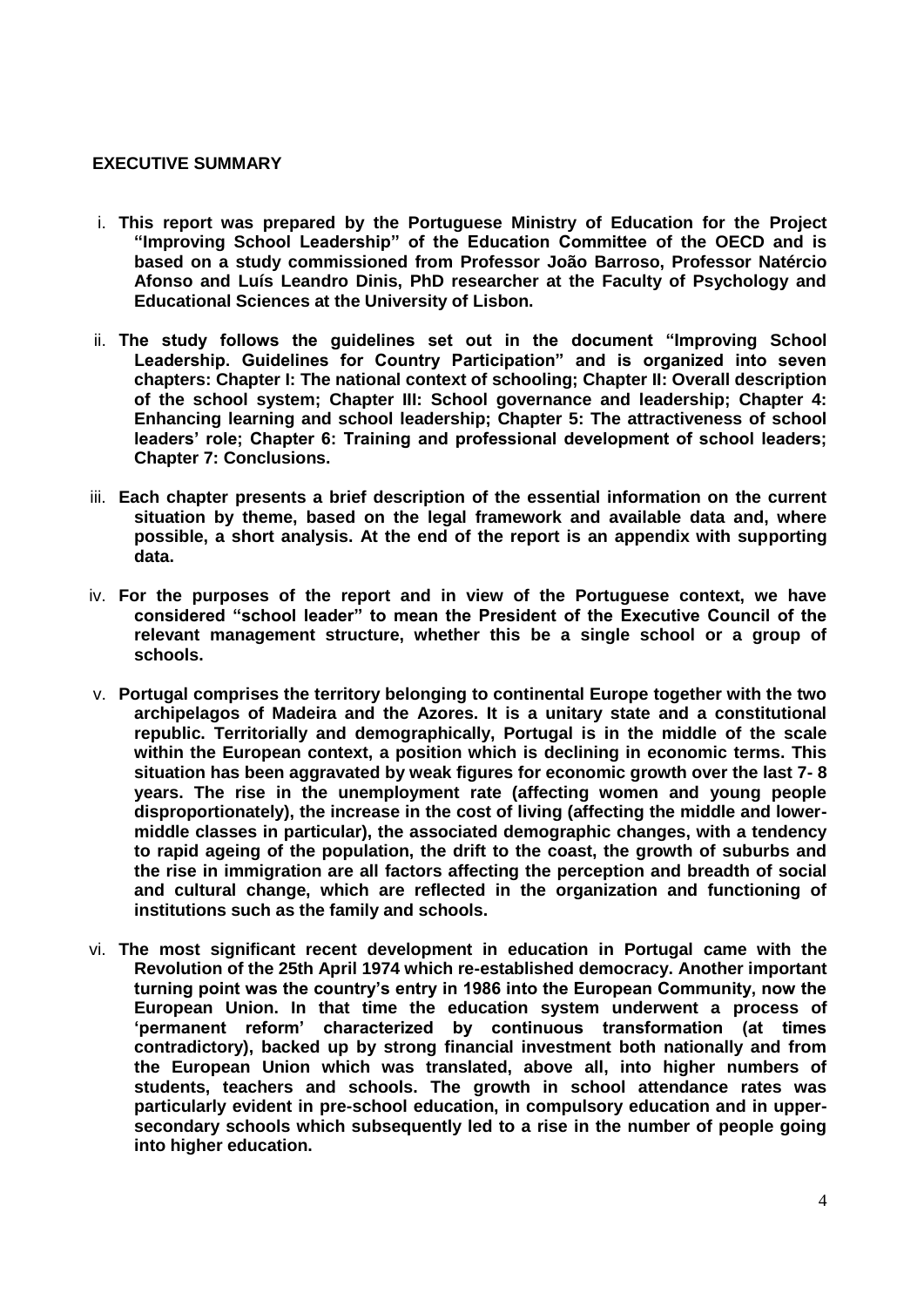- vii. **One of the main characteristics of leadership in Portuguese schools is the preservation, since 1974, of the principle of peer election to the governing bodies of schools. This practice is clearly associated with the political and social movement that emerged from the revolution of the 25th of April 1974. It is not surprising, therefore, that the principle of electing school governing bodies constitutes one of the fundamentals of the so-called "democratic organisation", an expression consecrated in the Constitution and Fundamental Law of the Education System of 1986. The legal regulatory framework for the administration and management of schools has been altered to promote the opening-up of school management to public scrutiny and accountability. This has been done through the participation of local council, community and parents" representatives on school and administrative committees, and by the mandatory requirement for strategic management plans - the school educational project, the school and class curricular project, and the annual programme of school activities. This has created space for the implementation of audit programmes, for internal and external inspections based on checking the implementation of standards and for mechanisms to ensure accountability.**
- viii. **As in other OECD countries, Portugal has also been developing a discourse favourable to the growth of "strong leadership" in schools, with the ability to introduce the changes necessary for organizational improvement. However, there are no extensive studies which detail how this has been implemented in practice, nor its effects on the running of schools. Most of the research is based on case studies of school management or on the work of school heads and it is in this context that the question of leadership has been approached. The development of policies to improve learning through the strengthening of school leadership necessarily accords importance to the functions of the school leader at the level of policymaking, on strengthening school autonomy and in the key areas of curriculum design, pedagogical organisation and human and financial resource management. This is only possible when enough value is placed on the socio-political dimension of work of a school head, and members of the school and the community are involved in improving how things are done and in the results of student learning.**
- ix. **The specifics of how school leaders are chosen, through election, and the conditions in which they carry out their functions are difficult to compare to other countries when recruitment of teachers is based on an annual selection process based on the individual"s career history and the laws of supply and demand at the time of placement. The ability to improve recruitment procedures and retain school leaders is related to the availability of the teachers who put themselves forward for leadership posts and to the willingness of those voting to re-elect them. According to some studies, this availability depends more on intrinsic motivation such as a sense of mission, being recognised for their symbolic power, the placement strategy of teachers and so on, rather than any tangible benefit they might obtain. A study in 2001 concluded that a member of teaching staff who held a position of responsibility at the top of a school or school grouping displayed a far lower tendency to possess characteristically feminine traits than the average. There are as many men as women in leadership roles, most possess a first degree, they have over 20 years experience, teach the higher levels in that particular subject and base their claim to a leadership post on similar prior experience with identical duties, often at the same school.**
- x. **The demand for training in the area of school administration is a relatively recent phenomenon in Portugal, although it expanded significantly in the 1990s. It is not**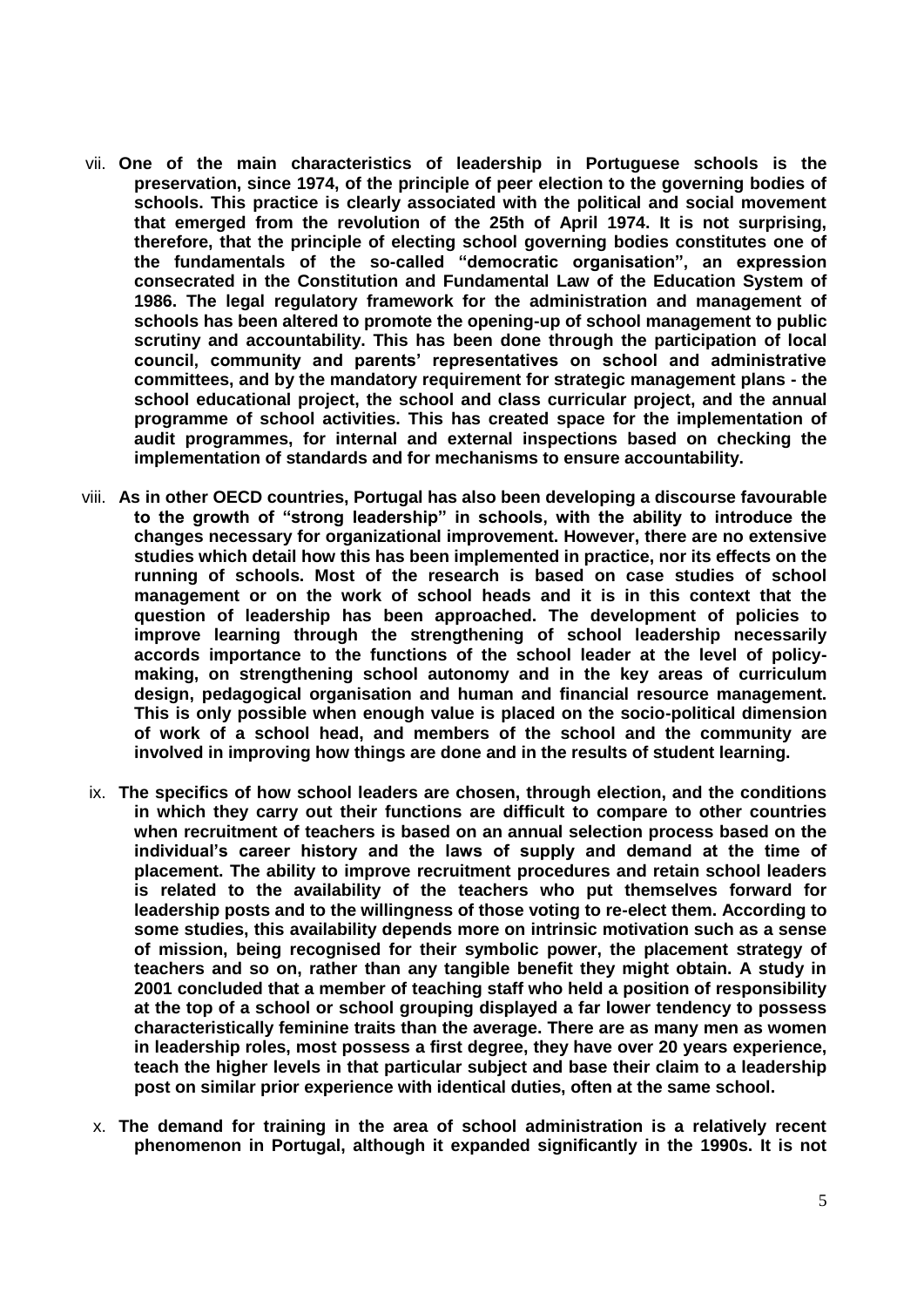**that different from what happened in other European countries, although it started later**. **Much has contributed to this: the late appearance of research and studies in this area at institutions of higher education; the lack of professional "clout" of a school head because formally diluted by the electoral college system; the weak legal and formal autonomy of school management functions***.* **Because there is no school leader career, nor any specific initial training for the post, it is only through on the job training that the prospects have increased. The development of training in this area also depends on how the term "professionalization" comes to be defined by the powers that be, through the creation of a career path giving access or not to qualified teachers. However, in the short term even within a framework of a structured career path and without insisting on the necessity of some specific initial training, we cannot simply ignore the experience acquired by numerable teaching staff in the exercise of their functions. It should be possible to officially recognise the competencies they have gained, by complementing this training with some sort of post-graduate qualification.**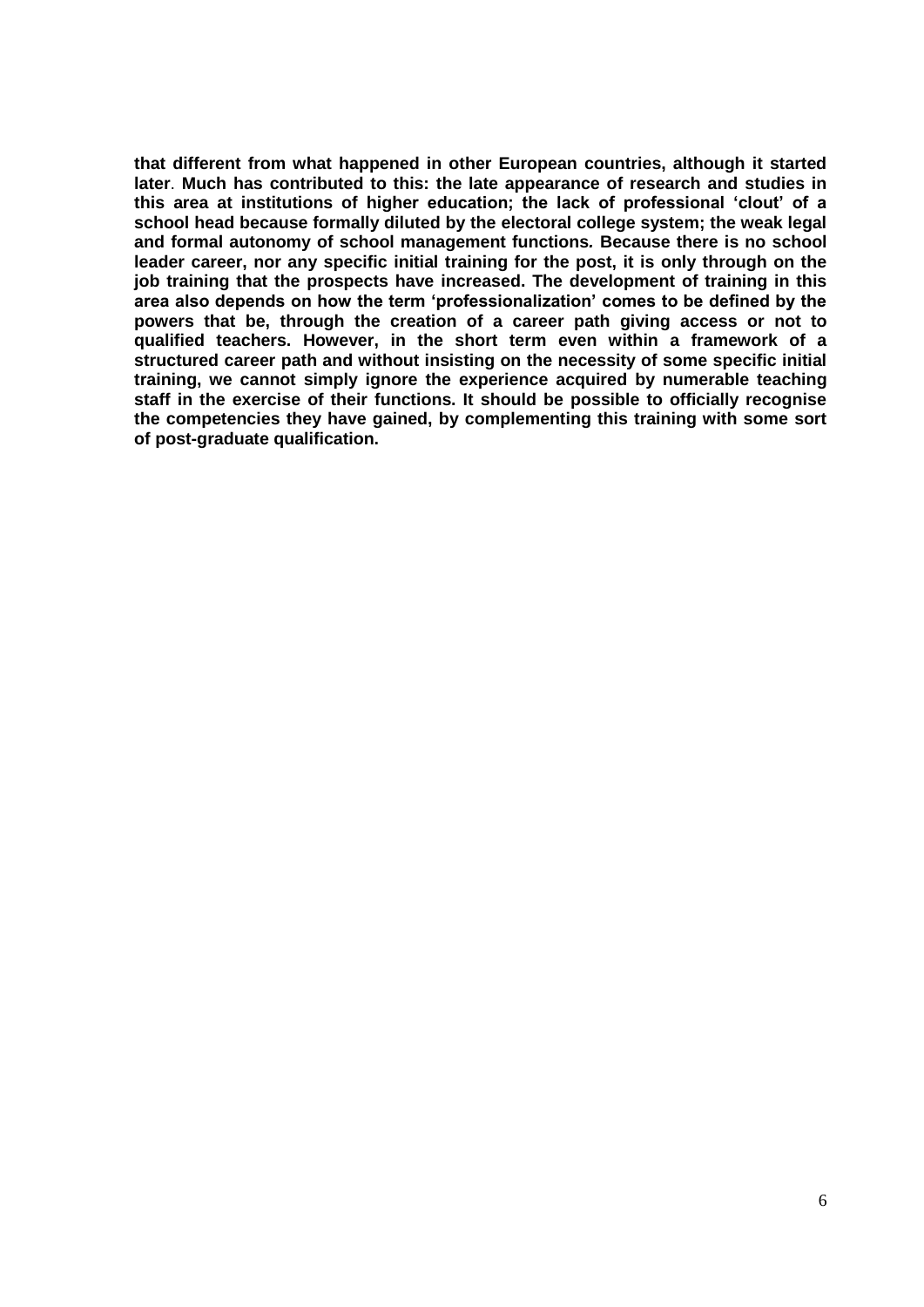# **CHAPTER 1 - THE NATIONAL CONTEXT OF SCHOOLING**

# **1.1. – Geographical and political context**

Portugal, geographically speaking, comprises the territory belonging to continental Europe and the archipelagos of the Azores and Madeira, both situated in the Atlantic Ocean.

With an area of 88.967,5 Km<sup>2</sup> and a resident population of 10,043,763, continental Portugal has a population density of 113 inhabitants per  $km^2$ . The Azores, comprising 9 islands, has a resident population of 241,206 people and a population density of 104 inhabitants per  $km^2$ , while Madeira is made up of two islands, having a population of 244,286 people and a population density of 295 inhabitants per km<sup>2</sup>.

Portugal is a unitary state which in organisational and functional terms respects the islands' right to autonomous rule and the principle of subsidiarity, local authority autonomy and the democratic decentralization of public administration.

While it is a democratic state as set out in the Constitution of the Republic, one of the characteristics of the political organization of the Portuguese state is the principle of the separation and interdependency of the organs of sovereignty. These are: the President of the Republic, the National Assembly of the Republic, the Courts and the Government.

The President of the Republic is directly elected for a term of 5 years by universal secret ballot.

Parliament, whose composition may vary from between 180 and 230 deputies elected by legally stipulated electoral cycles with mandates of 4 years, constitutes the body of representative sovereignty of all citizens and in the present parliamentary sitting contains members from six political parties.

The government, as the highest body of public administration, is tasked in general terms with the conduct of politics in the country. The Government is comprised of the Prime-Minister, the Ministers, the Secretaries and Under-Secretaries of State. It is responsible to the President of the Republic and to Parliament.

In accordance with the Education Act the archipelagos of the Azores and Madeira constitute autonomous regions with their own political and administrative statutes and their own governmental bodies. They possess a Regional Assembly and are invested with their own powers with regard to educational matters.

The democratic organization of the State allows for the provision of local authorities. These local authorities exist both on the mainland and in the autonomous regions of the Azores and Madeira, at municipal and parish level. The local authorities are invested with powers in the areas of education and teaching.

## **1.2. – Economic and employment context**

With a Gross Domestic Product in the region of 141 billion euros in 2004, Portugal possesses the 20th largest economy in absolute terms of the 30 member countries of the OECD.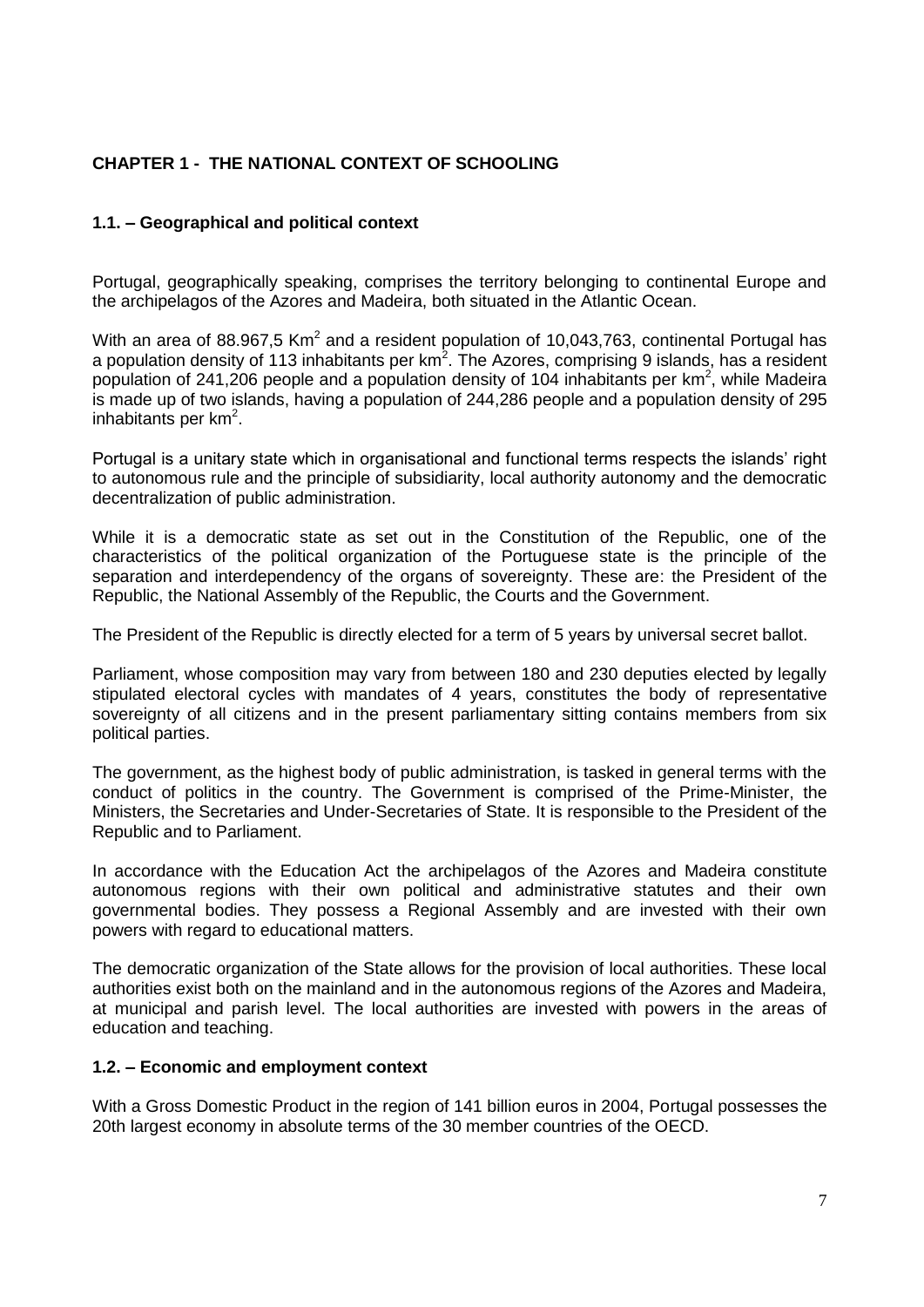In recent years, having attained a growth rate in real terms of 4.7% of GDP, the Portuguese economy entered a period of recession. It is currently undergoing a slow recovery and a convergence to the average level of economic and social development of the European Union.

The breakdown of GDP by sector shows evolution in that the growth in the percentage share of the service sector (more specifically Government, Health, Education and other services) rose from 62.2% in 1990 to 70.99% in 2004. Agriculture, Forestry and Fisheries over the same period saw their contribution to GDP fall from 8% to 3.5%. The remaining activity sectors, Industry and Construction, declined as a proportion of GDP from 29.8% to 25.6%. Consolidation of the economy in the tertiary sector has been absolute and has had a number of important consequences both in terms of human resource policy and in relation to the transparency and interdependence of the economy and its integration into global markets.

The service sector accounted for around 57% of employment in 2004. The structure of employment, by activity type, has not undergone significant alteration over the years. Between 1998 and 2004, the proportion of Agriculture, Forestry and Fisheries fell on average 0.2 percentage points per annum (from 13.5% to 12.1%). For Industry, Construction and Energy the decrease was 0.5 percentage points (from 35.1% to 31.2%). By contrast over the same period services saw their share increase from 51.4% to 56.8%. Thus the growth in the volume of employment has been achieved fundamentally by a growth in the service sector.

The change in the economic situation in the last few years has not been reflected in employment indicators. The rate of unemployment started to rise in 2001. From a figure of 3.9% in that year, it rose to 6.7% in 2004 and reached 7.6% in 2005. Worsening unemployment continued to affect women in particular along with the 15-24 age group. In general terms, the average annual unemployment rate among women is 1 percentage point above the overall rate, while for the 15- 24 age group that difference is 6 percentage points.

The inherent dynamics of economic demography bring with them two important tendencies in the pattern of employment: on the one hand there is a trend towards a reduction in employment of the 15-24 age group which declined, slowly but steadily between 1998 and 2004, from 47% to 43.6%; on the other hand, the reverse phenomenon can be observed for the employment rate for women which showed a slow but steady rise from 43.7% to 46.7% over the same period.

Regarding employment qualifications, there was a rise, in absolute and relative terms, in the number of employed people with qualifications equivalent to or above the completion of secondary school. The number of employed people with these qualifications in 1998 was 954,500 and in 2004 1,374,200 which corresponds to an average annual growth of 7.3%. Even so, in 2004, the percentage of employed without this level of qualification was 70%*.* If we consider the employed population by profession we see a similar picture, with the four most qualified categories being the only ones to see their percentage share grow between 1998 and 2004: senior management (from 7.3% to 9%), specialists in white collar and scientific professions (from 6.2% to 8.5%), middle-ranking technical staff (from 7.7 % to 8.3%) and administrative and similar staff (from 9.1% to 10.1%).

#### **1.3. – Demographic Trends**

The Portuguese population rose to 10.52 million inhabitants in 2004. In European demographic terms Portugal is located in the medium-sized group of countries together with Greece, Belgium, the Czech Republic, Hungary, Sweden and Austria, countries with a population of between 8 and 12 million people. At the heart of the OECD, it lies in 16th position, corresponding to around 0.9%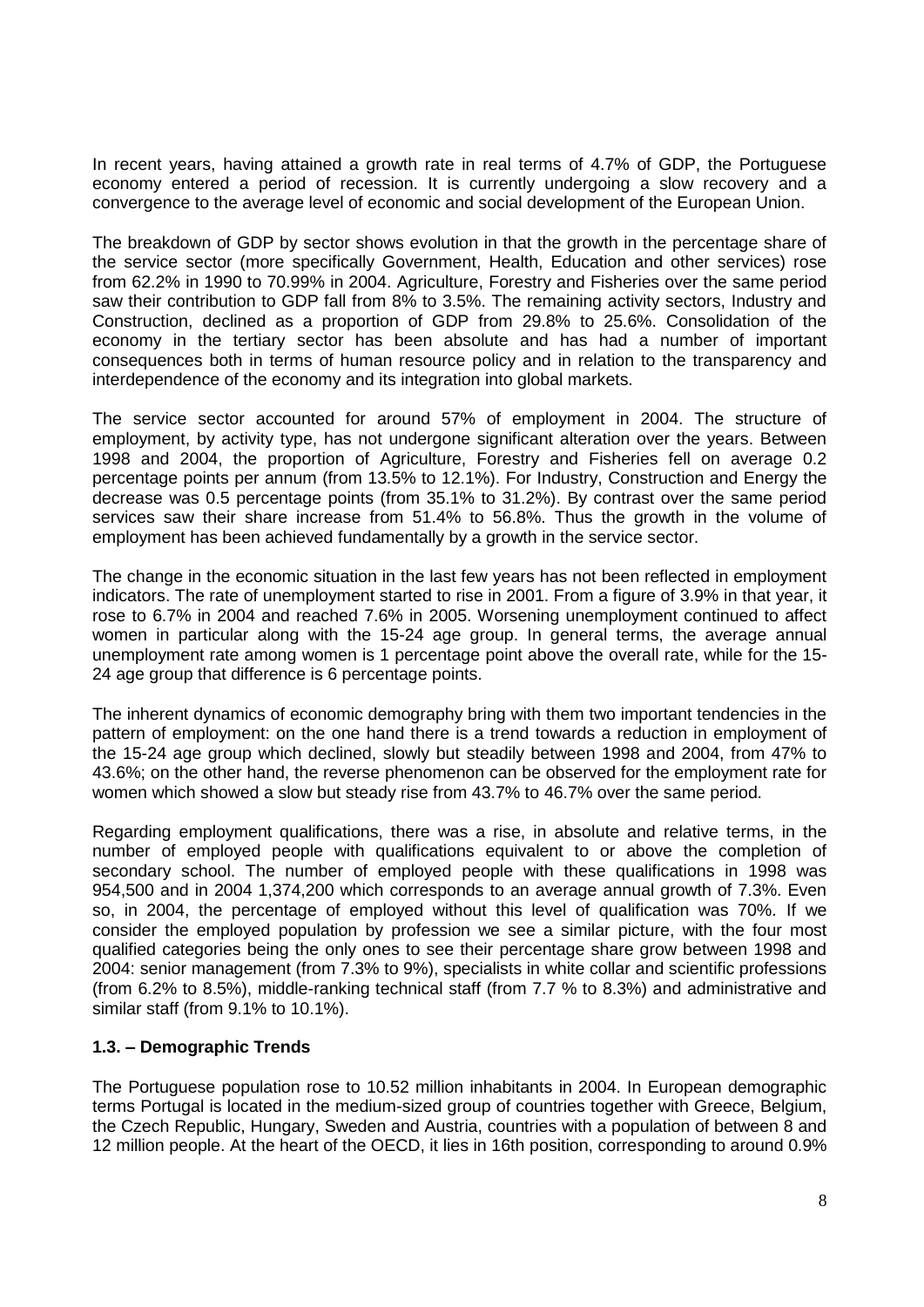of its population. In 2004, with regards distribution by sex, the proportion of women was slightly higher than men (51.62%).

Comparison in the rates of natural and effective growth reveal that population increase has been sustained by migration, that is by the clearly positive effect of international migration. In fact, since the early 1990s the resident population has increased due to the rise in the migrant population. Aside from the phenomenon of population ageing and spatial concentration (the movement to the coast and the rise of the suburbs) immigration and emigration constitute one of the most important demographic dynamics in Portugal today, if not in absolute quantitative terms, then at least relatively and qualitatively.

From a country of net emigration, Portugal became at the beginning of the 1990s a country of immigration. The scale of this phenomenon is clear in the growth of foreign population groups since 1990. Taking as a reference point data regarding foreign populations with the legal right of residence we can see that numbers have doubled between 1990 and 2004, from 107,767 to 265,361.

Another more visible trend is the ageing of the population. Statistics reveal a significant ageing of the Portuguese population over the last decade, as a result of the decrease in the birth rate and in the progressive rise in life expectancy (75.4 years in 1995 to 77.79 years in 2004). The change registered between 1990 and 2004 in the age profile of the population shows the progressive and rapid ageing of the population, so that ratio of old to young people has changed from 68.1 to 108.7. This means that over the last decade and a half, there are now 40 more elderly for every 100 young people.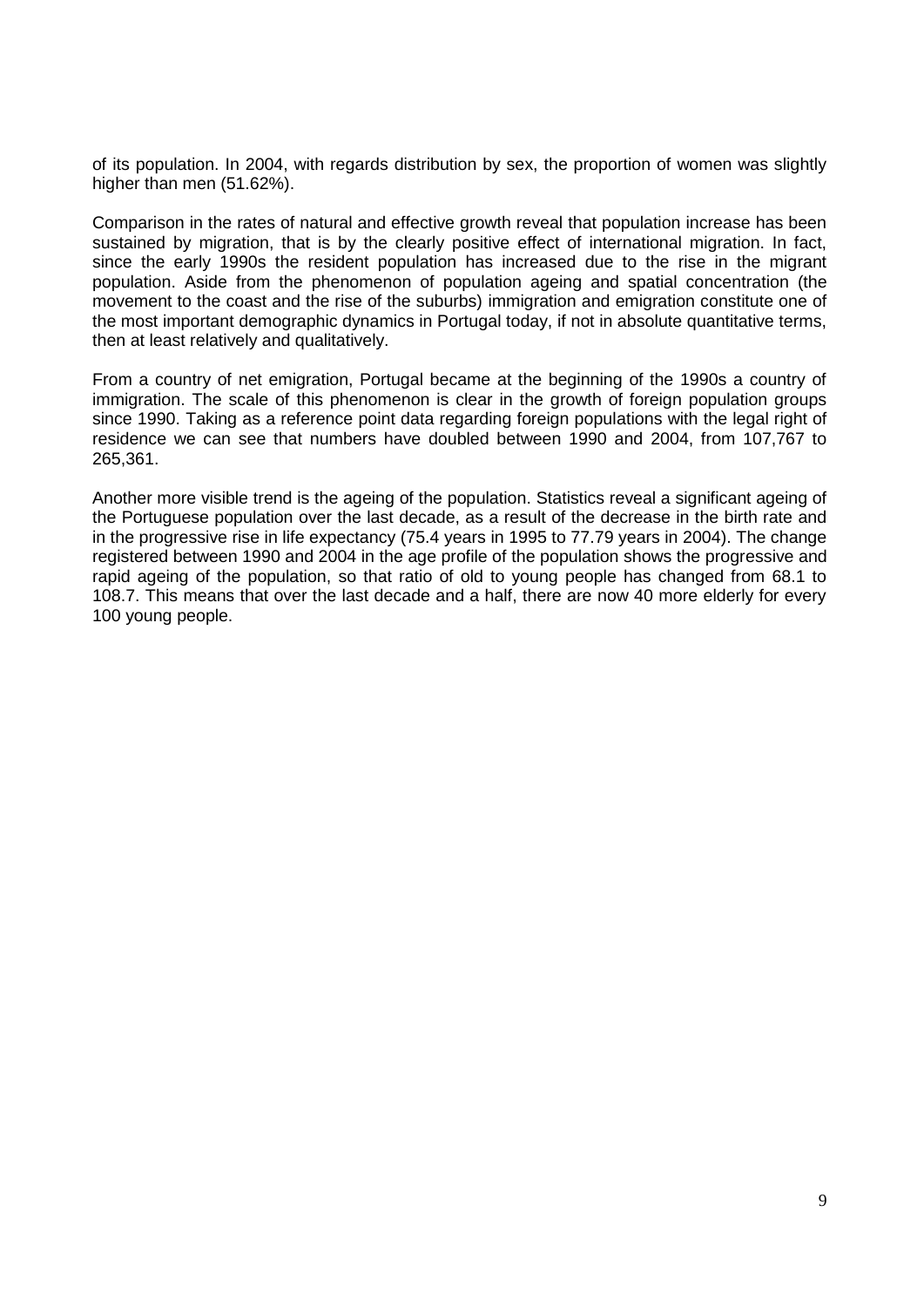# **CHAPTER 2 - DESCRIPTION OF THE SCHOOL SYSTEM**

## **2.1. - Structure and organisation of the school system**

### *2.1.1. - Foundations and legal framework*

The Education Act No. 46/86, defines the general legal framework and the fundamental principles for the organization and functioning of the Portuguese Education System as "a series of measures which establish the right to education and guarantee equality of opportunity in access to and success at school".

In 1989 a bill was approved defining the guidelines for the autonomy of schools in the  $2^{nd}$  and  $3^{rd}$ cycles of compulsory and upper-secondary education. In 1991, a bill was approved establishing a new system of management and administration in those schools which was to be introduced in a small number of schools for a trial period, while at the same time maintaining the management system which has been in place since 1976 in the majority of schools. Until the publication of Decree-Law No. 115-A/98, the bill which in 1998 legally instituted the System of School Autonomy, Administration and Management and came to include all  $1<sup>st</sup>$  cycle schools, there were two systems of state school leadership in operation.

However, in 1993, the restructuring of the central and regional services of the Ministry of Education was carried out. The competencies and functions of each service or body were clarified and defined. The reform was heralded as a way of ensuring greater customer friendliness in the way services were organized, and aimed to consolidate powers at the highest level of decision-making, namely among the Regional Directors of Education – these were created in 1987 and given formal structures in 1989. The existing structures of the Ministry of Education and its respective regulations, which we shall examine in greater detail later, mainly originate from May 2002 [Organic Law of the Ministry of Education] and February 2004 [Organic Laws for Central and Regional Services]. At the end of October 2006 a new Organic Law from the Ministry was approved which introduced further restructuring of the services and bodies of the Ministry with the aim of wholesale reform of the Central Administration of State.

## *2.1.2. - Levels and types of education*

The education system, in accordance with the Education Act of 1986 covers pre-school education, school education and after-school education. Pre-school, in its formative aspect, aims to complement the educative role of the family, with which it works in close cooperation. School education covers teaching at compulsory, upper-secondary and higher levels, integrating special needs and including extra-curricular activities. After-school education covers literacy schemes and basic skills, improving and updating cultural and scientific knowledge, beginners´ classes, conversion courses and professional improvement and is carried out in an open framework of varied initiatives, both formal and less formal in nature. Some approaches to school education are governed by particular arrangements: special education, professional training, adult education, distance learning and the teaching of Portuguese abroad. In the process of reorganizing the curriculum in upper-secondary education in 2004 professional courses were integrated into mainstream upper-secondary teaching.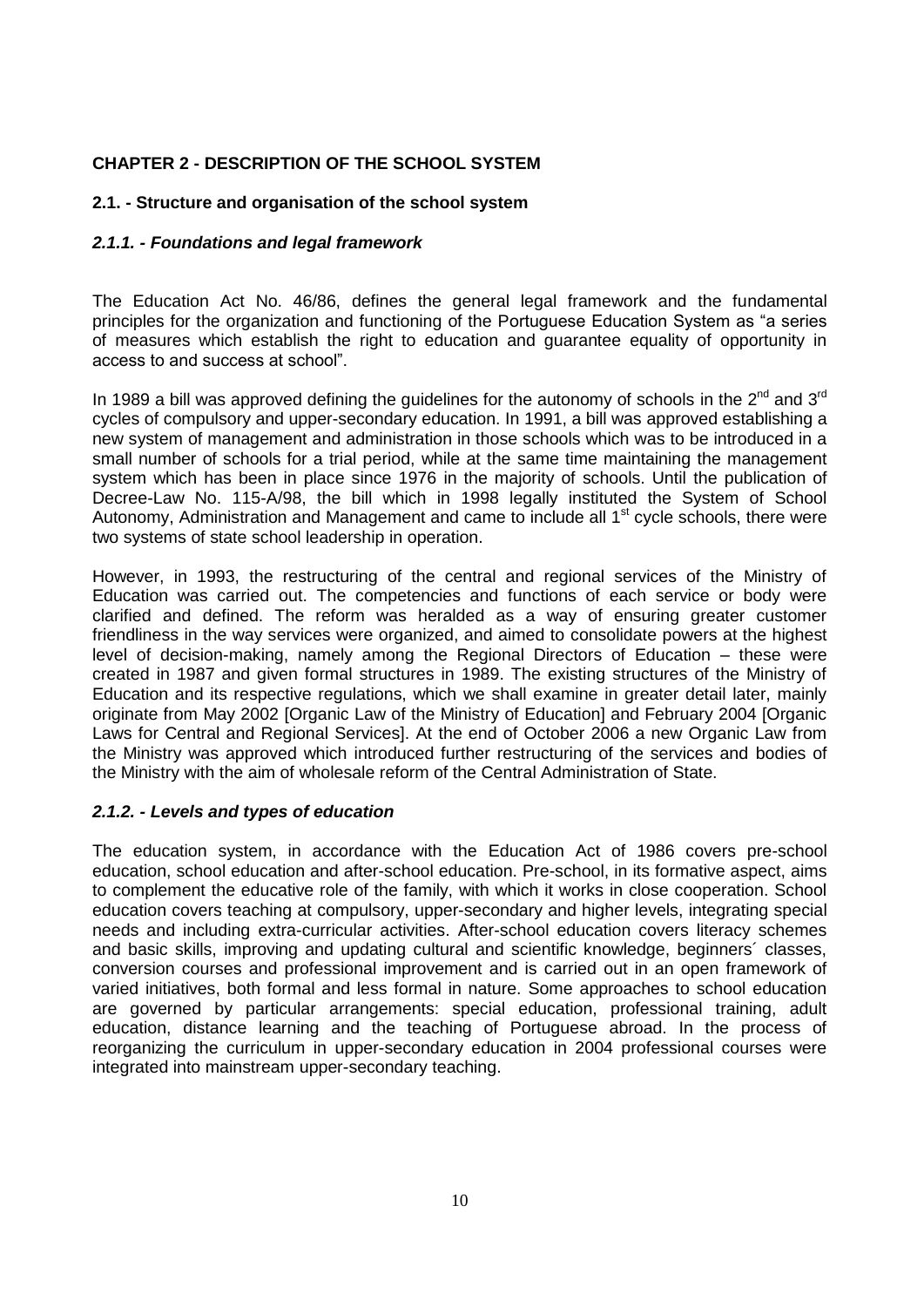#### *Pre-school Education*

Pre-school education is aimed at children between the ages of 3 and 6 and is optional. It is incumbent on the State to ensure that there is a range of pre-school educational options. The range of pre-school education is comprised of institutions – commonly known as *Jardins-de-Infância* (nursery schools) – created either by the state or by other organisations, groups or individuals, either on a profit or non-profit-making basis.

## *Compulsory Education*

Compulsory education is made up of three cycles which last a total of 9 years:  $1<sup>st</sup>$  cycle (4 years),  $2^{nd}$  cycle (2 years) and the  $3^{rd}$  cycle (3 years). The three cycles constitute a series of stages such that each progressively reinforces and builds on the one before, to form a comprehensive whole. The first cycle of compulsory education is general in nature, and a class is the responsibility of a single teacher for four years, although they may be supported by a specialist in certain areas; the second cycle is organised by subject areas at a basic level and is largely taught by a different teacher for each subject; the third cycle has a separate teacher per subject or group of subjects. The outcomes and objectives specific to each of the three cycles form part of the general objectives of compulsory education in line with the corresponding development for each age group.

Free, compulsory, universal education changed from 6 years to 9 years" duration in 1986 with the passing of the LBSE (Education Act). Schooling is free and compulsory in order to try and make it universal, guaranteeing every child access to education and academic success. Compulsory attendance stops at 15 years of age. Entry into the first cycle of compulsory education is compulsory for all children who are 6 years old by the 15th of September or, if requested by their parents, by the 31st December of that year.

The end of compulsory education corresponds to the moment when students must make a choice between continuing their studies along one of the various academic paths offered or entering the labour market.

## *Upper-Secondary Education*

Upper-Secondary Education is optional, is of 3 years" duration and access is conditional on the successful completion of Compulsory Education. It is organised along different lines, with courses either of a more vocational nature or for more academic study, all of which should include components of technical, technological or professional training as well Portuguese language and culture. At present it comprises: *Sciences and Humanities*, for those who intend to study further in Higher Education; *Technology*, which the dual aim of entrance into the labour market and further study, especially post-upper secondary school courses specializing in technology and higher education courses; S*pecialized Arts*, again, depending on the artistic area in question, with the dual aim of entrance into the labour market and further study; *Professional courses* aimed at an initial qualification, which will help students into the world of work but allowing them to continue with further study.

The option of repeating years of Upper-Secondary Education aims to give people a second educational opportunity, which allows them to combine study with professional activity, and comprises sciences and humanities, technology and specialised arts.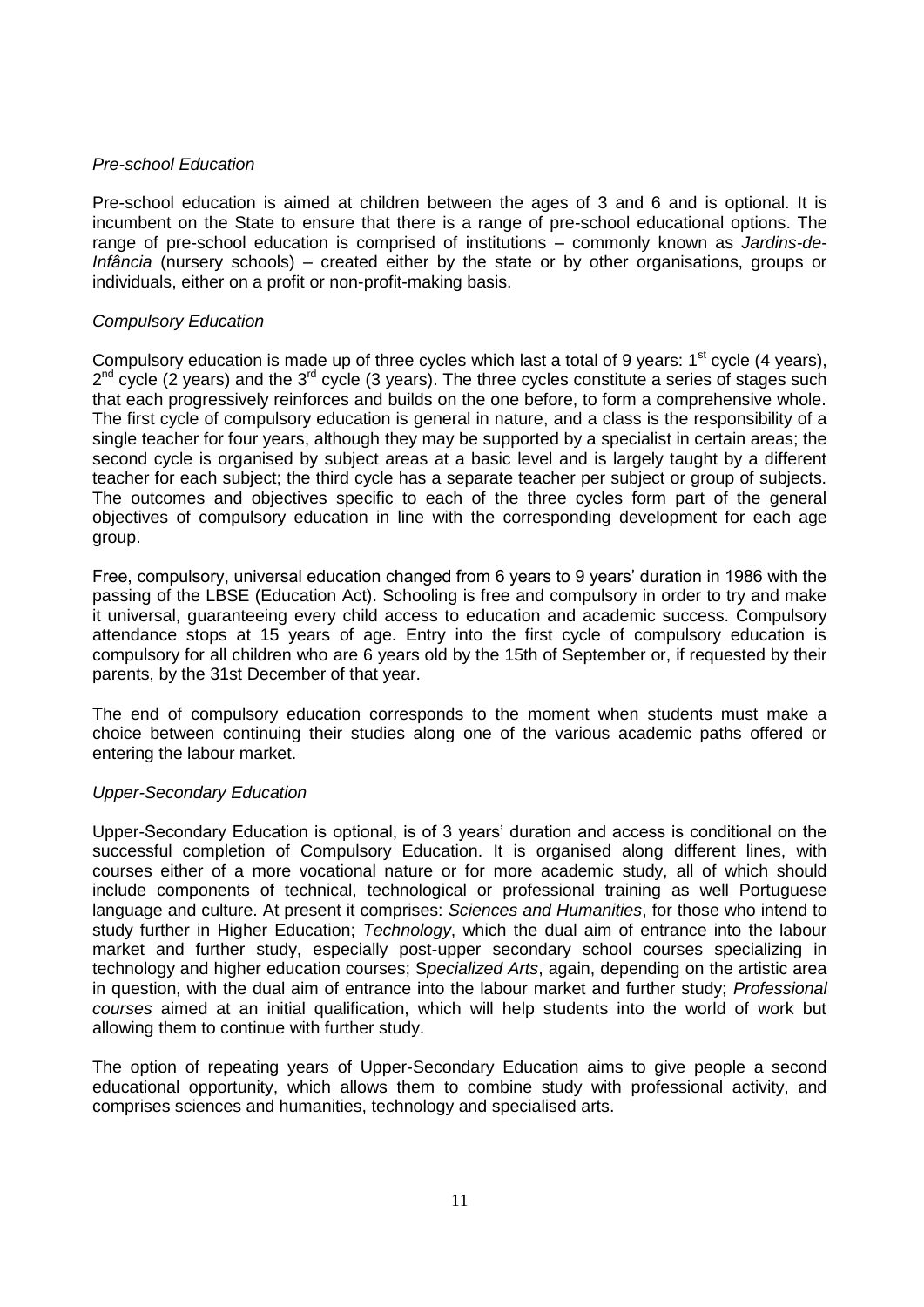A certificate is awarded to everyone who completes upper-secondary education, which in the case of technological and professional courses qualifies students to take up a professional career.

#### *Special Education*

Special Education aims to support and integrate students with special educational needs and to provide for them to be taught by specialised teachers.

#### *Professional Education*

Professional education delivered at professional schools was intended to introduce an alternative to regular upper-secondary provision into the educational system. At present, professional courses last three academic years, with 3,100 hours of instruction, comprising: socio-cultural, scientific, technical, practical, artistic and technological subjects. Students may enter such courses having completed the third cycle of compulsory education. Access to vocational courses in the Arts is possible for students who have completed the second cycle of compulsory education. Specialised technology courses are open to students who have a Level III professional qualification.

The organisation of professional courses follows the pattern of other upper-secondary courses, but includes a compulsory job training component with practical activities related to a specific professional field in the form of a work placement. Courses are modular in nature and their course description must identify a common core of subjects and a specific outcome. Professional Schools are managed by the scientific, pedagogical and administrative departments of the Ministry of Education and have autonomy in how their activities are developed.

Professional Schools are able to organise and run other types of educational and training courses and activities: vocational courses in the Arts, aimed at students who have completed the second cycle of compulsory education; compulsory or upper-secondary level repeat courses; evening classes; support programmes for those who are entering the labour market having completed compulsory or upper-secondary level education; other professional training programmes resulting from adapting the curricular input of professional courses to the particular needs of the socio-economic level of the students in question. Professional schools may also organize professionalization courses for the over-15s who have completed the second cycle of compulsory education. Professional courses award an upper-secondary school certificate and a Level III Professional qualification. This professional diploma is awarded after successful completion of a study plan and a professional aptitude test. Work-oriented vocational training is organized in various ways, in terms of the duration and programme content, varying according to the project areas of each Professional School and the specific local and sectoral needs of each region of the country. Ultimately, this learning regime is an alternative to mainstream education and represents a form of initial professional training for young people to allow them to develop their abilities and acquire the knowledge necessary for working in a recognised profession.

## *2.1.3. – Private education*

According to the Statute on Private and Cooperative Education private schools are institutions created by single individuals or combinations of individuals where group teaching is delivered or where regular activities of an educational nature take place. The State recognises the importance and value of private education, as a practical expression of the freedom to learn and teach and of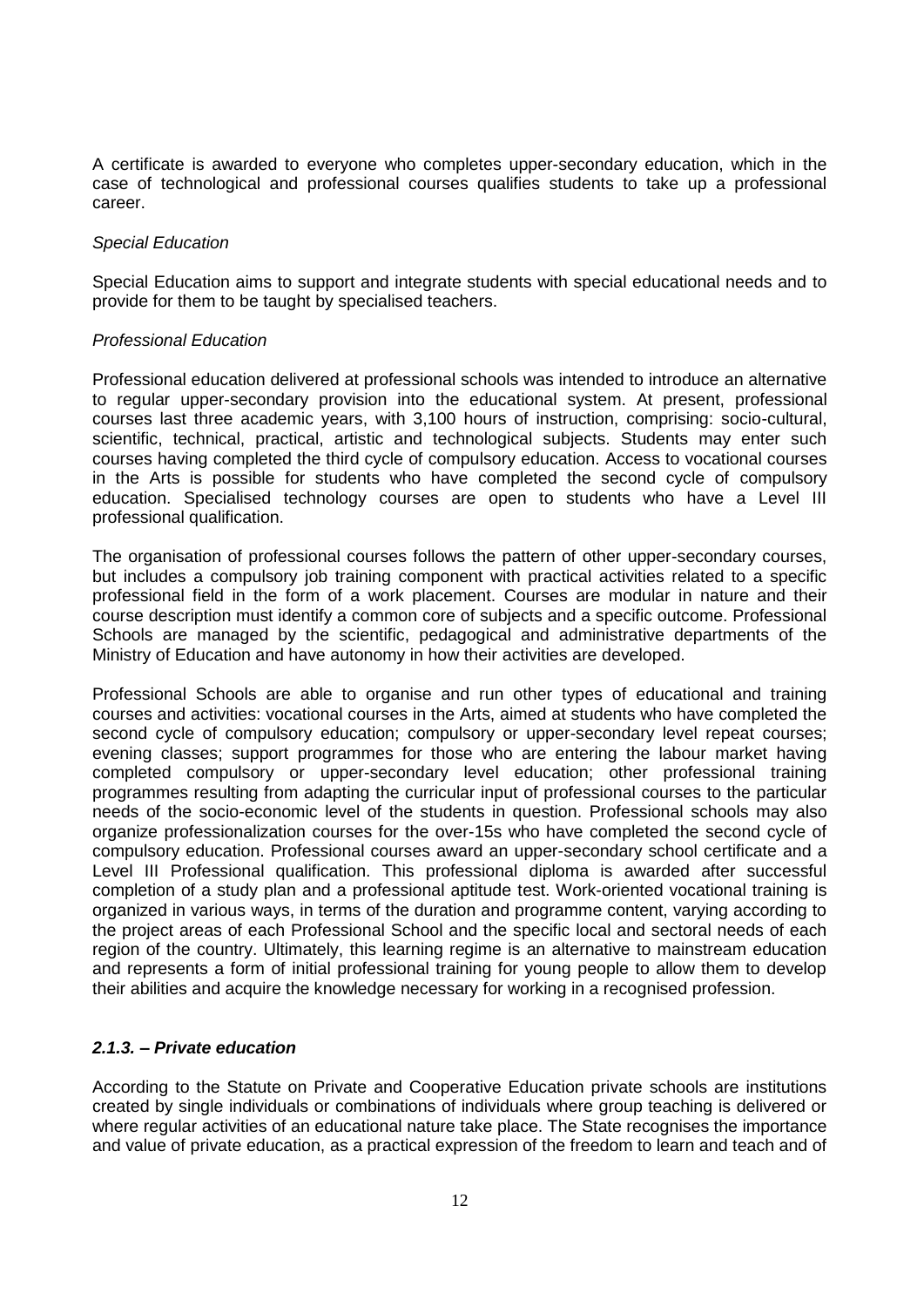the right of parents to determine the direction of the education of their children. Thus, private schools which conform to the general principles, outcomes, organization and objectives of the educational system are considered to be an integral part of the school network. In this way the State, in defining and shaping the school system, will take private initiatives and private schools into consideration when deciding on the best way to do things, use resources and guarantee quality.

Teaching in private schools may function in parallel with the State sector or completely independently. Teaching in parallel means a school does not depend on state schools for its methodological direction, school materials and assessment systems. This type of set-up presupposes the existence of premises, equipment and suitable teaching material; of a teaching staff designated by the authorising body, organised administrative support and compliance to the legislation currently in force in respect of students and teachers as it applies to the state sector.

The independent route implies there is no dependence on state schools as regards methodological direction, school materials, study plans and curricular content, assessment, examinations, enrolment and the issuing of certificates of attainment. To become fully independent the school must in addition have already operated in parallel with the state sector for five consecutive years.

The State gives priority to authorising the establishment of private schools, assuming they meet all the necessary legal requirements, in areas where state provision is lacking. Contracts between State and private sector may be simple, a partnership or a sponsorship and may be renewed automatically on an annual basis if both sides agree. Partnership contracts are often made for a minimum of one year in areas where there is no state school available. Apart from granting such schools tax benefits, they also subsidise each student. Simple contracts also offer subsidies for each student plus a reduction in the school fees payable. Sponsorship contracts are used if the course programme, teaching methods or quality of teaching staff justify it. This type of contract aims to give incentives and support to forms of teaching not covered by state schools, especially in areas of pedagogical innovation.

## **2.2. - Administration of the educational system**

## *2.2.1. – General administration – national level*

In 2002 a new organic law was approved by the Ministry of Education, and the associated regulations of the different departments and central and regional services were issued in 2004. The new law advanced the idea of developing schools as autonomous centres of learning, so that national educational goals could be realised through the implementation of individual educational projects. The departments and central and regional services of the Ministry could act in accordance with the Plan for School Autonomy, Administration and Management. Since October 2006 a new Organic Law has introduced new orders from central government as part of a Global Reform of Public Administration started by the 15<sup>th</sup> Constitutional Government and developed and rounded off by the  $17<sup>th</sup>$  Constitutional Government in Decree-Law 213/2006, of the 27<sup>th</sup> October.

The Ministry of Education is the government department responsible for national education policy at pre-school, compulsory and upper-secondary levels. The administrative structure of the Ministry covers central and regional services and the schools network at all levels up to higher education.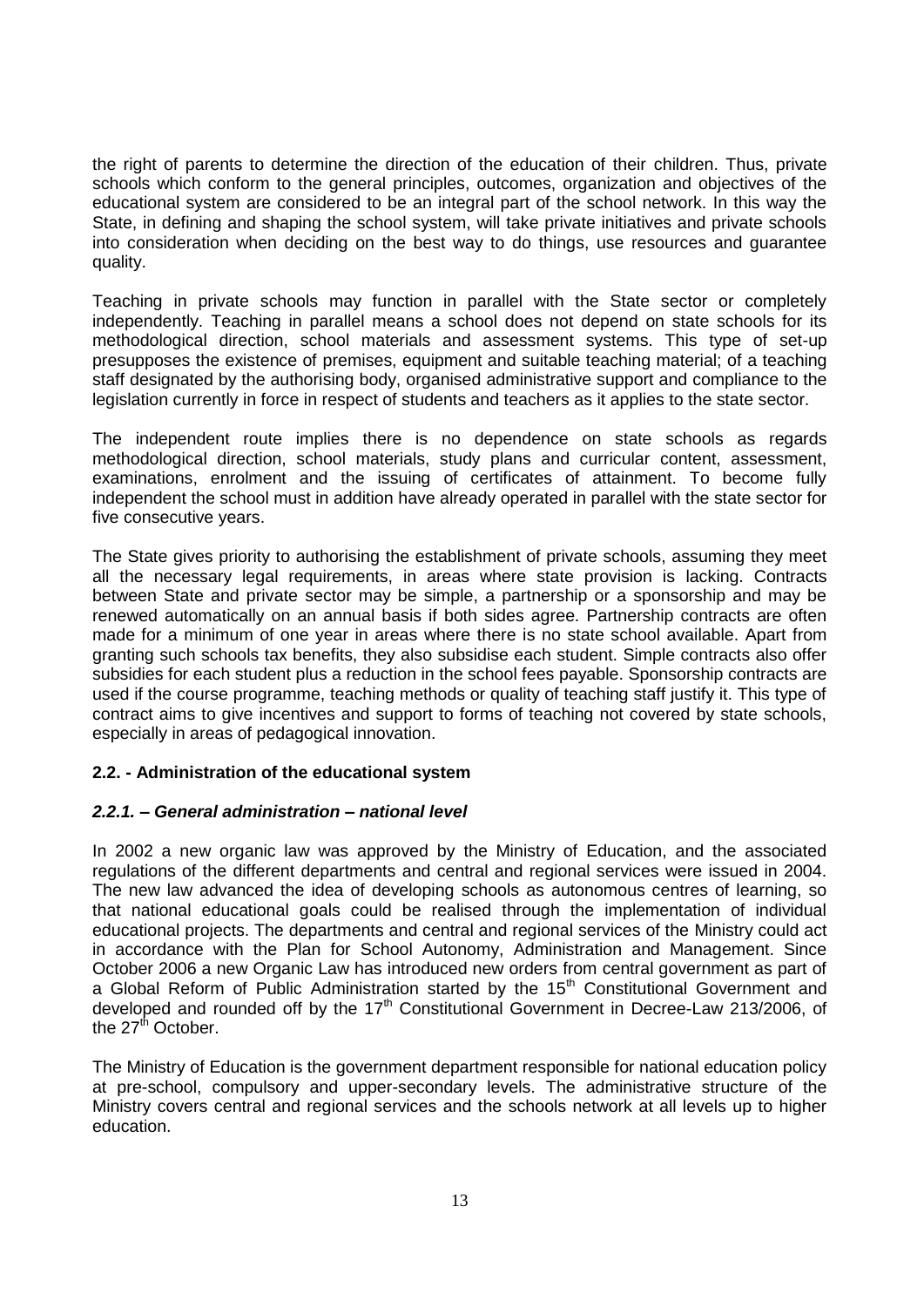The present government has two ministries which oversee Education: the Ministry of Education (ME), whose brief covers all aspects of learning up to higher education, and the Ministry of Science, Technology and Higher Education (MCTES) covering higher education. The Ministry of Education has two Secretaries of State: the Secretary of State for Education (SEE) and the Assistant Secretary of State for Education (SEAE).

The central services of the Ministry of Education are as follows: Secretary-General (SG), the Director-General for Innovation and Curriculum Development (DGIDC), the National Agency for Professional Qualifications (ANQ), the Director-General for Human Resources in Education (DGRHE), the Office of Educational Assessment (GAVE), the Office of Educational Statistics and Planning (GEPE), the Finance Office (GGF), the General Inspectorate for Education (IGE), the National Council for Education (CNE) and the Mission for Information Systems at the Ministry of Education (MISI).

The SG performs the usual functions in the areas of innovation, quality control, the specification and standardization of school buildings, the upkeep of educational property, documentation, publications and archives, information and public relations, as well as in human resources and generally ensuring the smooth running of so many organisations and services. In addition, it carries out technical support and administrative and logistical functions to other parts of the Ministry and the educational system.

The DGIDC provides conceptual input in pedagogical and didactic matters, including the definition of teaching content and the implementation of educational support. Responsibility for educational policy in the area of vocational training falls on the ANQ. The DGRHE develops policy in the area of human resources, teaching and non-teaching staff, schools, technical support and coordinates policy implementation and personnel management while taking into account the legal role of local authorities and local school management in this respect.

The GAVE manages planning, conception, coordination, development, validation, application and monitoring of external assessment measures. The GEPE is responsible for the production and analysis of statistics, for evaluation, for preparation of possible studies, for strategic planning and the coordination of international and EU cooperation in education and training. The GGF deals with the Ministry's financial planning and management. After the reorganisation of the Ministry, the MISI has the task of creating, maintaining and guaranteeing the efficient functioning of an integrated information system. This is designed to be a cross-departmental support structure for government and administration, which ensures provision of up-to-date, coherent and accessible information.

The IGE provides an autonomous audit of the education system, with the prime purpose of guaranteeing quality and protecting the interests of all stakeholders. It carries out technical, pedagogical, administrative, financial and property audits with regards to legal requirements, procedural efficiency, quality of service, achievement of objectives and results and efficient use of resources.

Parallel to these departmental structures under the current administration are two consultative bodies of growing influence, the National Council for Education (CNE) and the Schools" Council (CE). The CNE is broadly-based with around sixty members, representatives of the various organisations directly involved in education and in the political and social spheres. Its president is elected by the National Assembly. The CNE expresses opinions and recommendations, either on its own initiative or in response to representations made to it, on all educational questions, in particular in monitoring the application and development of the Education Act. In turn the recently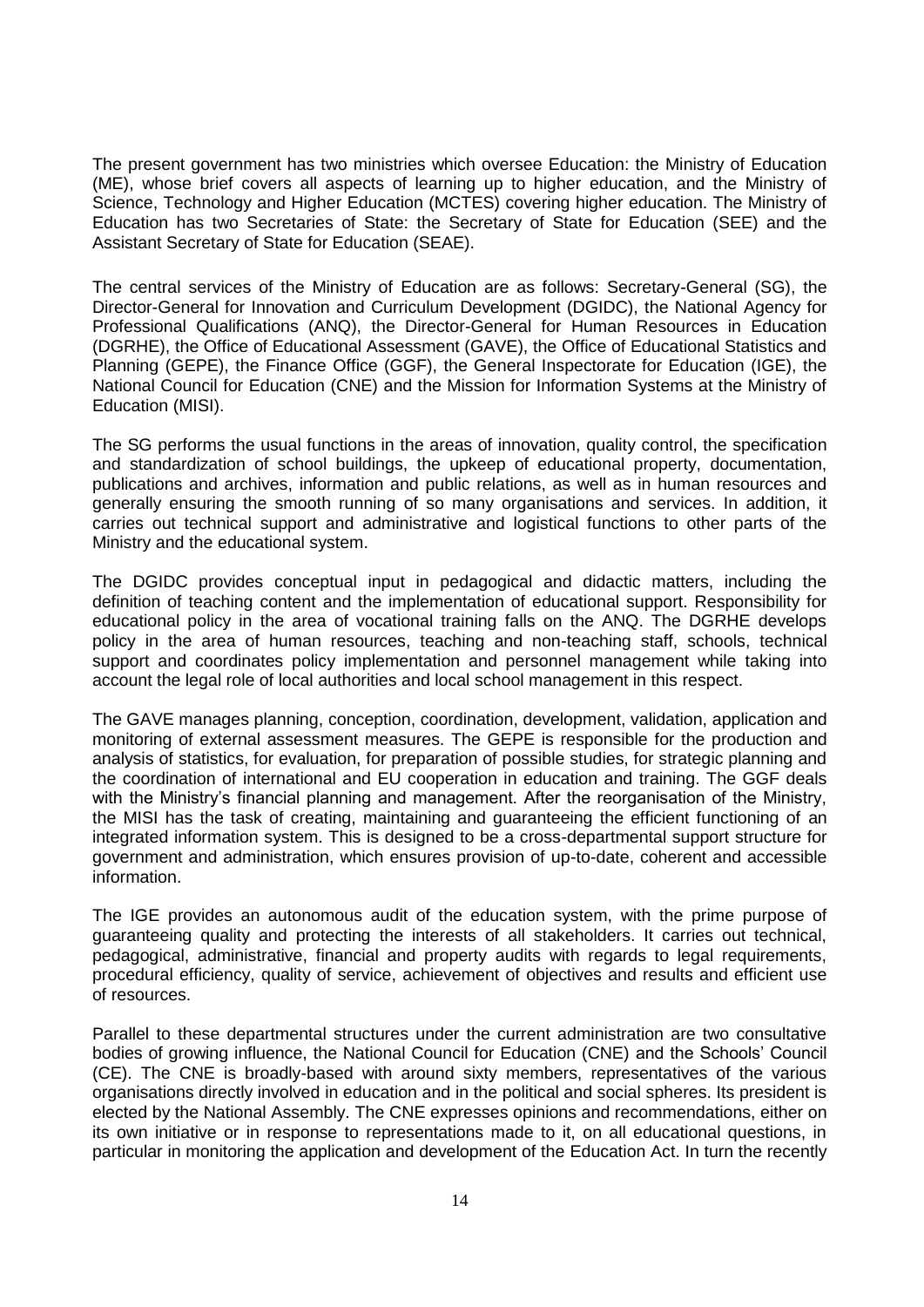created Schools" Council functions as a representative for the pre-school, compulsory and uppersecondary institutions attached to the Ministry of Education with relation to the definition of policies relevant to the different levels of schooling.

## *2.2.2. – General Administration – regional/local levels*

The Ministry of Education has five regional directorates: the North (DREN), the Centre (DREC), Lisbon and the Tagus Valley (DRELVT), the Alentejo (DREALENT) and the Algarve (DREALG). The Regional Education Directorates have executive powers which are peripheral to the Ministry, with decentralised autonomous administrations. Within their respective territorial borders, they administer the educational system, determining the direction and coordination of schools and their relations with the local authorities.

In each regional directorate at inter-municipal level there may be educational coordinators who exercise powers delegated by the regional educational director and provide a vital support service. The General Educational Inspectorate is divided into the same five regional services.

According to the IGE Law of 2006 each Regional Educational Directorate, or DRE, monitors the schools in their jurisdiction, providing support and information to users, including access to a legal service as part of its remit.

The Plan for the Autonomy, Administration and Management of Schools, passed in 1998, allows for the creation, on the initiative of the municipalities, of local education councils as participatory structures for various bodies and social partners. Their role is to articulate educational policy along with other social policy, such as socio-educational support, the organisation of activities to complement the school curriculum and the school transport network. The following year, the law defining the framework for the transfer of powers to local authorities provided for the creation of Local Education Councils by the municipalities. In 2003 their name was changed to Municipal Education Councils and their powers, composition and operation were defined.

The Municipal Education Council is a consultative and coordinating body at municipal level whose basic role is to promote the coordination of local educational policy, proposing action for educational stakeholders and social partners, through analysing and overseeing the functioning of the educational system and proposing any changes necessary to improve performance. They thereby constitute agents regulating the functioning of the system. At municipal level, the law also provides for a series of bodies specifically to participate in the planning and management of educational facilities, for drawing up the school plan, to manage school canteens, school transport, and student accommodation and for participation in social support and in the management of non-teaching staff at pre-school and compulsory education level.

As far as education and teaching goes, the municipalities have the powers to invest in the following areas: establishment of pre-school education; compulsory education schools; accommodation centres for students during their compulsory education; school transport; complementary educational activities at pre-school and compulsory education level (social support and after-school activities); equipment for adult education. The following are also the responsibility of municipalities: the construction, adaptation and maintenance of furniture; deciding on the type of learning materials, as well as the expenses involved in running pre-school educational establishments. In the sphere of culture, sport and after-school activities, municipalities have powers to invest in the following areas: cultural centres, libraries and museums; urban and rural cultural heritage; campsites; sports and recreational installations and equipment.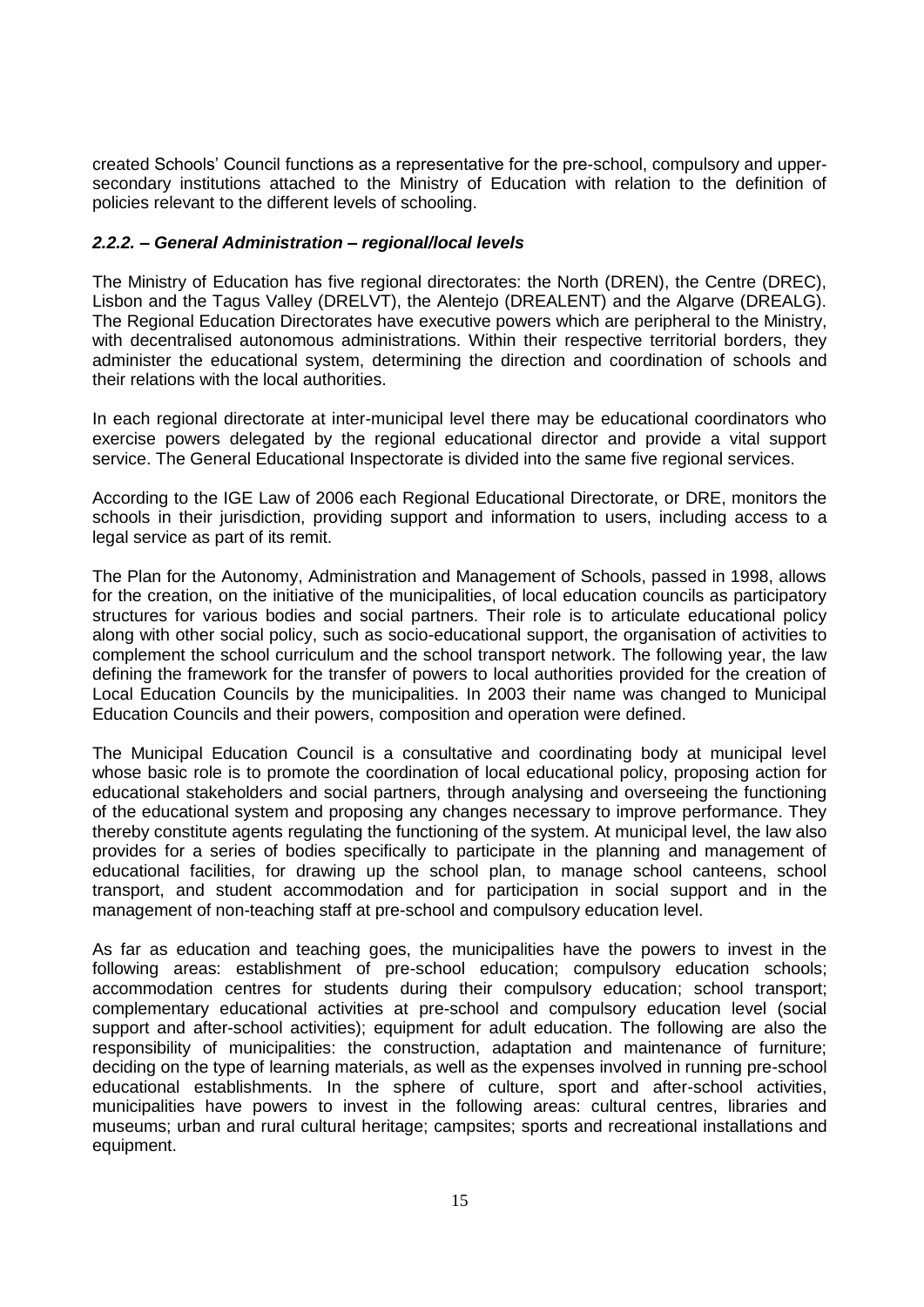## *2.2.3. – Administration of the teaching establishments*

Since 1998 the administration and management of state schools below Higher Education has been governed by the Regulation on School Autonomy, Administration and Management outlined in Decree-Law No. 115-A/98 passed on 4th May. The phasing-in period for the new law was until the end of the academic year 1999/2000.

Amongst the changes brought about by its introduction was the reorganisation of the network of school and teaching establishments to create groups of schools defined as organisational entities with their own powers of administration and management at pre-school or compulsory level around a common pedagogical project.

As a rule, groups of schools were constituted only of schools in the same parish. The proposal to create and introduce these new organizational entities, which is one of the responsibilities of the Regional Directorate of Education, is aimed at eliminating the isolation of some schools, especially in the first cycle of Compulsory Education. In this way, the state school network will now be made up of "educational management bodies" – schools or groups of schools with their own organs of administration and management – with the following organizational schema: 1 – Vertical groupings of schools made up of Schools from the 1<sup>st</sup> Cycle of Compulsory Education, which may or may not include pre-school establishments, and a School of Compulsory Education with the  $2^{nd}$  and  $3^{rd}$  Cycles assuming the statute of head of the Grouping: 2 – Horizontal groupings of schools made up only of Schools of Compulsory Education from the 1<sup>st</sup> Cycle, which may or may not include nursery schools, one of which will assume the position of head of the School Grouping; 3 - Schools from the 1<sup>st</sup> cycle of Compulsory Education whose size justifies the establishment of its own management and administrative bodies 4 –Integrated Compulsory Schools; 5 - Schools from the  $2^{nd}$  and  $3^{rd}$  cycles of Compulsory Education and 6 – Upper-Secondary Schools.

In each of the "management bodies" mentioned above there is an administrative and management structure consisting of four bodies: the School Council, the Executive, the Pedagogical Council and the Administrative Council. Within certain limits provided for in law, the composition and function of the first three bodies and the structures and coordinating services and the educational and pedagogical direction are defined by the internal regulations of the management body. Nevertheless, there are still a small number of schools which have their own management bodies.

## **2.3. – Structural characteristics of the system**

#### *2.3.1. – Schools/educational and teaching establishments*

There are currently various types of schools and educational and teaching establishments. In 1990 the government decided to try to define the criteria for classifying the country"s educational establishments. It decided to base them on the level of education and teaching provided. The names given, however, covered different levels, cycles and forms of education. The typology adopted for schools was approved a year later and took into account the guiding principles of the Education Act and the need to proceed with a reorganisation of the school system.

Pre-school education is either delivered by dedicated entities or included within entities where the 1<sup>st</sup> cycle of Compulsory Education is taught, or in buildings where social activities take place, namely after-school education, being a nursery school or  $1<sup>st</sup>$  cycle of Compulsory Education with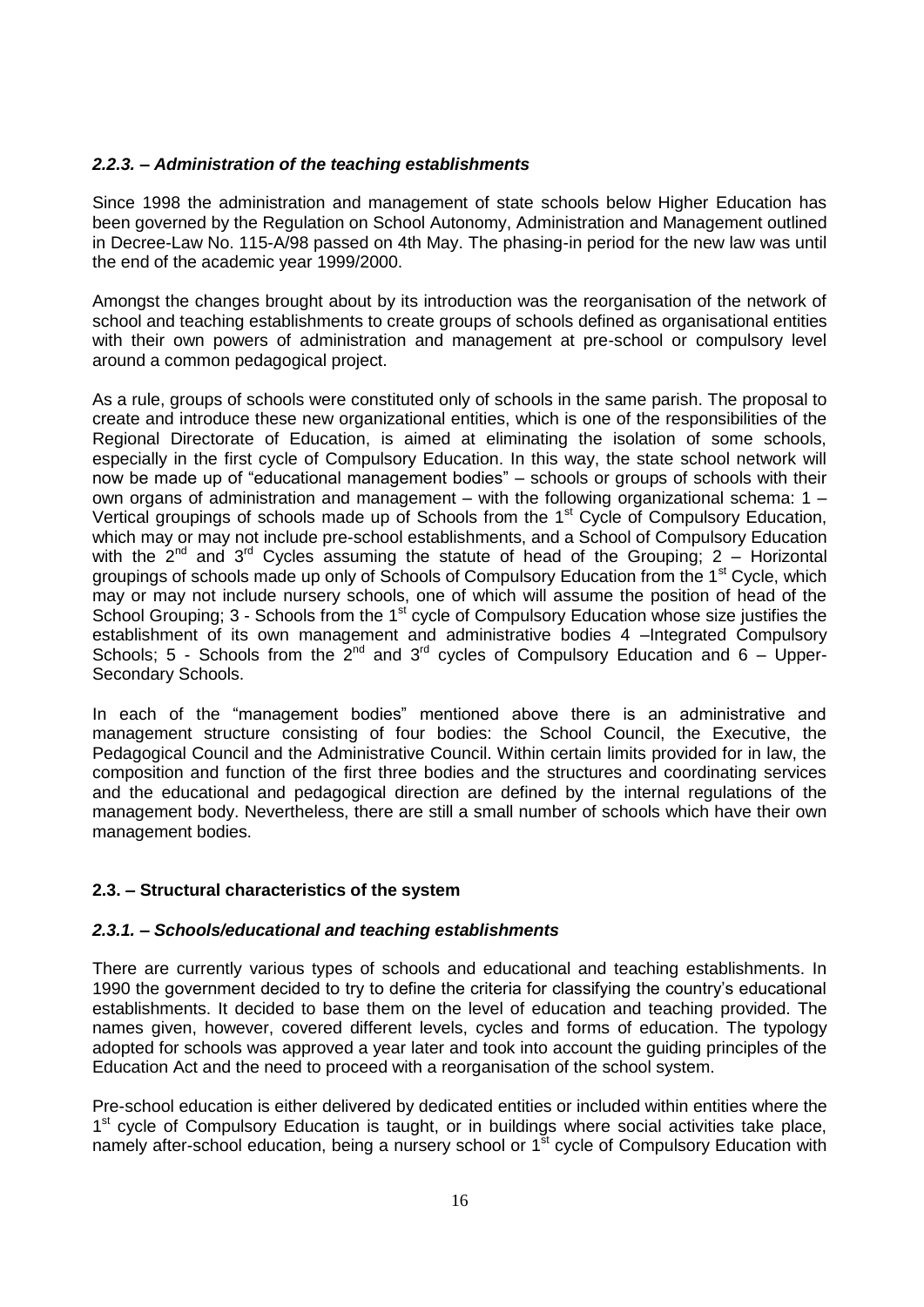nursery attached. With the reorganization of the school system and the construction of new school installations, at Compulsory Education level, the following form should favour the organisational structure laid down by the Education Act. Thus, as well as schools of the  $1<sup>st</sup>/2<sup>nd</sup>/3<sup>rd</sup>$ cycles of Compulsory Education, known as integrated compulsory schools, which will also have a nursery, the school system will still contain schools with only the 1<sup>st</sup> cycle and those teaching only the  $2^{nd}$  and  $3^{rd}$  cycles of Compulsory Education.

As for upper-secondary education, it should as a rule be taught in multi-curricular uppersecondary schools or in specialised schools devoted to technical, technological or arts education. However, the law does not provide for Upper-Secondary Technological Schools, as vocational education, whether technical or technological is taught in conventional Upper- Secondary Schools along with general and other forms of education. Professional training is taught as a separate type of education in specialised schools and is a matter of local initiative.

In the private sector, schools generally include a nursery in their provision and/or compulsory education and upper-secondary education, without adhering strictly to the sequence of cycles and levels nor the pattern of establishments that pertain in the state system.

For the academic year 2005/2006 the total number of schools in Portugal, including the preschool network reached 14,230. Around 17% (2,419) belonged to the private sector.

In terms of size, in mainland Portugal in 2005/2006, of the 11,811 state schools, nearly half (about 45%) has less than 25 students. 1,584  $1<sup>st</sup>$  Cycle Compulsory Schools and 448 nursery schools had less than 10 students, about 13.4% of the total. These figures are even more significant when we take into consideration the closure of 1,159  $1<sup>st</sup>$  Cycle Compulsory Schools between 1996/1997 and 2005/2006. At the other extreme, there were almost 200 schools with more than 1,000 students, most of which were Upper-Secondary Schools.

Between 1996/1997 and 2005/2006, in the state sector, there was a substantial drop in the number of small and very small schools (up to 100 students) and in very big schools (over 1,000 students) and a moderate increase in medium-sized schools. There was a reduction of 3,554 small and very small schools (down 27.8%), a drop of 189 in very big schools (down 48.7%), and a rise of 148 in the number of medium-sized schools (up 6.6%).

## *2.3.2. – Students*

In the academic year 2005/2006 almost 1,650,000 students were enrolled in pre-school, compulsory and upper-secondary education. Around 18% of these students were in private education. That percentage rises to 48% in pre-school education and drops to 9% in compulsory education. In the case of upper-secondary education the proportion in the private sector is 14%, reflecting the inclusion of professional education.

Between 1996/1997 and 2005/2006 there were some significant changes in the school population. The first thing that stands out is an overall drop of 200,000 students (down 10%). The numbers of students in state sector education shrank by 230,000 while those in private education rose by nearly 30,000. In state education, with the exception of pre-school, which rose by 46.8%, all the other cycles/levels saw a drop in student numbers: -14.2% in compulsory education and around -30.2% in upper-secondary education. Conversely, in the private sector, there was a rise in all cycles/levels (17.5% in pre-school education, 10.2% in compulsory education and 6.3% in upper secondary education).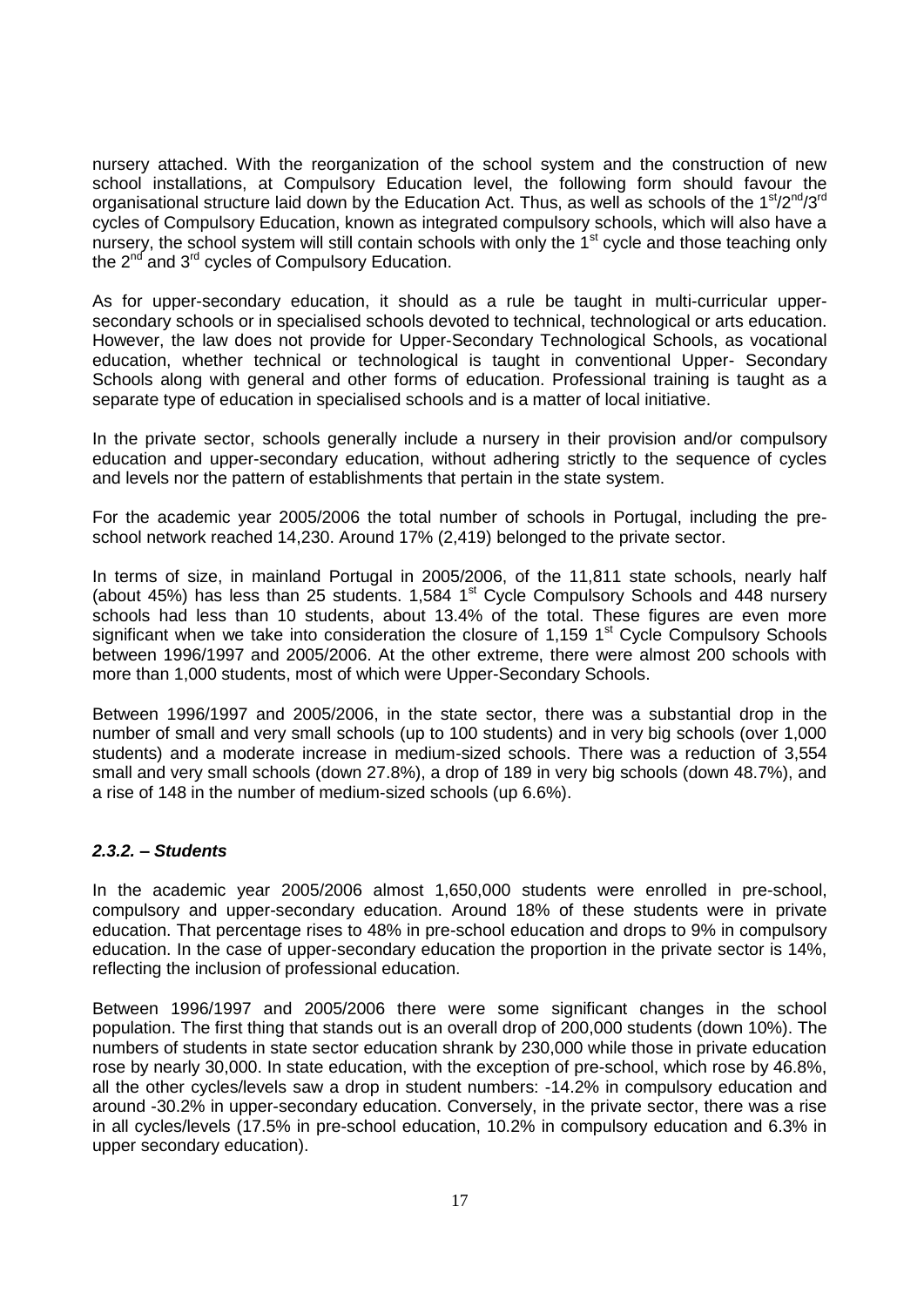If we analyse the change in the school population, taking type of school rather than cycles/levels as a reference, the decrease in absolute terms in the school population affected especially general education in state secondary schools which lost more than 155,000 students.

In the appendices there are up-to-date figures on students, teachers and schools by level of education.

### *2.3.3. – Teachers*

The teaching staff below higher education was made up, in the year 2005/2006, of 178,202 nursery nurses and teachers. Relative to the previous year there was drop of 1.26%, corresponding to 2,281 staff: 3,275 fewer in the public sector and 994 more in the private education. Relative to 1996/1997 the increase was 14.4% (average annual growth of 1.6%). Over the last 9 years, the number of staff grew year on year, reaching a maximum in 2004/2005. The clear upward trend until then will not be repeated in future, because of the overall drop in staff in the state sector.

The distribution according to type, sector and cycle/level/form of teaching gives us an indication of the important features of the teaching staff and its development between 1996/1997 and 2004/2005. Women predominate at all cycles and levels of teaching and education, whether in the public or private. Over the period in question, we can see a slight increase in the proportion of women at the Second and Third Cycles of Compulsory Education and in Upper-Secondary Education with a similar trend amongst men in pre-school and First Cycle of Compulsory Education. This trend is more pronounced in the private sector, although it is not the case at the First Cycle of Compulsory Education where women as a proportion of the teaching staff increased from 67.9% to 70.51%.

In 2004/2005 around half of all teachers were between 35 and 50 years of age. Over the nine preceding years the proportion of this age group dropped slightly, from 48.6% to 47.2%. The percentage of staff below 35 years of age exceeded by 10 percentage points the over 50s (31.4% as against 21.4%). This difference was much bigger in 1996/1997, however, as more than 20 percentage points between these two groups. The permanence and ageing of the teaching profession are confirmed by these figures.

In terms of academic qualifications, in the public sector, around 83.2% of teachers had a full first degree or were studying for one, 14% had partial degrees or other qualifications and around 2.8% had a Masters" or Doctorate. Analysis of the change between 1996/1997 and 2004/2005, excluding pre-school education, reveals a radical transformation in the qualificational profile of teachers: in the First Cycle of Compulsory Education the percentage of graduates went from 4.1% to 75.6% and in the Second and Third Cycles and in Upper Secondary Education the percentage with a level of education lower than a degree fell from 22.8% to 10.3%.

As a consequence of the sharp decline in the school population, without a corresponding decline in the teaching population, there has been a general fall in the student/teacher ratio. In the public sector that ratio went from 11.2 to 9 between 1996/1997 and 2004/2005.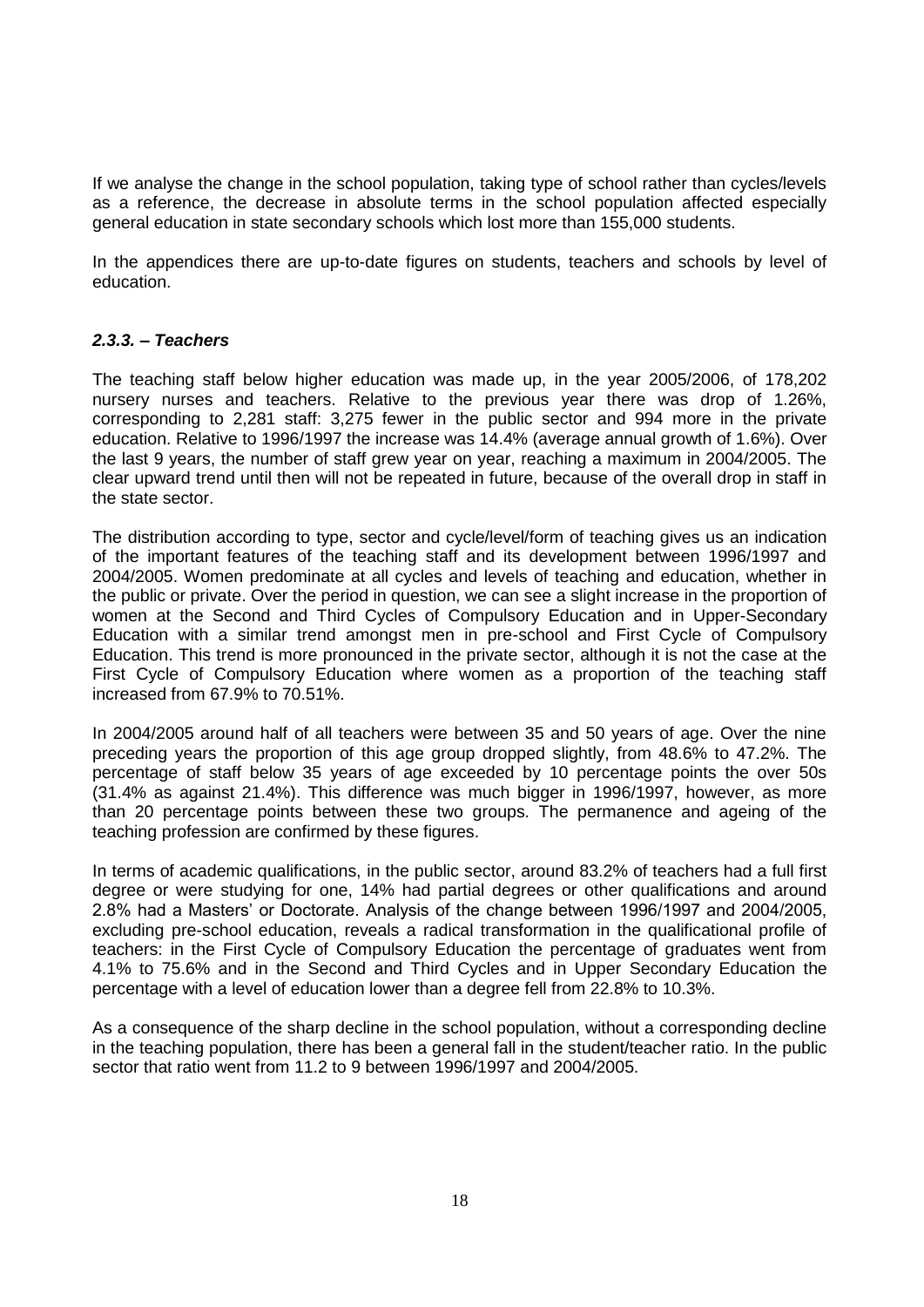## *2.3.4. – Non-teaching staff*

In global terms, non-teaching staff in 2004/2005 numbered 85,166 professionals, of which the overwhelming majority were female (84.6%) and employed in the state sector (70.55%). Between 1996/97 and 2004/05 non-teaching staff grew by almost 50% (an annual average increase of 5.4%). Despite the higher proportion of females in this sector for the period in question, they still represented the bigger proportion of the increase (52.1% as against 31.8% men).

When compared to the school population for the same time period, there is clearly a rise in the number of non-teaching professionals per student. Between the two academic years in question the number of non-teaching staff per 100 students rose from 3.09 to 4.34 in the public sector and from 3.18 to 8.41 in the private sector.

## *2.3.5. – Finance*

The main source of finance for education in Portugal is the State, the money for different educational sectors being allocated according to strategic development priorities. The Ministry of Education finances the public sector in its entirety, and partially supports the private sector, from the central budget.

The Education Development Programme for Portugal [PRODEP] is a community financing for educational costs, comprising two structural funds: the European Regional Development Fund and the European Social Fund. The funds for PRODEP I (1990-93), prioritised development of infrastructures and human resources, vocational training and adult and higher education. PRODEP II (1994-1999) continued the effort to develop infrastructures for compulsory, uppersecondary and vocational education. Technological, arts and adult education along with higher education were other areas financed by PRODEP II. PRODEP III (2000-2006), continuing the previous focus, had as its general aims an improvement in the quality of compulsory education, encouraging a culture of initiative and civic responsibility, the expansion, diversification and quality of basic job training for young people, as well as the promotion of lifelong learning and a corresponding improvement in employability amongst all people of working age.

As a result of the decentralisation of central government local authorities have been granted powers to finance education in the following areas: meeting the cost of constructing and maintaining facilities, the running costs of nursery and First Cycle compulsory education schools, along with costs relating to school transport and sporting and extracurricular activities. Such costs will not exceed 4% of total educational costs. Families end up bearing the cost of school fees in non-compulsory education and for the purchase of school materials. They are therefore also financial agents of the educational system.

Ministry of Education costs as a proportion of public spending grew significantly between 1995 (10.4%) and 2002 (11.8%) and has since declined and stabilised at around 7% in 2005. It is worth noting here that this figure represents final and not budgeted costs. The figures relevant to this area in the appendices provide an overview of spending as a whole, with education represented as a percentage of Public Spending and GDP.

The breakdown of Ministry of Education spending by area and financial function show running costs in the order of 98% with investment taking up the remaining 2%. As one might expect, the most significant share is costs related to the running of Second and Third Cycle Compulsory Education together with Upper Secondary Education (65.3%), with First Cycle Compulsory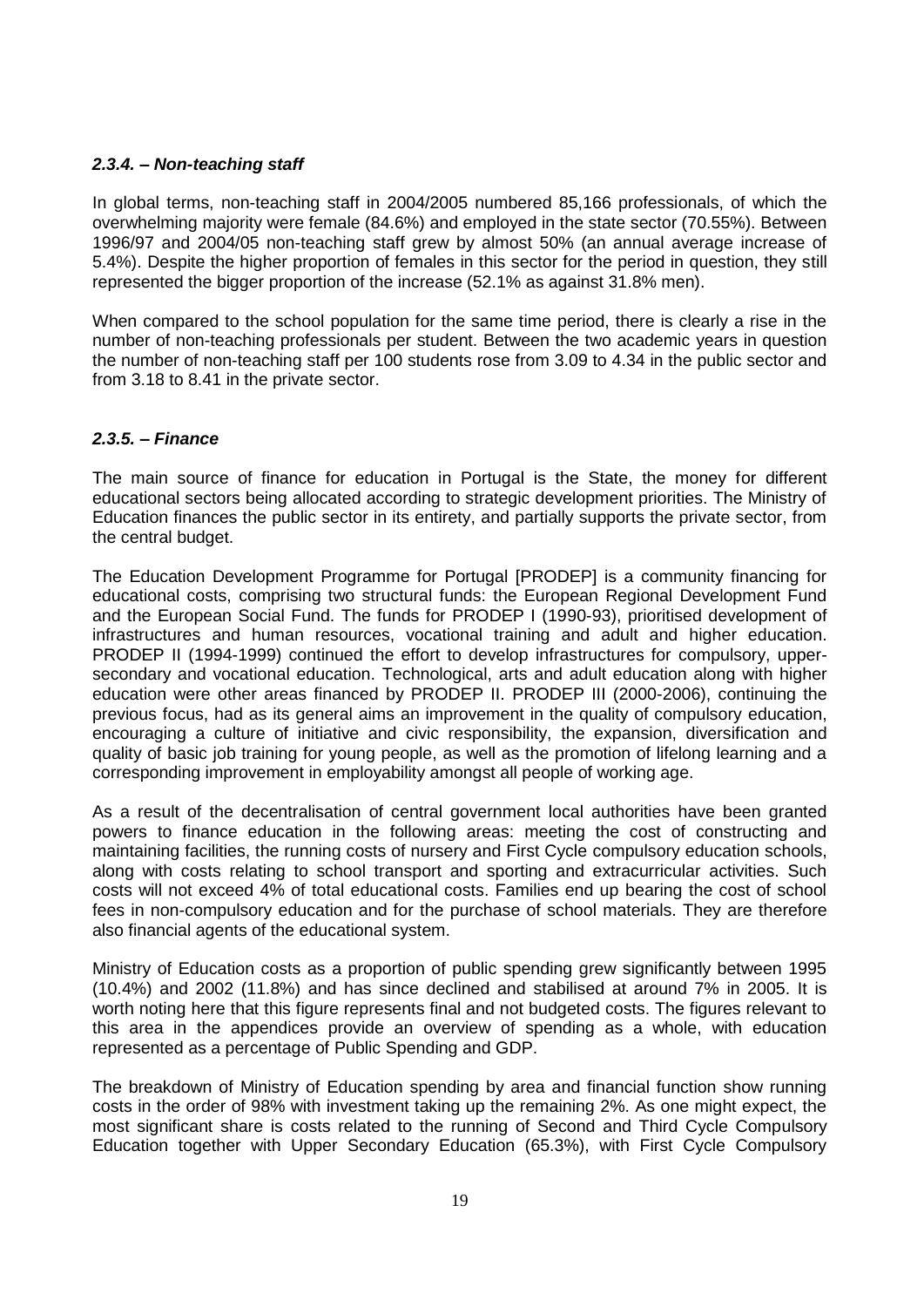Education taking up 19.3%. However, there has been an increase in relative terms in spending on pre-school education (from 3% to 7.7%), special education (up from 2.4% to 4.1%), private education (from 3.9% to 4.3%) and social intervention in schools (1.9% to 2.3%).

# *2.3.6. – Summary*

The most significant recent development in education in Portugal came with the Revolution of the 25th April 1974 which re-established democracy. Another important turning point was the country"s entry in 1986 into the European Community, now the European Union. In that time the education system underwent a process of "permanent reform" characterized by continuous transformation (at times contradictory), backed up by strong financial investment both nationally and from the European Union which was translated, above all, into a higher numbers of students, teachers and schools. The growth in school attendance rates was particularly evident in secondary and higher education, where between 1980 and 1995 numbers increased 95% and 219% respectively

A study entitled *"The future of education in Portugal"* gives the following overview of the situation at the beginning of the 21st century: "Educational progress has, in many respects, been impressive. The schooling of children and young people has undergone exponential growth. We have 100% of today's generation in compulsory education [up to the 9th grade], around 70% stay until the end of upper secondary school [up to 12th grade] and more than 30% go on to postsecondary education. These are indicators which, beyond a shadow of doubt, compare well with statistical averages in the European Union. School attendance – from pre-school to university – has grown spectacularly, covers the country much more evenly, and conforms to the internationally accepted criteria for quality. The overwhelming majority of our teachers and nursery nurses are professionally trained. Higher education that was until only 30 years ago, concentrated in three university cities is today available in every district in the country, in the autonomous regions, and in a great many other locations which are nurturing a whole new urban wave of training throughout the country (...). Nevertheless, these unquestionable advances bring with them persistent problems that represent the other side of the coin. In standardized assessments which are regularly carried out by international organisations our results are worrying: whether in terms of literacy or ability in mathematics and sciences, our young people come out bottom in the country league table more often than not. There is systematic condemnation at every level of the system with regard to the "student product" when it arrives at the next stage of education. There is a clear dysfunction between the new necessities of the labour market and what the conventional school graduate has to offer. Above all, society and the Portuguese economy continue to place their hopes in the current adult working population which, in contrast with younger generations, did not manage to go much beyond their six years of formal schooling."

In truth, however, over the last thirty years Portugal has managed not only to make up for the enormous backwardness from which it suffered, namely in the quantity and equality of the education it can offer, but it has also, despite the certain failings, promoted the democratisation of the whole state school system.

It is with this in mind that we need to analyse the challenges which today face the organization and administration of the Portuguese education system. On one hand, despite the quantitative gains mentioned above, there continue to be problems with the universality and quality of what the school system can offer, especially in the upper secondary sector where high dropout levels still persist.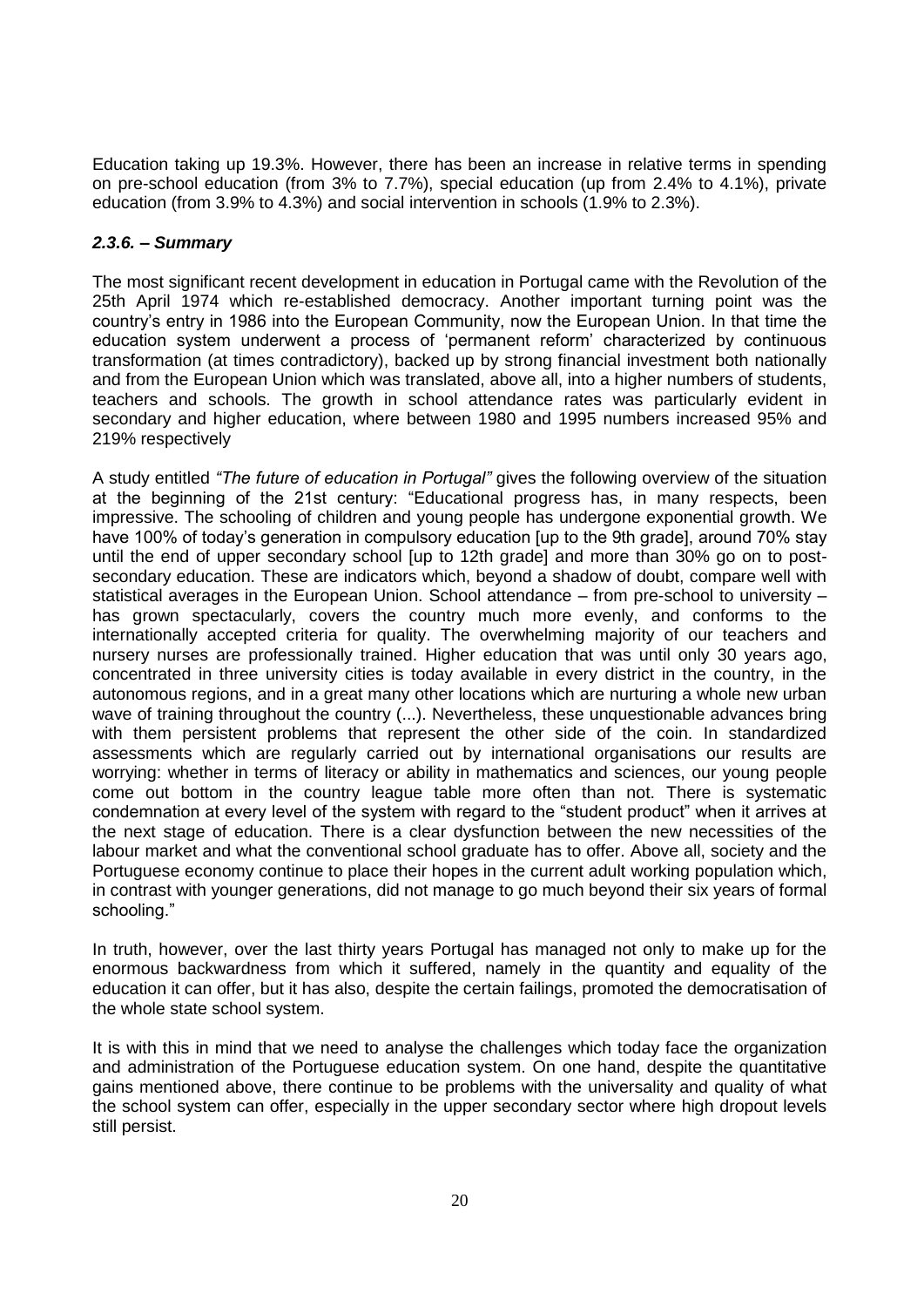There remains in Portugal a very centralised administration, and initiatives aimed at transferring power from central government come up against difficulties. However, the actions of some local authorities reveal positive interventions in schools and in the local education system through the financing and development of extra-curricular social educational projects. This trend has been reinforced through measures to promote greater autonomy since 1989, and particularly since 1998.

In summary, it is possible to say that successive governments have faced the dilemma of wishing to promote decentralization, reduce costs and obtain efficiency gains, while at the same time not wanting to relinquish the advantages of centralisation through the progressive modernisation of the mechanisms of management, monitoring and assessment.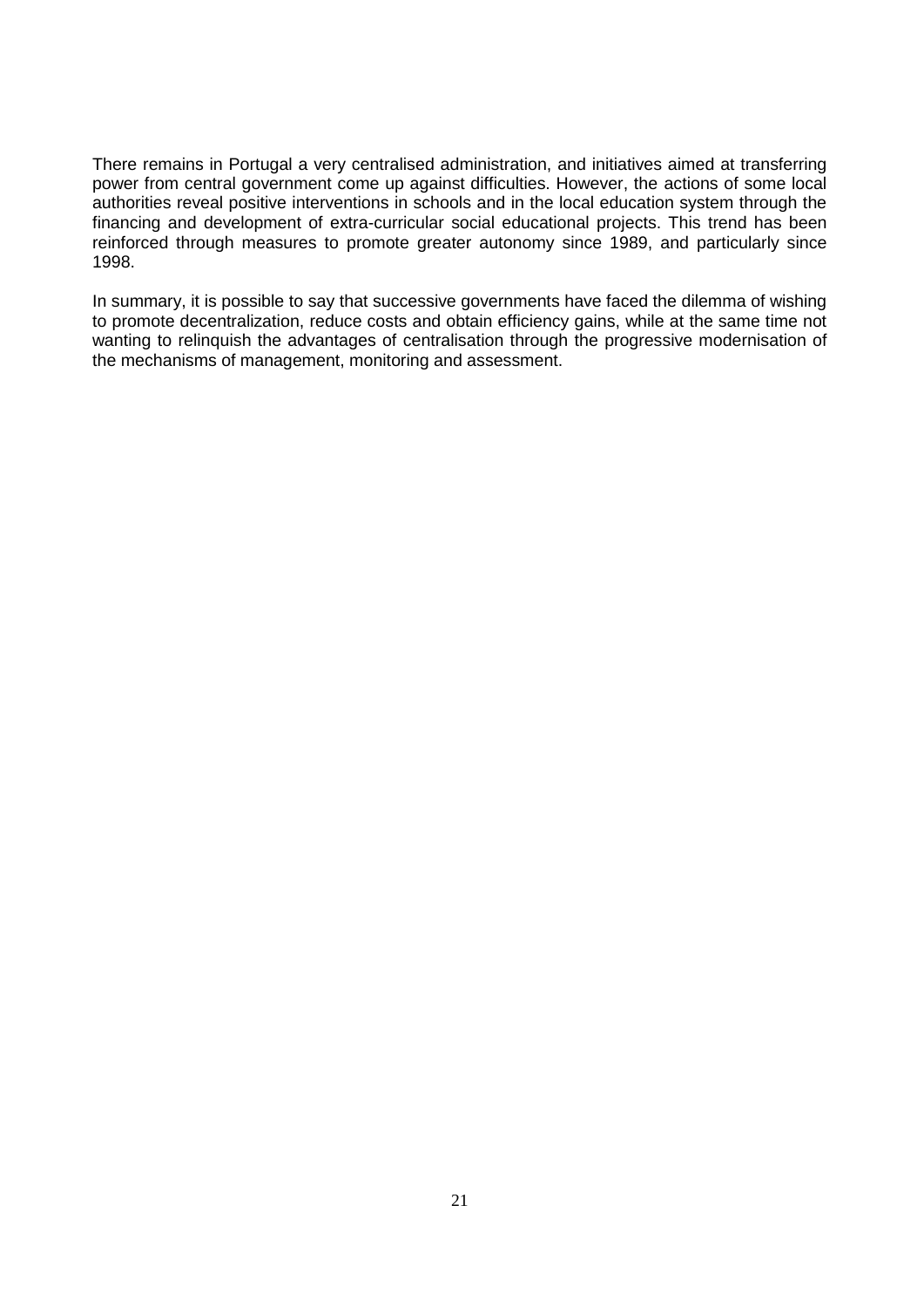## **CHAPTER 3 – SCHOOL GOVERNANCE AND LEADERSHIP**

#### **3.1. – Structures of School Governance**

#### *3.1.1. – Legal Foundations*

The Decree-Law no. 115-A/98 of May 4th was the first law in the basic legislative framework that regulates the administration and management of school. This law has subsequently been amended, by parliamentary decree, by the Law no.  $24/99$  of April  $22<sup>nd</sup>$ . Particular aspects of School Autonomy, Administration and Management have also been regulated, such as: the system for performing the functions of president of the executive council or head teacher and the vice-president or the assistant of the head teacher of schools of non-higher education, as well as the respective groupings, the criteria and conditions to be observed in the constitution and workings of techno-pedagogical assistance to the executive council, the definition of the responsibilities of education bodies and the regime of their respective coordination, the definition of a timetable for the president of the school assembly, the definition of the necessary criteria for the constitution of the school groupings, as well as those for the procedures for their creation and workings, the implementation of the school groupings process and the suppression of school delegations.

One of the most significant amendments to the formal structures of the bodies and how they are made up, in relation to the previous normative framework introduced by the RAAG, was the creation of a body – the School Assembly – with the aim of broadening the representation of parents and guardians and local authorities, which up until that time was very limited. The definition of the size and composition of collective management bodies became the responsibility of the school or school groupings, within certain limits.

The same happened with the format of the executive council (an option between a collegiate and unipersonal body), with the organisation of education structures and many other specific aspects that will be mentioned later. The performance of these new functions and responsibilities would have to involve the drawing up of internal school regulations, which should include all of these choices and working norms. In this way, the management structures could adapt to the characteristics and specific aspects of the internal and external context, obeying a limited number of general principles that are applicable to all schools and school groupings in the country. The legal framework described in the previous numbers is only applicable to the management bodies of non-higher education establishment which report to the Ministry of Education.

#### *3.1.2. – Management and administration bodies*

Within the context of the current Autonomy, Administration and Management System, the following are considered management and administration bodies: the school or school groupings assembly, the executive council/head teacher, the pedagogical council and the administrative council. Apart from these bodies, it is worth mentioning the post of Establishment Coordinator due to its position within the structure of the school groupings. All of them can be considered as representing some form of school leadership at different levels and to different degrees, because they all have responsibilities and privileges in their field of action, something necessary (but obviously not sufficient) to exercise leadership.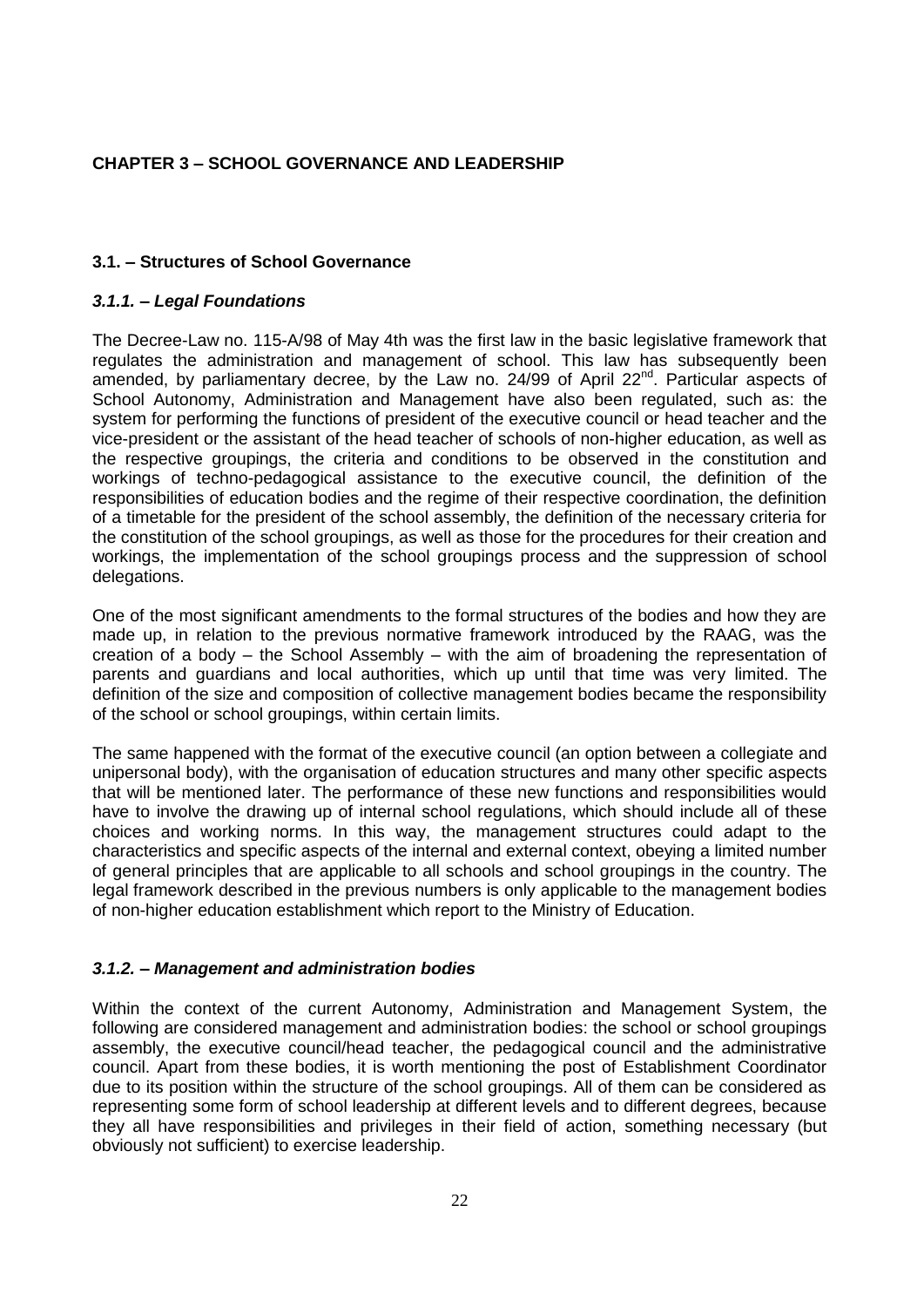#### *School Assembly*

The School Assembly is the body for the participation and representation of the educational community which includes students (in the case of upper-secondary education), teachers, nonteaching staff, parents and guardians, the local authority and socio-economic-cultural interests. It is responsible for the definition of activity guidelines for Schools and School Groupings. Its makeup is defined in the internal regulations; however the number of people on it can never exceed 20. It must meet once every term and, extraordinarily, whenever the respective president wishes or at the request of a third of its members or the President of the Executive Council/Head teacher.

Among the nationally defined duties of this management body are: the approval, monitoring and evaluation of the educational project and its respective implementation, the approval of the internal regulations and the issue of an opinion on the activity plan, definition of the budget guidelines and the issue of an opinion on the report and accounts of annual management, appreciation of the results of the internal evaluation of the School or the School Grouping and the promotion of the relationships with the surrounding community.

### *The Executive*

The Executive is the body of administration and management in all of the working areas of the School or the School Grouping. If set out in the internal regulations, the Executive has the option of being a collegiate body, in the shape of executive council or a uninominal body, in the shape of a head teacher. The head teacher option was chosen by so few schools that, on a national level, the phenomenon is statistically irrelevant.

The number of representatives that make up the Executive can vary depending on the breadth of educational provision afforded by the School or School Grouping, in terms of the cycles and levels of teaching. Normally, this body, in its collegiate form, is made up of one president and two vice-presidents, however the number of vice-presidents can be three if there is pre-school education along with compulsory education, or even four when there is upper-secondary education in the School/School Grouping. In addition, whenever there is pre-school education alongside the 1<sup>st</sup> cycle of compulsory education with the other cycles of compulsory education, one of the vice-presidents should be a nursery teacher and another should be a teacher in the 1<sup>st</sup> cycle of compulsory education. In the case of the Head teacher, they are assisted by two assistants that can be three or even four according to the abovementioned situations.

The following support structures for the work of the Executive are foreseen: techno-pedagogical assistance can be given via a proposal by the Executive/Head teacher and after the assembly"s authorisation is given. This support is given by teachers working at the School/School Grouping. The criteria for the constitution and role of this assistance are defined on a national level; they vary according to the size, type and working regime of the educational establishment.

The duties of the Executive include: the drawing up and submission of proposals for the internal regulations and proposal for contracts of autonomy for the appreciation and approval of the School Assembly/School Grouping, draw up and approve the annual activity plan and write periodic and final reports for them, define the working regime of the School/School Grouping, draw up the budget project, perform pedagogical and administrative management, taking into account the principles defined by the Pedagogical Council, in the following areas: creation of classes, drawing up timetables, distribution of teaching and non-teaching services,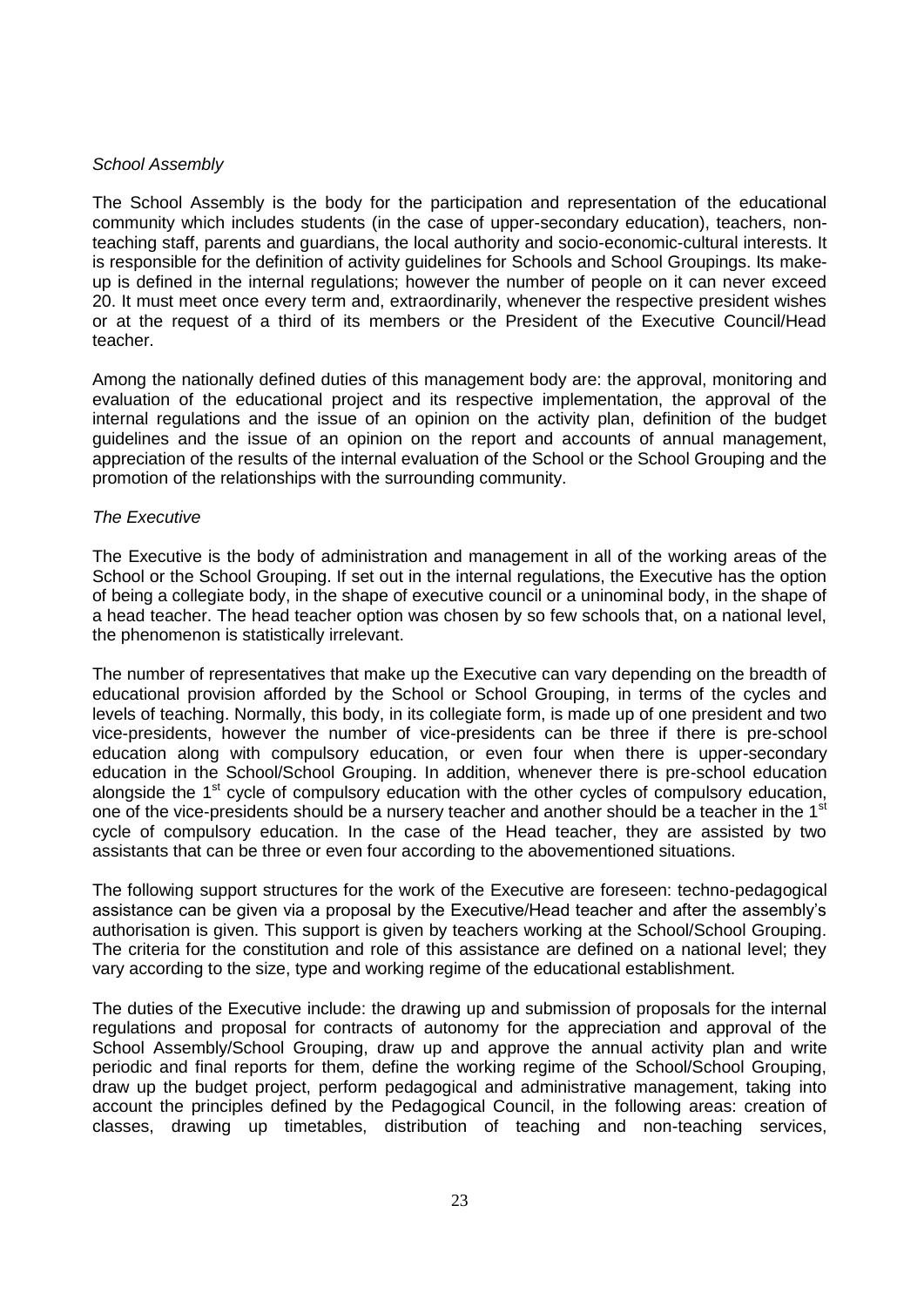implementation of activities in the field of social school action and protocols with other schools, particularly in the training field.

In the performance of his duties the President of the Executive Council/Head teacher represents the School/School Grouping, coordinate the activities resulting from the duties of the Executive, exercise hierarchical power in relation to disciplinary matters for teaching and non-teaching staff, exercise disciplinary power in relation to students and assesses teaching and non-teaching staff.

#### *Pedagogical Council*

The Pedagogical Council is the body that provides the coordination and educational guidance for the Management Unit. How it is made up is defined in the internal regulations based on certain nationally-defined conditions and criteria. It cannot have more than 20 members and has to include representatives from guidance and educational support services, from parent and guardian associations, from the upper-secondary student body, from non-teaching staff and those involved in educational development projects. By inherence the President of the Executive Council is a member of this body.

The duties of the Pedagogical Council include: drawing up the proposal for the school education project, presenting proposals for annual activity plan and giving an opinion on the respective project, giving an opinion on proposals for the internal regulations and the celebration of contracts of autonomy, drawing up training plans and updating teaching and non-teaching staff, in coordination with the respective school association training centre, and monitoring its implementation, defining the general criteria in the fields of information and school and career guidance, pedagogical assistance and student assessment, submitting proposals, defining general criteria for the organisation of timetables, adoption of schoolbooks, contracting teaching staff, management and curriculum development, special types of school education and pedagogical innovation.

#### *Administrative Council*

The Administrative Council is the decision-making body in the administrative-financial field and is made up of the President of the Executive Council/Head teacher, who presides, the head of school administration services and by one of the Vice-Presidents of the Executive Council/Head teacher"s Assistant.

Its duties are: to approve the annual budget project, draw up the report on management accounts, authorise expenditure and respective payment, check the payment of income and verify the legality of financial management and ensure the inventory of all assets is kept up to date.

#### *Establishment Coordinator*

The Establishment Coordinator is a member of the permanent teaching staff and is responsible for the coordination of each teaching establishment that is part of the school grouping. This position does not exist in the establishment that is the headquarters of the grouping, or in those establishments that have fewer than three teachers. It is the responsibility of the Establishment Coordinator to: coordinate the establishment"s educational activities in conjunction with the Executive, implement and ensure implementation of the decisions taken by the executive and perform the duties delegated to it, transmit information in relation to teaching and non-teaching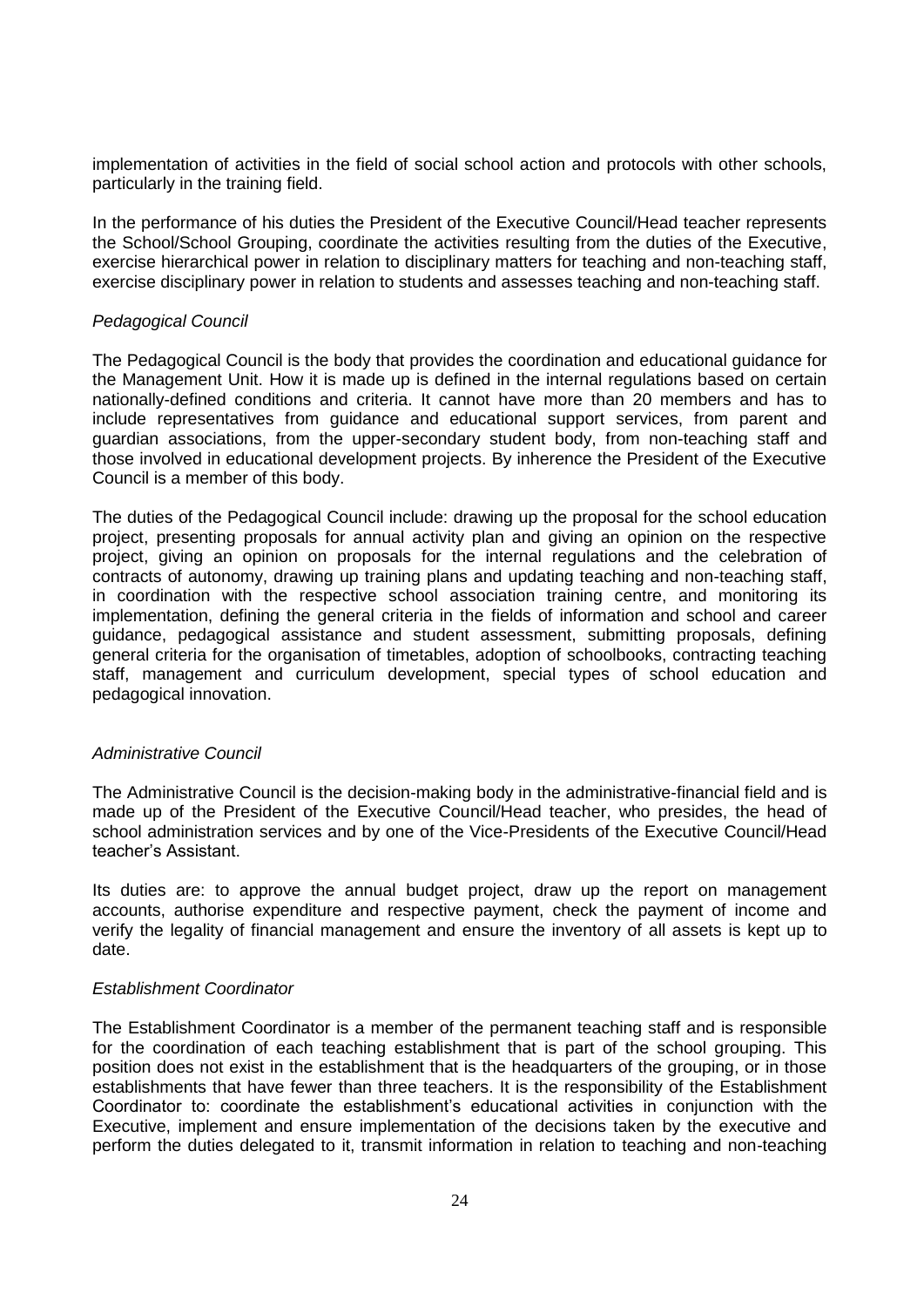staff and students, promote and encourage the participation of parents and guardian, local agents and authority in educational activities.

# *3.1.3 Relationship between bodies and school leadership*

Within the framework of the relationship between the abovementioned bodies, the duties of the "head of educational establishment" are performed by the President of the Executive Council. Its formally endowed responsibilities give it an obvious role and function in school management, competencies such as its external representative function, the disciplinary power it has over the other school players and its responsibility for accountability to the community and the governing body.

Despite the abovementioned structural layout, with a formal division between the collegiate bodies with different representations, duties and powers, experience and research shows that the Executive, and particularly its President, took a leading role in school management. This does not mean that, in certain situations, those opposing the Executive did not take advantage of the existing structures to gain greater influence, either by being elected to the School Assembly/School Grouping or the Pedagogical Council or by creating alternative electoral lists for the Executive.

Generally, the conflict or electoral disputes that can result from this division of powers are limited in number and, effectively, the President of the Executive Council is in a position to effect leadership according to their own management style, which is participative to a greater or lesser degree.

The area where schools have more autonomy and freedom to act, and effectively do so because of organisational imperatives, is the internal organisation of school time and human resources and matters including setting up timetables, distribution of taught and non-taught teacher services, and the management of educational premises and facilities. The responsibilities and powers in these areas are divided between the School Assembly/School Grouping, who discuss and approve the general principles and guidelines which are laid down in the educational project and internal regulations and constitute the terms for the definition of criteria for pedagogical and organisational guidelines that are approved by Pedagogical Council. These terms indicate the boundaries and conditions of implementation of the means and material, human and financial resources that are the responsibility of the Executive.

Although the attributed levels of control are relatively rudimentary in relation to the planning and management of the curriculum and syllabus, selection, recruitment and evaluation of teaching staff, autonomy and financial management, the lack of accountability mechanisms seems to be accepted overall and considered normal by the various educational players. However, the current trend is towards the consolidation of a culture of evaluation ad accountability that has translated into the evaluation of teachers, non-teaching staff and school leaders in relation to the objectives that need to be achieved.

## *3.1.4. Situation in Private and Cooperative Education*

In the area of private school administration and management the law imposes a minimum set of rules that must be observed in order for authorisation to be granted. One of the rules is that there must be a pedagogical board, which can be collective or unipersonal. This body is responsible for: school educational action guidance; representing the school before the Ministry of Education in all pedagogical matters, planning and supervising study and cultural activities, promoting the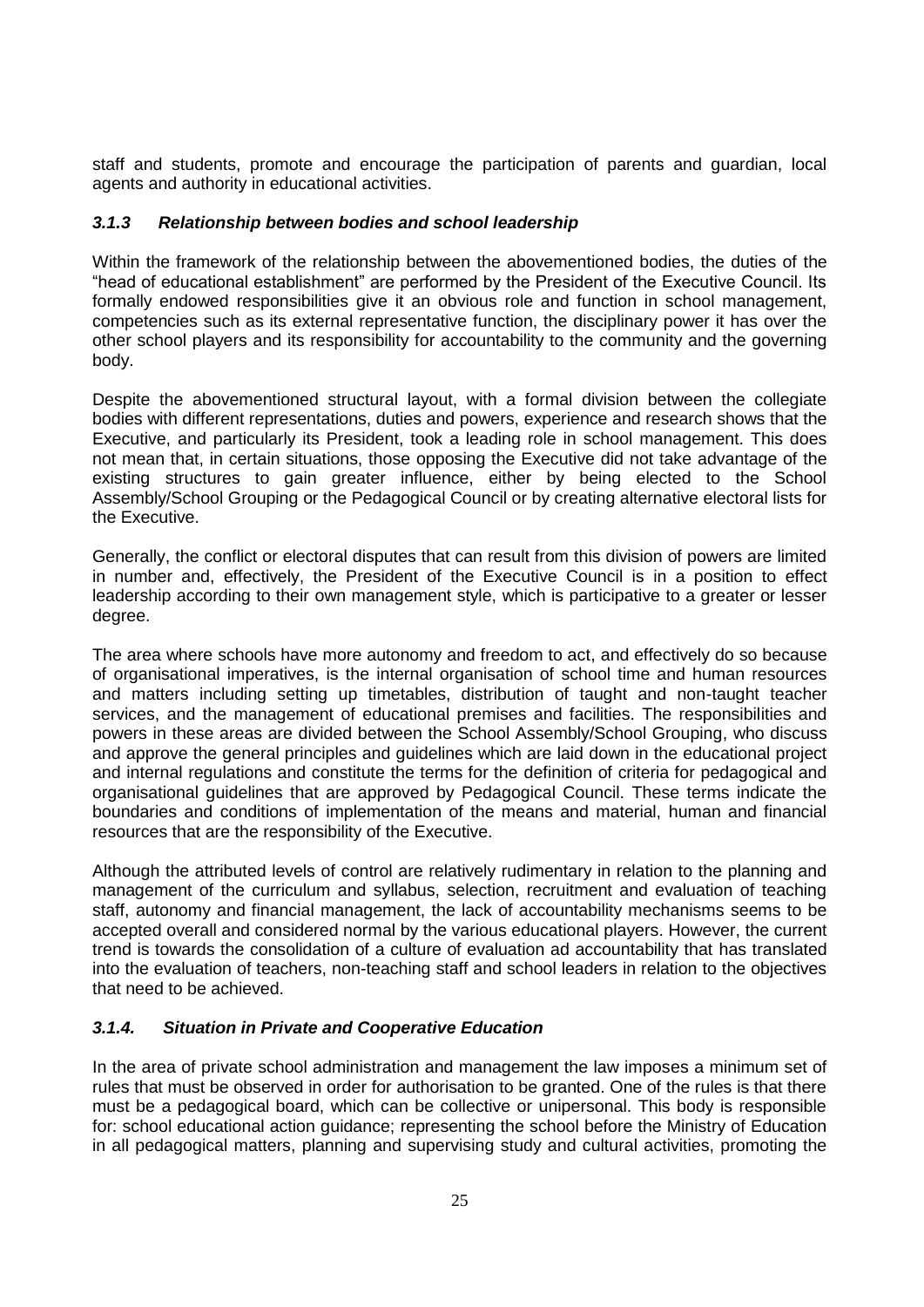fulfilment of study plans and programmes; maintaining teaching quality and overseeing the education and discipline of students.

While not identifying any particular administrative and internal school management model, the law stipulates, however, what it considers the rights and responsibilities of the body authorised to run private schools: defining general guidelines for the school, guaranteeing the necessary investment, representing the school in all administrative matters, being responsible for the correct application of subsidies, credits and other support, establishing the administrative organisation and appropriate working conditions for the school, contracting and managing staff, supplying the Ministry of Education with the information it legally requires, fulfilling all other legal obligations. The authorising body is also responsible for nominating the abovementioned executive.

In private education, there is a wide variety of models of internal organisation of schools, both in terms of administration and pedagogy, that range from the more business-like/rational models to those models based on cutting edge pedagogy. However, the management and administration models of state schools have been a major influence on the structure of educational and pedagogical bodies, particularly in those schools that consider it advantageous in their relations of the techno-pedagogical and/or financial support given by the Ministry of Education.

### *3.1.5. – Professional Schools*

The case of the Professional Schools is quite unique. They are organised by and they work in accordance with their own Statutes, which contain their objectives, hierarchical structure, the powers of their bodies and the forms of access and substitution of their post holders. Professional Schools must include a pedagogical board, as do all other private schools and consultative bodies.

The responsibilities of the owning body and the pedagogical board entity are generically equivalent to those defined for private schools in general, and roughly correspond to the performance of administrative and pedagogical-educational management. The consultative bodies, whose specific duties involve issuing an opinion on the educational project, professional courses and other training activities, should be made up of those representing students, parents and guardians, teachers and school management and those local economic and social institutions in the community. They enjoy considerable independence in the definition of hierarchical structure and other aspects related to its administration and management.

#### **3.2. – Areas of intervention and levels of decision-making within the educational system**

There are five levels of intervention in the creation, co-ordination, implementation and evaluation of educational policy that can be identified in the administration of the public educational system. The main agents on these levels are, respectively (i) the Government, via the Ministry of Education, its bodies and central services, (ii) the Government of the autonomous regions of Madeira and Azores, via the respective Regional Education Department, (iii) the Regional Education Directorates, (iv) the Local Authorities and (v) Schools, via their management and administrative bodies. They share responsibilities in the process of configuring the system regarding issues and areas such as: \* the attribution and management of financial resources; \* the creation/definition and implementation of the curriculum and academic assessment: the definition of syllabus, methodologies and pedagogical processes, organisation of school time, assessment and exam processes, support and curriculum complement activities, extra-curricular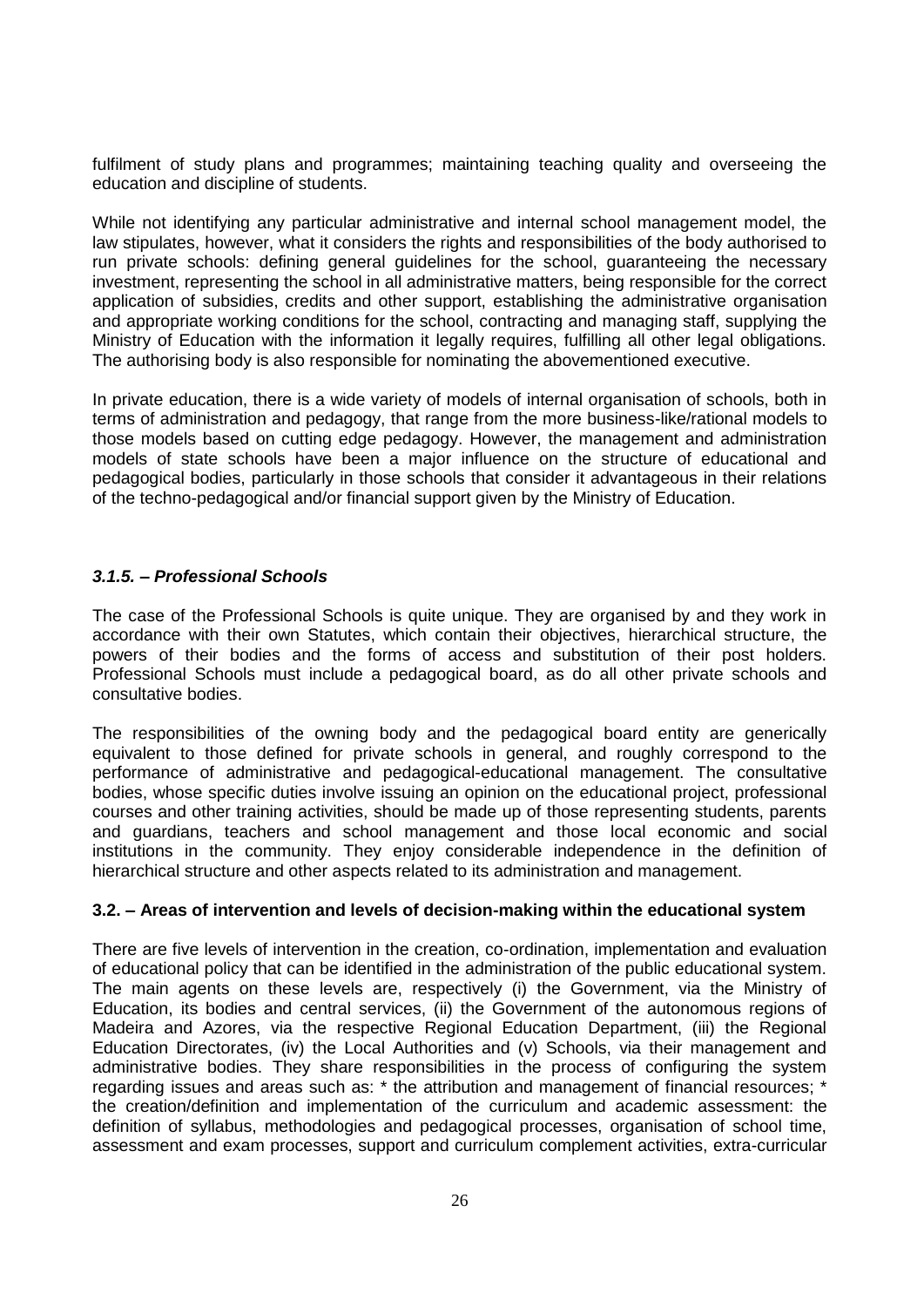activities; \* human resource management: recruitment, training, evaluation, promotion/progression and dismissal of teaching and non-teaching staff, including those people in school management positions; \* the management of school-community relations: the management of student movement and numbers, school-family interaction, school-company relations, inter-school cooperation, relations between the school and local authority, accountability.

## *3.2.1. – Financial resources*

The Ministry of Education is largely responsible for the public funding of the educational system. Funds from the general State budget are channelled into the individual management units according to rules and criteria that are related to the school population, equipment type, the educational cycles taught, the staff salary structure, etc.

In recent years the level of flexibility in terms of the management of financial resources that come from the state budget has increased: apart from money from Ministry of Education budget, the management units have income generating mechanisms such as premises rental, service provision, charging certain fees, donations, subsidies or support for specific projects or programmes. These resources, which constitute a policy of support for projects presented by the management units, have the advantage of promoting their initiatives and adapting financial policy to school contexts but have demonstrated a lack of a global strategy.

At the local authority level there have been projects which have been funded by the municipal and parish authorities. Also, due to their involvement in the management bodies and via the Municipal Education Councils, they can play an important role in the definition of local educational policies and in the mobilising of the material and financial resources necessary for their implementation.

## *3.2.2. – Study plans, curriculum and assessment*

Curriculum plans, as well as syllabus content, the respective learning objectives and timetables are defined on a national level with certain guidance given for the distribution of teaching and the organisation of the teaching timetable. In the area of management units autonomy the criteria for the realisation of these duties are the responsibility of the Pedagogical Councils.

There are certain areas of the curriculum where management units are free to organise as they see fit, such as the timetable of the different areas of the curriculum, within pre-established limits, the definition of the content and organisation of the non-subject curriculum areas of the  $2<sup>nd</sup>$  and 3<sup>rd</sup> cycle of compulsory education, the proposal for the creation of technological courses in uppersecondary education and curricular diversification measures for failing students or students with special educational needs or the creation and organisation of education and vocational training courses for students that complete compulsory education and stop studying.

Among the measures that support the autonomy of the management units are: the availability of a global hours credit (7% of the total of curriculum hours) for pedagogical support activities for students with learning difficulties, the creation of classes with "alternative curriculum" for students with "repeat school failure" and who are at risk of leaving compulsory schooling, the "flexible management of the curriculum", the possibility of creating courses for young people between 15 and 18 who have not completed compulsory education. It is worth mentioning the creation of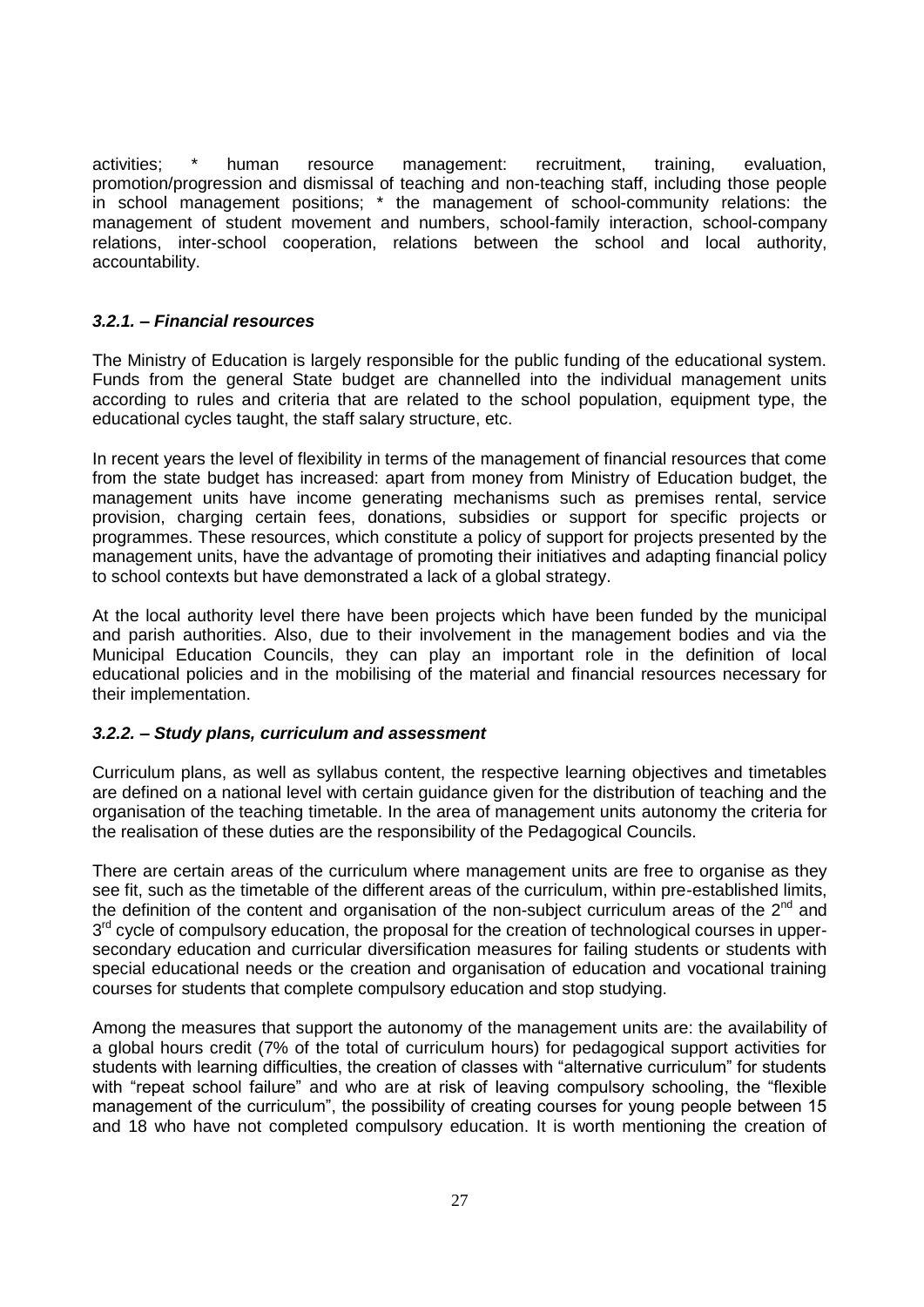Educational Priority Areas in 1996, which are subject to policies of "positive discrimination" as a more global measure in this area.

In the area of the curriculum, autonomy is fundamentally found at the level of the management units, with the role of the local authorities and other bodies relatively unimportant from an institutional perspective. However, it is worth mentioning the provision of socio-educational programmes and free time activities on the part of many municipal bodies that are complementary, despite not being part of the official curriculum.

The flexibility of curriculum management in Compulsory Education on the part of management units was accompanied by learning and school results control mechanisms, mainly in the form of the reintroduction and widespread use of exams and assessment tests. The evaluation of pupils abides by assessment rules that are defined by national legislation that is applicable to the student population by level of education.

Apart from internal assessment, which is undertaken by the class teacher in conjunction with the teachers council in the case of the 1<sup>st</sup> cycle of Compulsory Education, and by the class council under teacher proposal in the  $2^{nd}$  and  $3^{rd}$  cycles of Compulsory Education and Upper-Secondary Education, there is external assessment which consists of the taking of exams on a national level for certain subjects that are considered to be more core to the respective curriculum plans. Exams are organised by the central services of the Ministry of Education on dates that are stipulated annually. The final classification is a combination of the results of internal assessment and exams.

#### *3.2.3. – Human resources and staff management*

#### *Teaching Staff*

The documental placement system is the selection and recruitment process for teaching staff. This placement can be internal or external. Initially, only teachers from the school staff or from the pedagogical zone can apply. The second round is open to other qualified teachers. The placement system can be for appointments on a national scale, aiming for teacher mobility and the filling of vacancies in schools and pedagogical zones, or be done as a placement application aiming to place teachers who are integrated within the respective zone staff structure in the schools of the particular zone. The distribution of human resources is done centrally by the Directorate-General of Human Resources in Education and on a regional level by the Regional-Directorates of Education. The legal tenure of teaching staff in relation to the Ministry of Education can take the form of a permanent position or an individual contract.

In each management unit there is a defined structure of teaching positions that is considered to serve permanent teaching requirements. Those teachers that are placed within that staff structure are considered to have definitive tenure. Non-permanent needs, which are normally the result of the variation in the number of students and changes in curriculum plans, are met via recruitment through a national placement system. These positions are filled by teachers from the pedagogical zone and by contracted teachers. The latter are teachers who do not have permanent tenure and, in order to continue working, have to make another application via the placement system after the effects of the previous round have expired. In order to give greater stability to the teaching body, from 2006/2007 the placement system, which used to take place on an annual basis, became valid for 3 years.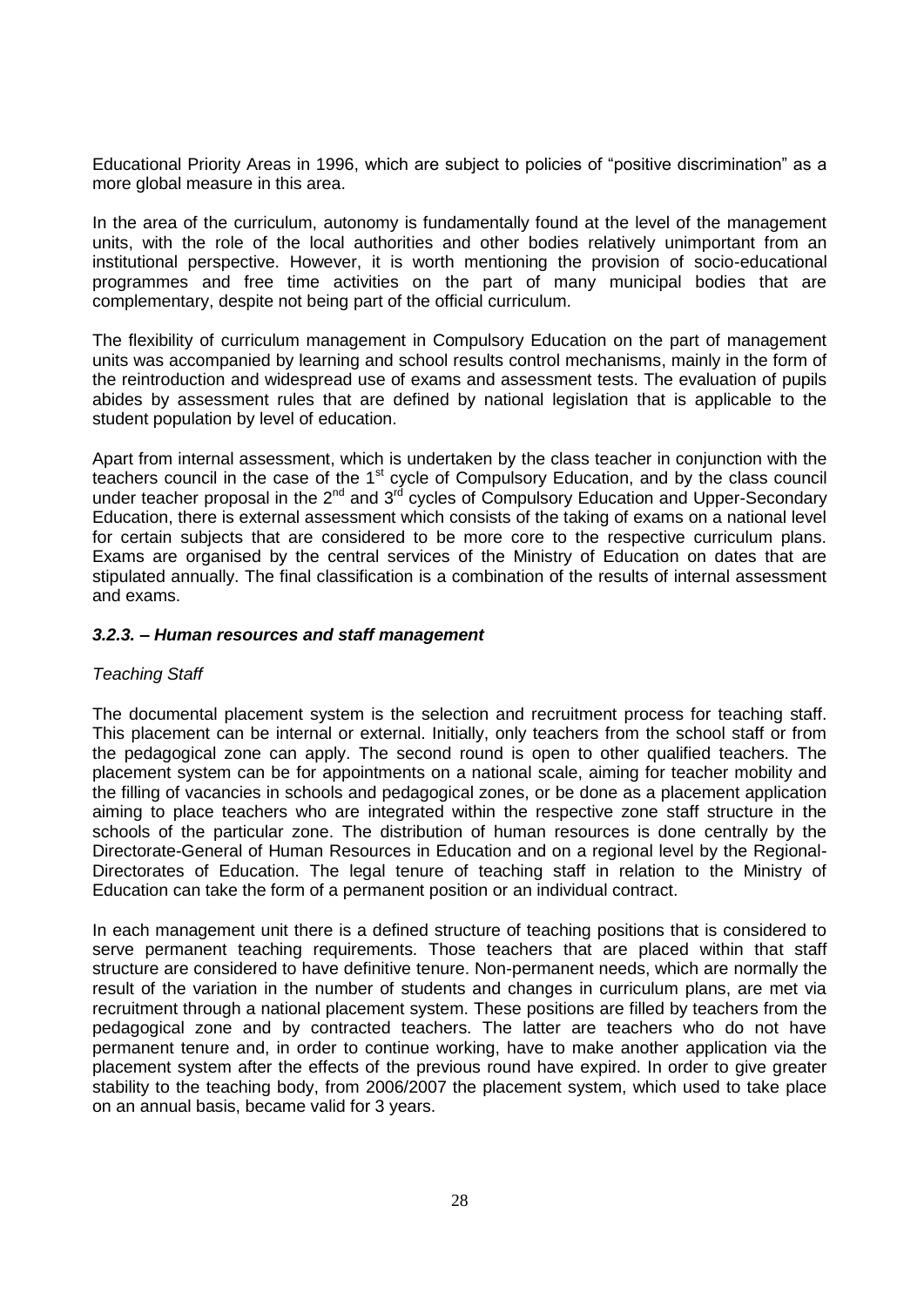If there are vacancies after the placement round, due to a lack of candidates or a change in needs during the year, management units can advertise vacancies in the regional/local press and must assess candidates and select teachers according to strict rules.

There is a trend (which has yet to be translated into published regulation) for the responsibility for the priority recruitment and placement of teachers for Compulsory Education to be transferred to the municipal authorities and, under certain conditions, to management units.

The management of staff in area of service distribution is the responsibility of the Executive, according to criteria approved by the pedagogical council.

The President of the Executive Council is responsible for teacher assessment, who must fulfil a minimum set of requirements, such as participation in a certain number of training hours, a minimum of relational problems with students and the presentation of a critical report of activities during the period of work (3 or 4 years), in order to receive the classification "Satisfactory".

The attribution of "Good" is the responsibility of a commission made up of the president of the Pedagogical Council, a teacher from outside the school and another teacher or individual of recognised merit from the field of education nominated by the teacher being assessed.

Career progression takes the shape of moving to the next scale after receiving "Satisfactory" at the end of the abovementioned assessment process.

Progression can also occur by acquiring specialised post-graduate qualifications that enable the teacher to perform other educational duties or acquiring qualifications such as first degrees, Master"s degrees or doctorates in education, or in areas related to teaching, or by obtaining the performance evaluation classification "Very Good".

Redundancy or dismissal are disciplinary penalties that imply the organisation of a disciplinary process that exceeds the authority of the Executive, being something that requires ministerial decree*.* 

Since 1997, the initial training of nursery teachers and teachers in compulsory education has been given in polytechnics and universities. Training for upper-secondary teachers has continued to be given exclusively in universities. The professional qualifications of upper-secondary teachers can also be acquired via degree courses that have scientific training in the respective teaching area, complemented by appropriate pedagogical training. In 1997 a first degree was established as a minimum qualification to teach at any education level.

In 1988 an in-service professionalization model was created that is still in force, although this is relatively unimportant when compared with the current requirement of professionalizing degree to enter the profession.

In relation to professional development, it is the responsibility of the individual teacher to attend further training sessions chosen from the range given by accredited institutions. Formally, further training is much decentralised and can be organised by higher education institutions, teacher associations, Ministry of Education services and school association training centres which were created in 1993. In terms of managing the further training of its teachers, the autonomy of schools and associated school groupings in the organisation of a training centre is limited by dependence on external funding and the accreditation rules defined by the Further Training Scientific-Pedagogical Council.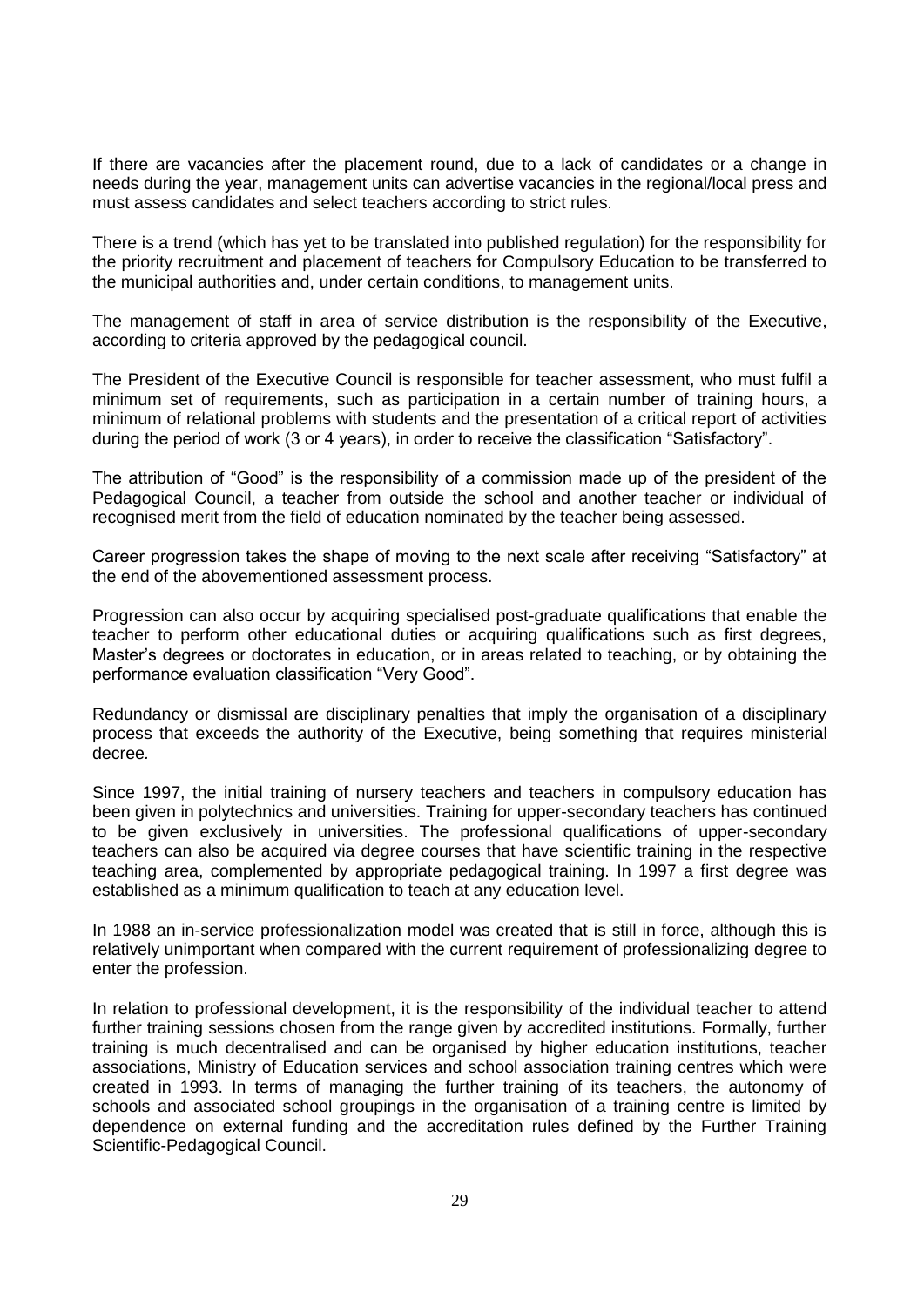#### *Members of management bodies*

Access to positions of school management are granted via election, as such recruitment is done via an electoral process that is organised within the individual units. The rules that govern these processes are part of the internal regulations. Eligibility for the Executive and the School Assembly are defined within national legislation. In the specific case of election for the Executive, specific training in the area of school administration is one of the requirements, or, alternatively, the person must have performed these functions for one full mandate.

Because school management is not a career position there is no assessment, promotion, relief of duties associated with a professional identity. Even the concept of professional development, in terms of school management, is only partially applicable in terms of initial training in the areas of school/educational management and administration, as continuity or lack of continuity or a school manager does not depend on vocational training/development.

One of the ways that the work and performance of school leaders is assessed is through elections in the case of those seeking re-election and a new mandate. Voting means not only a choice between different projects and programmes, but also very often an evaluation of the work done by those seeking re-election. Apart from this situation, in the event of poor management, the School Assembly must assess the performance of the Executive and has the power to end the mandate of its members at the end of the school year. Legally speaking, the performance evaluation of teachers who perform the duties of the President of the Executive Council is done "by default", which means, unless there is anything contradictory, the classification "satisfactory" is automatically given. However, this is not an assessment of the teacher"s performance as a manager, as there is none, but an assessment of the teacher that, at the same time, performs management duties.

## *Non-teaching staff*

The Executive is responsible for the organisation and management of non-teaching staff in School, observing the norms established nationally regarding the rights and duties found in the applicable legislation, such as the career and statutory regime of these staff.

## *3.2.4. – Community Relations*

#### *Parental intervention at school*

The School Assembly is the vehicle that is institutionally earmarked for the development of relations between the school organisation and its environment, involving representatives of pupils" parents, the local authorities and local economic and cultural interests. However, those representatives tend to come from an essentially small middle-class section of the population, and quite often they are parents who are teachers.

The participation of parents in Schools and how they are managed has had relatively little impact on how they are organised and run and on school results themselves. However, considering how recently these measures were introduced (1998) it is still too early to judge and to fully measure their impact. It is worth noting that, from a formal perspective, the conditions for greater parental participation have been created, namely via legislation that foresees justifiable absences, and in some cases maintaining the right for payment for parents who occupy management positions in the respective associations or Schools.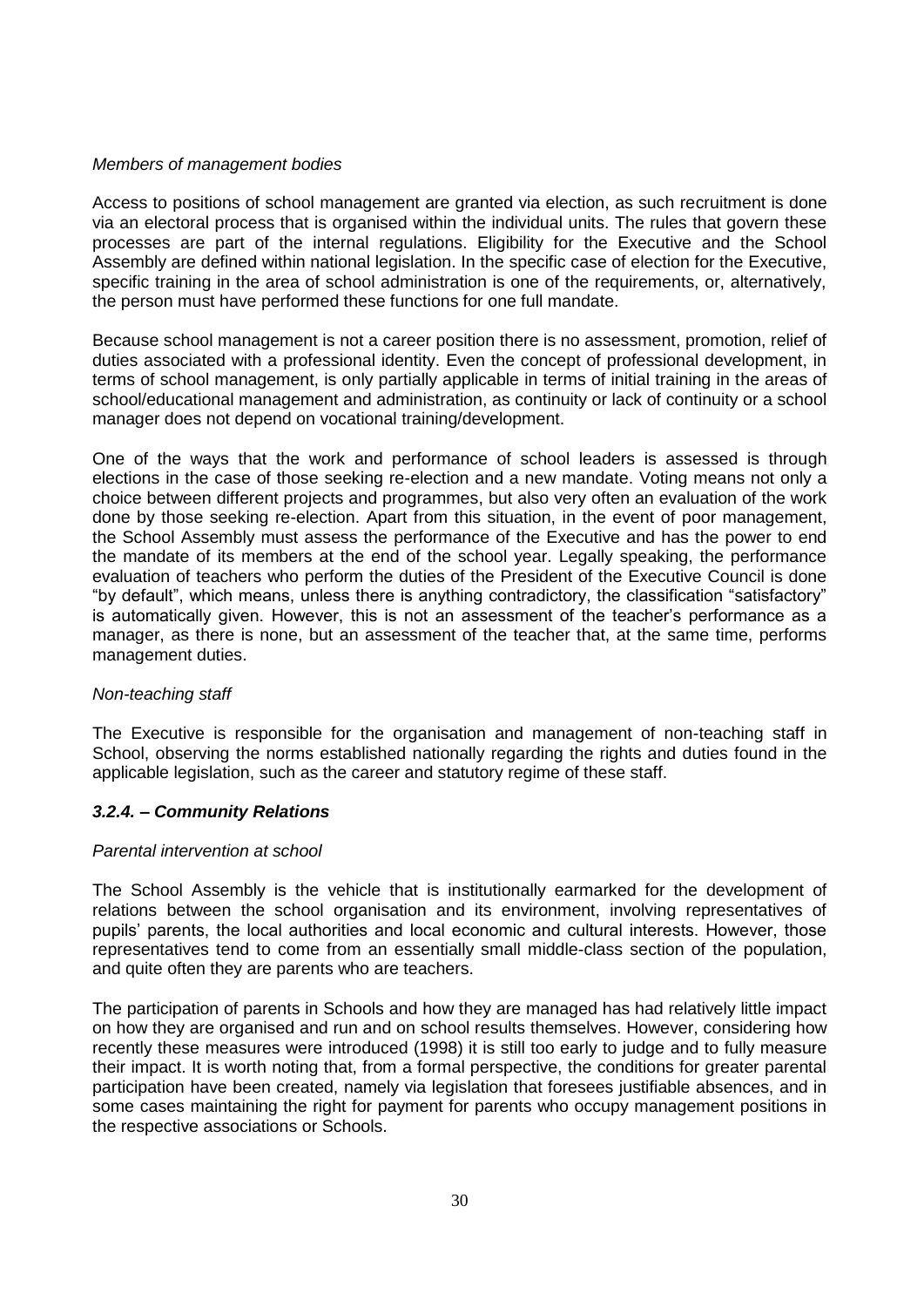### *School-Business Relationship*

The involvement of bodies connected to companies is essentially related to the development of vocational training. Apart from this, it is common for schools to develop strategies to raise funds and support for their projects from parents, local authorities and companies, sometimes creative active collaboration and partnership networks between the school and the local community.

In Upper-Secondary Schools with technological courses it is common to have a link with companies in the region, both in the definition of the courses provided and in the development of internships for students.

The creation of Level III Professional Courses (three years after compulsory education), consolidated the development of these partnerships and the school-business relationship.

The major drop in the school population has caused the progressive change of paradigm in terms of the school supply and demand relationship. This means that the institutional regulation by "zoning" - the obligation of pupils attending schools where they live or where their parents work has been "subverted" by types of more autonomous regulations that have been produced within the situational context. These new regulations are essentially a result of the dynamics of a social demand and strategies from families, particularly from the middle-class, that wish to choose Schools or academic paths with the greatest possible chances of success and social mobility.

On behalf of the schools, the Executives have begun to develop strategies to promote courses and schools, particularly in upper-secondary education, in order to attract students. The specialisation taking place in upper-secondary schools in certain places also aims to influence student intake.

#### **3.3. – Summary**

As has been mentioned, one of the main characteristics of school management in Portugal has been the result of keeping the same principles of eligibility and collegiality for the middle and senior management posts for over 30 years (since 1974). Despite this practice not being original, historically speaking, (it was the legally established form of choosing high school principals between 1910 and 1928), it is clearly associated with the political and social movement of the revolution of 25<sup>th</sup> April, 1974.

Therefore, it is no surprise that the principle of electing school management bodies constitutes one of the foundations of the so-called "democratic management" consecrated in the Constitution and the Education Act of 1986. This principle has remained in force until today, despite being subject to various formal-legal amendments in terms of how it has been applied. One can say that in these 30 years and in relation to school management, neither the principle of electability of the head teacher or the professional collegiality of teachers in senior and middle school management posts have been questioned but there has been a trend for their effects to be limited. This has occurred by maintaining centralised administration, which has been consolidated by the creation of the Regional Directorates (non-concentrated structures of the Ministry of Education) and via an increasing individualisation of the function of manager and greater participation by parents and other community representatives, which increasingly make management accountable to the Ministry and reduces teacher corporatism.

Within the field of major social changes the situation has altered, particularly when it comes to the redefinition of the role of the State, the forms of public policy regulation and the emergence of a new public management. In recent years, and particularly as a result of international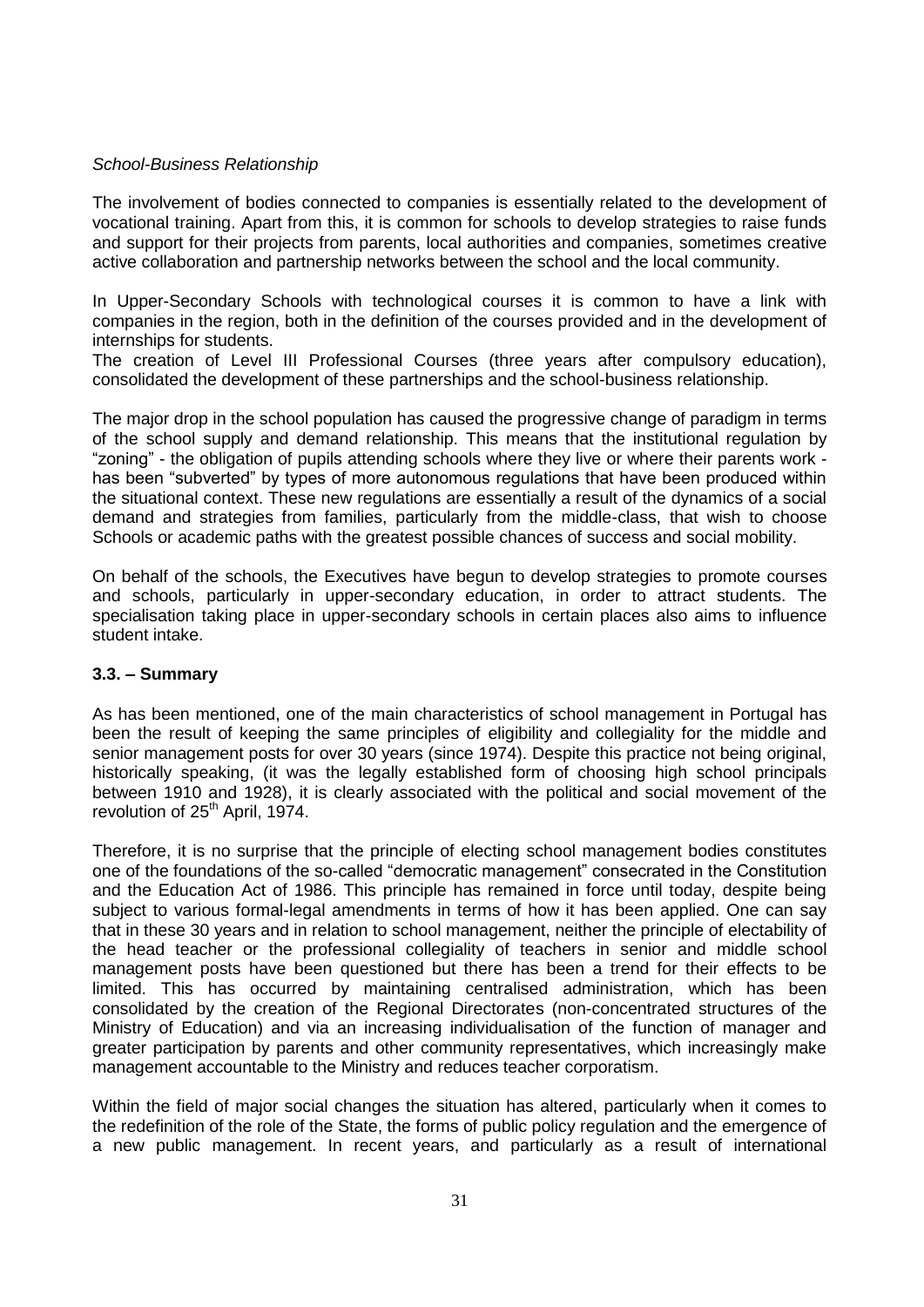comparative studies, in an effort to make school management more professional and up-to-date, there have been proposals that question the current model, especially in relation to the election, collegiality or primacy of recruitment of teachers.

It is within this context and these paradoxes that the changes occurring in school management and leadership in Portugal should be analysed, namely the growing pressure for management to be more professional with its implication for the development of competencies in the areas curriculum management and peripheral pedagogical activities, as well as financial and human resource management, including teacher recruitment and performance appraisal. This pressure, justified by the need to combat teacher corporatism and introduce the primacy of responsibility and competence, contradicts the dominant collegial culture in the majority of schools, which its defenders justify with the argument of maintaining trust among peers and the priority of the pedagogic over the administrative.

Against a background of limited public spending, the Ministry of Education has been applying school management measures that determine the effective counting of the non-teaching component of the teachers" working week, as well as the changes to the statutes of the teaching profession that make automatic progress in the profession difficult and focus on performance evaluation. Such measure have been developed against a background of a degree of discontent on the part of the unions and teachers, which has meant school leaders have been confronted with the dilemma of choosing between loyalty to the corporation to which they belong and the management perspective that their position increasingly demands. Such a contradiction has been made more acute by the public demand of accountability, particularly in the area of school results, which has been extensively covered in the media.

The legal regulatory framework for school administration and management has changed towards promoting public scrutiny and social control of corporative school management, particularly via the participation of representatives from local authorities, community and parents in collegial school administration bodies, as well as via the demand of the production of strategic management instruments (school educational project, school and class curriculum projects, annual activities plans). This has created the room for audits and internal and external assessment that focuses on verifying the achievement of concrete standards and activities.

The important changes in the area of school governance structures are also centred on efficiency concerns, focussing on measures that force schools to aggregate based on geographical location, involving various levels of education and with the aim of speeding up the management of available resources. This implies the closing of small schools and teachers using a wider range of competencies and skills.

There are substantial legislative changes being made to the statute of school leaders, probably in the sense of consolidating management perspective, giving greater importance to their position and interlocutors of governmental authority. To this end, there has been the initiative to create a collegial consultative body for the governmental authorities involving school leaders, as well as regular meetings of these school leaders with policy officials from the Ministry of Education and the Minister of Education herself.

The day to day management of schools has been distinguished by tensions based on two different perspectives on how they should be run, one that focuses on traditional management practice and the other, which is capable of responding more efficiently to the needs of families and apt to accountability and results, promoted by governmental measures and by active and influential sectors of public opinion.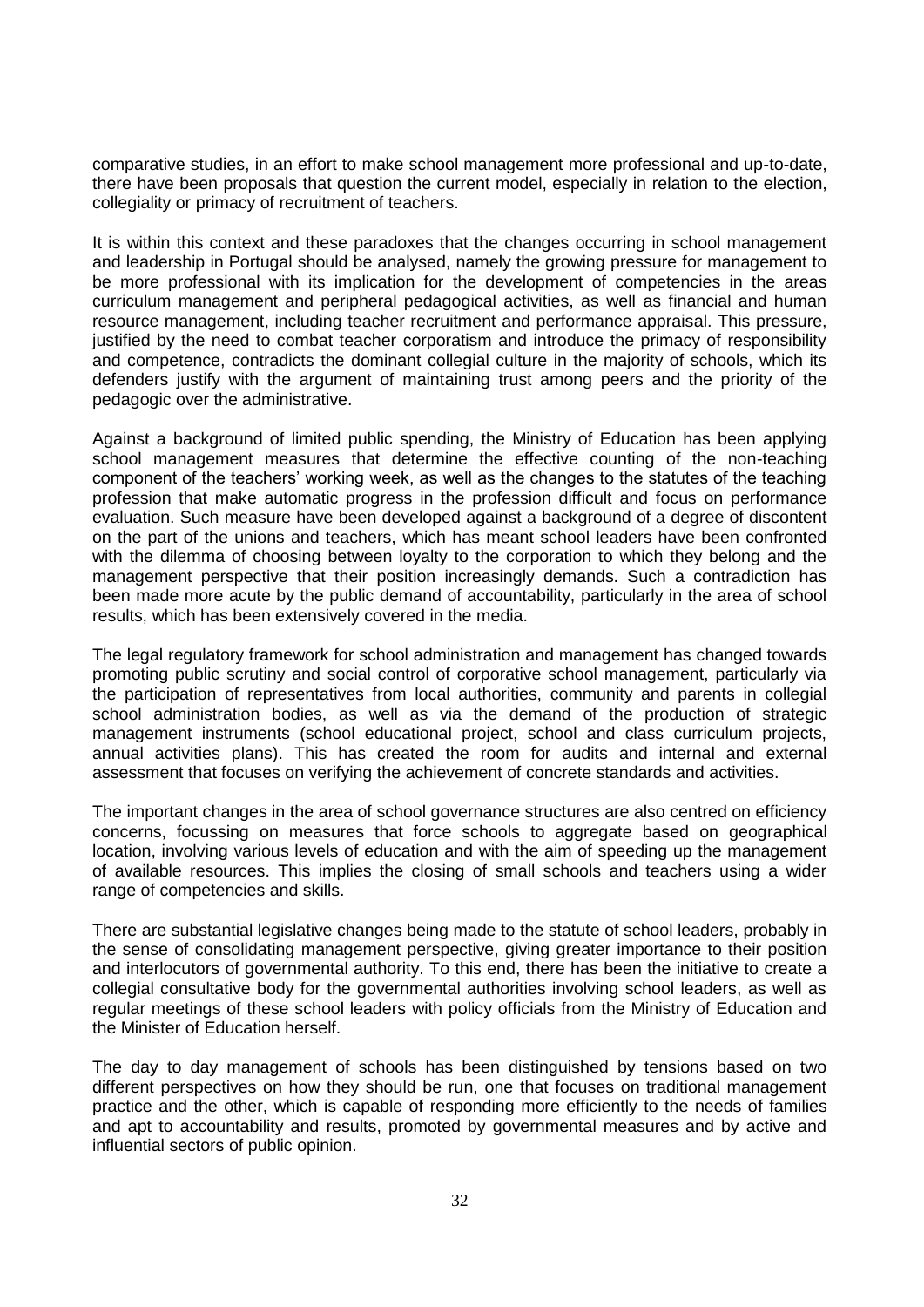There are no collaborative networks between schools with any significant impact, apart from isolated initiatives resulting from local educational projects that are the result of occasional action by local leaders. The existing collaboration is merely formal and fits in with implementation of governmental measures with other objectives, for example, for the creation of school associations, for the creation of training centres, school groupings to maximise resources.

There are also no clear social expectations that schools play an important part in the development of the local community. Generally, schools are seen by their professionals and their local community as local State services that serve a specific purpose, that of educating children and young people.

Finally, it is important to mention that there is no research that has studied the variety of competencies required for effective school leaders regarding the different characteristics of the individual schools such as sector, size, location, student intake or behaviour.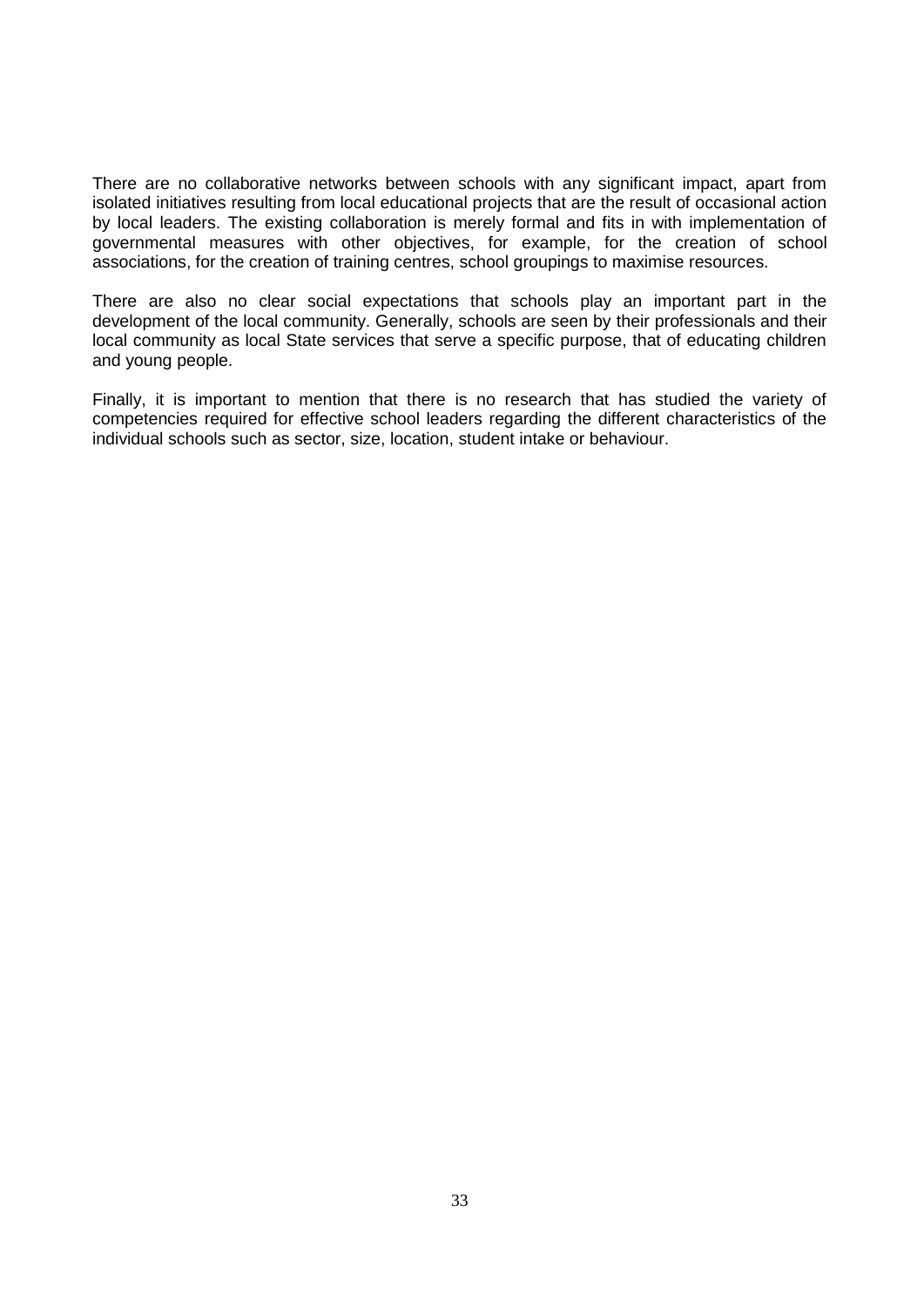# **CHAPTER IV- ENHANCING LEARNING AND SCHOOL LEADERSHIP**

# **4.1. Teaching, learning and quality**

Educational issues have been high on the media agenda in Portugal. The general public is becoming more and more informed, interested and demanding of the quality of state school education and the role it plays in the knowledge society. This is reflected in educational training programmes which attempt to mobilise the skills and competencies of local players.

Concerns over teaching, learning and quality have been the subject of a raft of programmes implemented over the last ten years since the institution of the new System of School Autonomy, Administration and Management in May 1998. The most significant of these programmes are the Project for Inter-cultural Education, Innovation and Educational Quality, School Autonomy, Selfevaluation and External Assessment in Schools. In the last two years, it is worth mentioning the Programme for Curricular Consolidation in First Cycle Schools with the introduction of English, Training Programmes for First Cycle Teachers of Mathematics and English, and the ICT Programme, a general programme for all levels of education to promote the use of computers, networks and the internet. In addition, 2006 saw the launch of a programme of External Assessment for individual and groups of schools to implement contracts of autonomy which had been envisaged since 1998 but never introduced. These are contracts agreed between Regional Directorates and schools which aim to strengthen school autonomy.

All of these programmes were initiated by central government but there has always been a concern to involve schools and teachers, especially those in leadership positions. Because participation of school leaders in the new laws from the Ministry of Education is not systematic and representative, a coordination and consultative body was created – the Schools" Council.

## **4.2. Mechanisms for school accountability**

School accountability is mediated through the participation of parents and students in the election of school leaders, through the Pedagogical Council of the school and with the participation of parents', students' and municipal associations in the School Council. Participation of parents and students is provided for in the legislation covering parent and student associations and these associations operate in spaces granted by the schools.

In 1999 an integrated programme was started to assess all schools and groups of schools within 6 years. This programme was suspended in 2003. It was restarted more recently as the External Assessment of Schools in 2006 with the aim of introducing contracts of autonomy for those schools who submitted to assessment.

## **4.3. Monitoring school progress and learning**

Monitoring and evaluating the learning process is the responsibility of the Class Council, which is coordinated by the Class Head. This is an intermediary body which coordinates the Class Project, identifies students" learning patterns, educational support needs and special educational needs, liaises with relevant specialised services and adopts pedagogical strategies appropriate to learning. Class councils also plan extra-curricular activities and encourage contact between school and parents. In addition, the Class Head organises elections for students' and parents' representatives.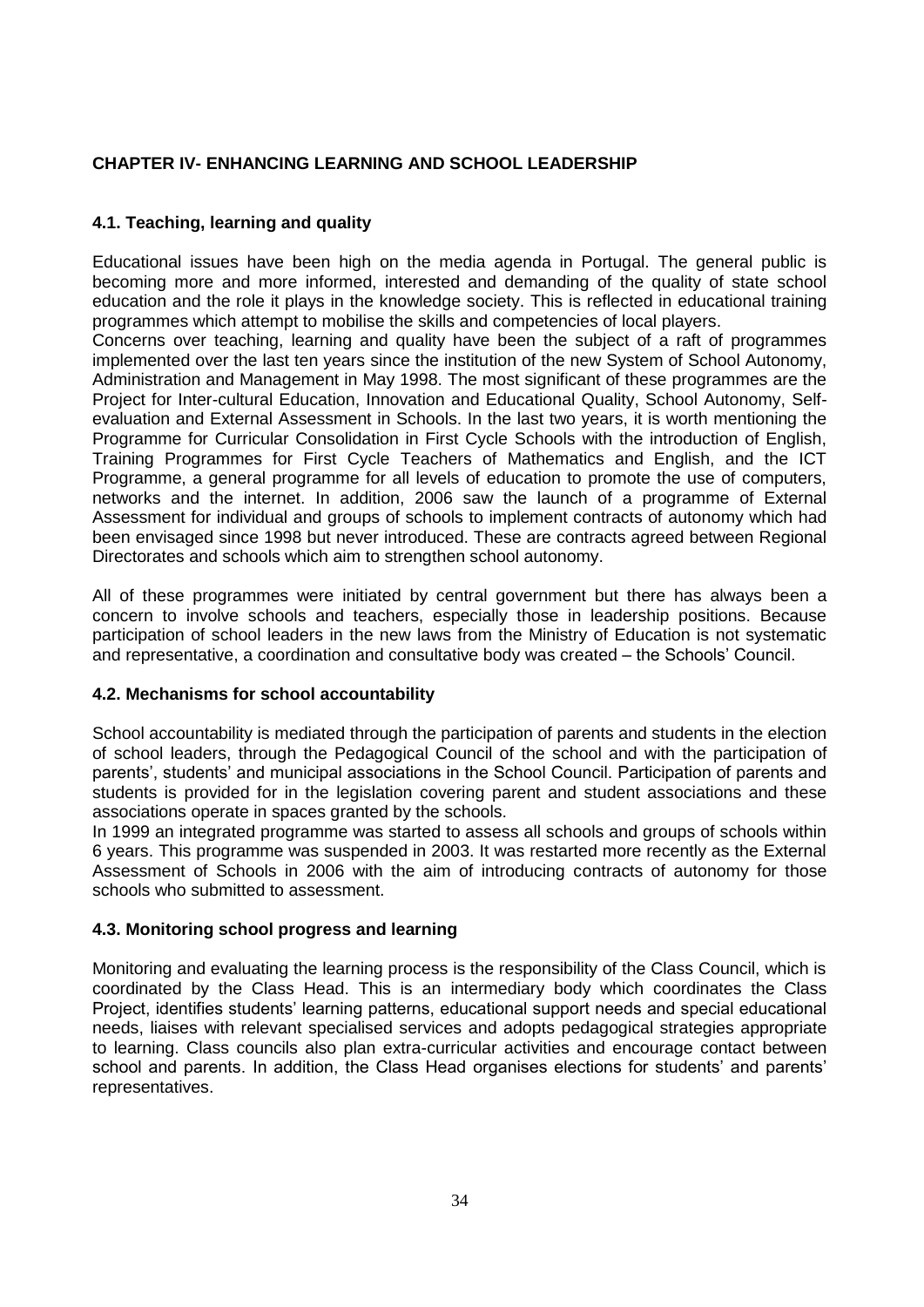The Executive Council of each school may, in addition, nominate teachers or tutors to be responsible for monitoring problem students or those with learning difficulties, either on an individual or small group basis.

## **4.4. Monitoring the curriculum**

Monitoring and supervision of the school curriculum falls to the body responsible for educational direction: the Curriculum Department, coordinated by a teacher elected by all of the members of the department. This body coordinates the implementation of the curriculum and the study plan, reconciling local and national curriculum components, organizing, monitoring and evaluating class activities and undertaking curricular and pedagogical coordination throughout the year, cycle or course even though there may also be a course, cycle or year head with similar functions.

The task of the President of the Executive Council, taking into account the views of the Pedagogical Council, is to plan and implement measures to consolidate teaching knowledge and practice, to ensure the adoption of specific methodologies to develop the national or local aspects of the curriculum, to the application of different and diverse teaching methodologies suitable for the students while taking their educational difficulties into account. He or she analyses and reflects on educational practice and plans remedial activities with the educational and learning success of the students always in mind.

The President also coordinates and monitors curriculum implementation with the aim of developing the Educational Project of the School, and tries to provide the conditions and resources to achieve it. As the person responsible for the administration and management of the school and the school results, he or she has the job of allocating the teaching and non-teaching staff, classroom space and timetables, having listened to the views of the Pedagogical Council.

### **4.5. Teaching, Learning and Teachers**

The Executive and the Pedagogical Council are responsible for supervising the composition and powers of the curriculum management team. This team is comprised mainly of departmental heads. However, these supervisory functions have not tended to be exercised in a way that contributes to improving the quality of public service

The assessment of teachers and their career paths was suspended in August 2005. This assessment consisted of a critical report made by the individual teacher, together with certificates from training courses which the teacher had taken. The report would further contain a critical assessment of the teaching content which was and was not delivered, the teacher"s relations with their students, the parts of the syllabus completed, their performance in posts of responsibility, educational and pedagogical coordination roles, participation in projects at the school, the relation of the school with the educational community, studies and research undertaken, authorship of school publications and other projects in which the teacher had participated. The report would always have to be approved by the Pedagogical Council, and the teacher would then pass to the next point on their salary scale. The President of the School Executive could only intervene in one of three situations: lack of support or relationship with students, refusal of duties, or non-participation in a sufficient number of the required hours of further training.

With regard to the choice of further training courses chosen by teachers, the President of the School Executive had no right of intervention, this being a matter of complete autonomy for the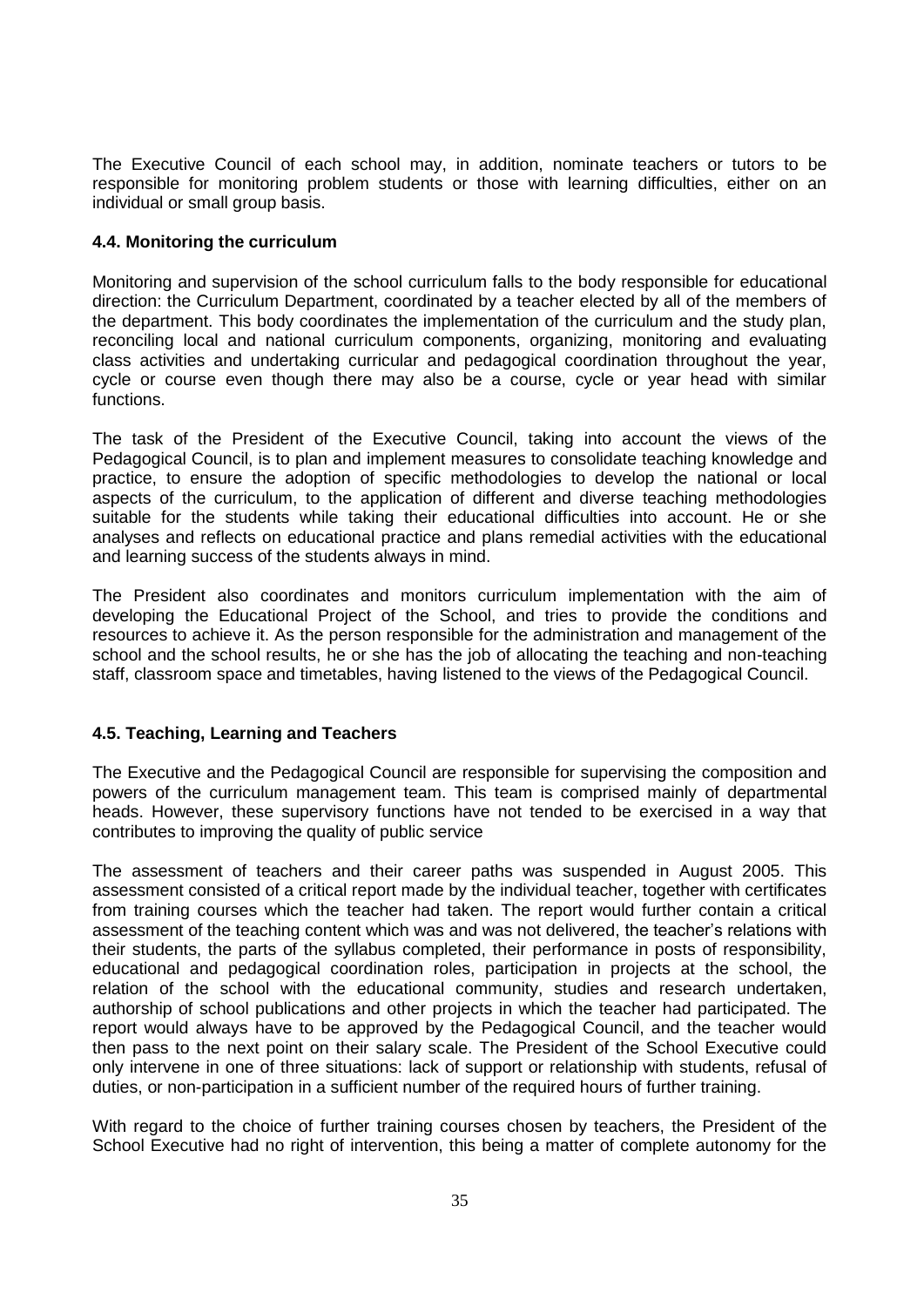teacher. Nevertheless, this situation did not stop some Presidents promoting training plans in liaison with the Training Centres which clearly responded to the pre-identified training needs.

The Administration and Management System in school does not provide for any compensation for teachers who stand out in terms of quality and school results. However, the President may compensate or caution the teacher as he or she is responsible for the distribution of the staff, nominations to coordinator posts and working conditions (equipment, timetables and classroom allocation).

The Statute on the Teaching Career was changed, and came into force from January 2007, at the level of assessment mechanisms for teacher performance.

As for studies which examine the role of school leader in developing learning, the investigations which have been carried out are at the level of school case studies and not those of any significant depth in what is a complex area.

#### **Summary**

In Portugal, as in other OECD countries, the idea has been developing of "strong leadership" which can bring in changes and improvements in school organisations. This idea has different origins, such as studies on "effective schools", where the leadership is one of the factors that most influences the effectiveness of schools and learning outcomes.

Although there are no studies with which to back up the importance of effective leadership, there is a common sense which links quality of educational service in state schools to the importance of motivational leaders and communicators who can inspire a sense of team spirit and who focus on a concern for results and the sound management of resources.

In conclusion, it is important to stress the value of the school manager and their power of decision-making backed up by an effective capacity for strategic management. In this context, there exists a strong expectation that contracts in autonomy will strengthen the capacity for decision-making in areas of importance such as curriculum management, human resources and finance.

It is important to mention that school autonomy does not simply strengthen the decision-making power of the school manager, but also reinforces the independence of middle-ranking leaders such as curriculum coordinators, class heads, teachers working on curriculum management within their own area and in the development of competencies of autonomy, initiative and student innovation.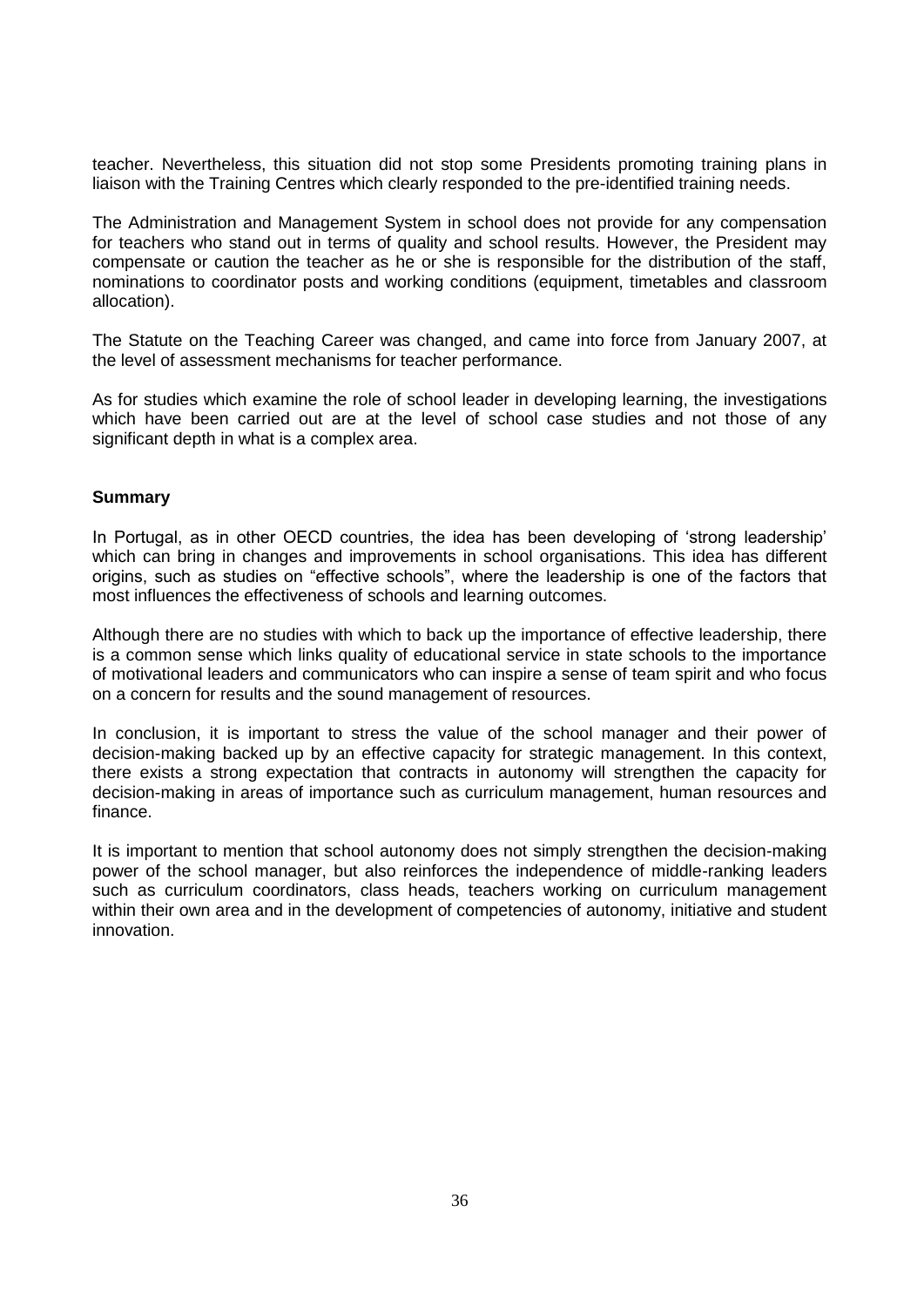# **CHAPTER V – ATTRACTIVENESS OF THE SCHOOL LEADERS" ROLE**

## **5.1. De/motivating factors**

Recruitment for a three–year term of office on the Executive Council of a school is based on qualifications and experience. There are several factors which discourage suitable teachers from applying for these posts. Firstly, they do not carry the power to make decisions regarding human resources or finance and are bound by the complex legislation relating to education. Although the post carries financial compensation and may be a boost to a teacher"s career, there is the complexity of the duties involved, and the hierarchy between schools and Ministry of Education which leads to centralised decision-making.

Despite this, there have usually been enough candidates - of the 1,286 posts of responsibility in 2006, between 80 and 90% were filled by elected teachers. Where there is no list of candidates, the selection process is coordinated by the government who advertises it externally. In these cases the teachers selected serve only one year.

There are several attractive features of these posts. There is the opportunity to replace someone who is doing a bad job and the chance to introduce change and innovation into a school that one knows well by using the efficiency and skills of a good professional team of colleagues. There is also the advantage of a supplement to one"s salary or the guarantee of a place at the school of one"s choice.

### **5.2. Conditions of entry and terms of office**

For candidates applying for posts on the Executive there is series of requirements that must be met. The teachers must be tenured for at least five years, be specialized in administration and management or already have served one term on the Executive Council. Those eligible to vote are teaching or non-teaching staff, students' representatives (at upper-secondary level), and parents" and guardians" representatives (at compulsory education level).There is a three-year mandate which applies to all leadership roles at higher and intermediary level. This situation is subject to the internal regulations of each school, however.

There is no formal evaluation of a post holder"s performance except for the External Assessment of the Inspector General for Education, and this is only in schools which applied for a Contract of Autonomy from 2006.

## **5.3. Salary Supplement**

There is no specific pay structure for post holders, but instead a salary supplement fixed according to the number of students at the school. For staff with more than twenty years" service, the supplement corresponds to an amount equivalent to between 25 and 30% of their salary. As there is no formal performance evaluation, remuneration can not depend on a post-holder"s level of performance. There have not been any significant alterations in this regard in the last few years, although the supplement has been regularly updated.

## **5.4. Retaining school leaders**

Top teaching post-holders have an exclusivity clause in their contract and the President of School Executive has the option of whether to teach classes or not. There is no extensive data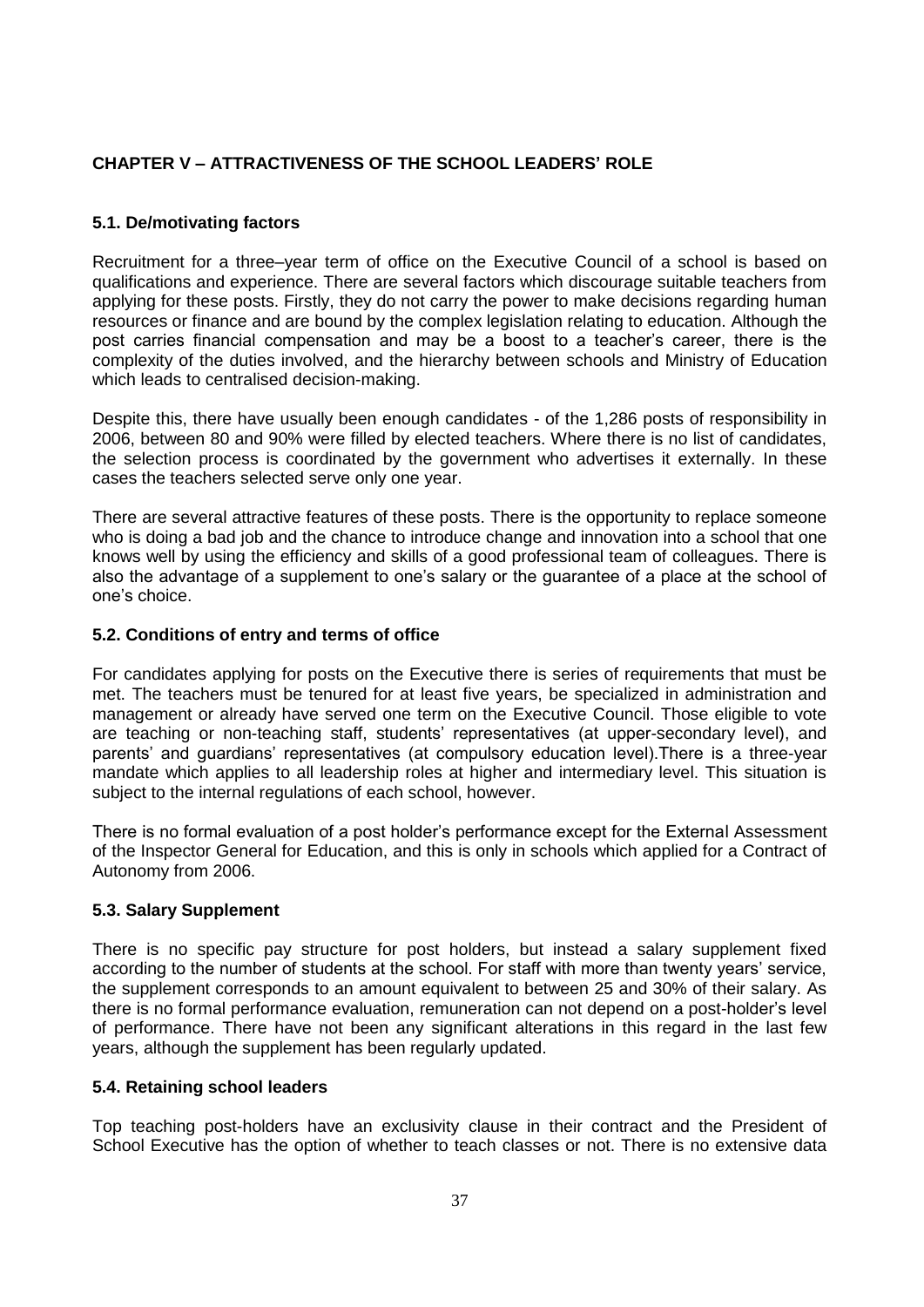on the reasons why teachers leave such posts, or to be precise why they do not reapply. It is also not possible to ascertain why teachers move to other schools to fill posts on the Executive. Equally, as there is no formal career path it is not correct to talk of abandoning a post, as teachers who do not reapply do not at the same time abandon their teaching career, returning instead to teach and to fill intermediary leadership positions.

#### **Summary**

Recruitment of school leaders via an electoral process makes it difficult to compare the attractiveness of the system with that of other countries where a candidate applies, is selected on an individual basis and has a career based on the demand and supply of suitably qualified managers.

According to studies in the 1990s, (Sanches, 1987), (Barroso, 1995), teachers put themselves forward and reapply for a series of reasons. It may be by a process of mutual agreement between electors and those elected, by intrinsic motivation, out of a sense of mission, for personal and professional growth or for the desire to influence decision-making. Other factors may also affect the choice, such as the chance to influence teacher placement or for benefits such as the extra income that comes with a salary supplement.

According to figures for 2006, 49.6% of posts of responsibility were occupied by women, even though the female population is underrepresented as a proportion of the teaching staff as a whole. Clearly though, this percentage is more balanced than female representation in other OECD countries.

As for the attractiveness of the school leader role, 2006 figures give the percentage of school leadership posts filled by elected representatives as between 80% and 90%. One study (Afonso and Viseu, 2001) revealed that the majority of school leaders possessed a first degree and over 20 years" service at the higher cycles or levels of teaching, and had very often gained their experience at the same school.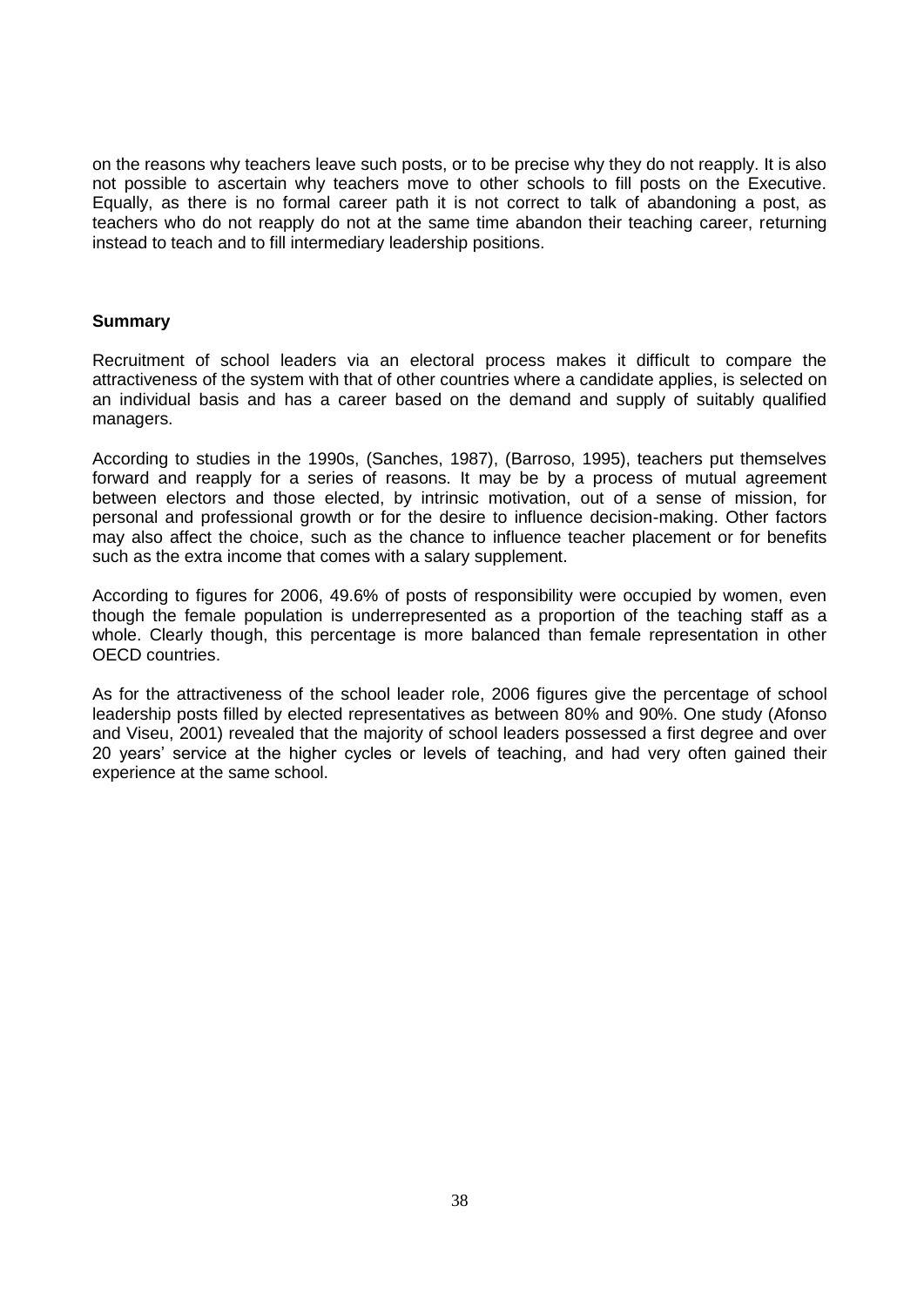# **CHAPTER VI – TRAINING AND PROFESSIONAL DEVELOPMENT OF SCHOOL LEADERS**

## **6.1. Professional career paths and access to administrative functions and management of state schools**

Access to senior school management positions generally stems from fulfilling duties in middle management functions for various years, particularly in positions like coordinator of the curriculum department or coordinator of form tutors. This situation can be explained by the lack of training for these administrative and management functions. Also, we cannot forget that the requirement for specialised training might not be cumulative with the requirement for experience of at least one mandate on the Executive. Having a post in middle management means the person acquires experience within the context of the school, like the position of vice-president or assistant to the Executive. Also, the fact that teachers who put themselves up for election have practical knowledge and experience has an influence on the electoral process that takes place every three years.

### **6.2. School administration and management in the private sector**

In private and cooperative education, the administrative and management bodies are occupied by people chosen by those that own and control the respective institutions. Private and cooperative education establishments have to request authorisation to function from the educational administration, fulfilling the requirement that the Pedagogical Board have at least one of its members with an academic qualification no lower than the highest academic level taught and two years' teaching experience.

#### **6.3. Training for school leaders**

The provision of Specialised Training in School Management and Administration by universities and polytechnics began at the beginning of the 1990s. The aim of this training was the acquisition of pedagogical and technical knowledge, competencies and perspectives of critical analysis, innovation and research, with a view to qualifying the person for pedagogical and administrative leadership in schools/school groupings in compulsory and upper-secondary education. These courses should last at least 250 hours and have three components: one component of general training in Education Sciences (20% of timetable), one component of specific training in the area of Administration and Management (up to 60% of the timetable) and one training component geared towards the development and assessment of a project in the area of Administration and Management.

According to a study published in 2005 (Silva, 2005), from 1994 to 2000, there were 50 initial training and post-graduate courses accredited as specialised training in the area of educational administration.

The accreditation and evaluation of these courses is the responsibility of the Further Training Scientific-Pedagogical Council, 70% of teaching time should be given by trainers with a Master"s degree or PhD or with recognised competencies in this area. Those applying for these courses have to be qualified teachers with at least 5 years teaching experience.

However, it is in further training that we see the greatest increase in provision in educational administration, (Silva, 2005). A total of 24.050 courses were identified, of these 5.1% were in the area of educational administration. The main areas dealt with were: educational project and similar 35.4%, general issues of school administration 26%, form tutoring 12%. In contrast, issues such as "school assessment", "financial management", and "school legislation" were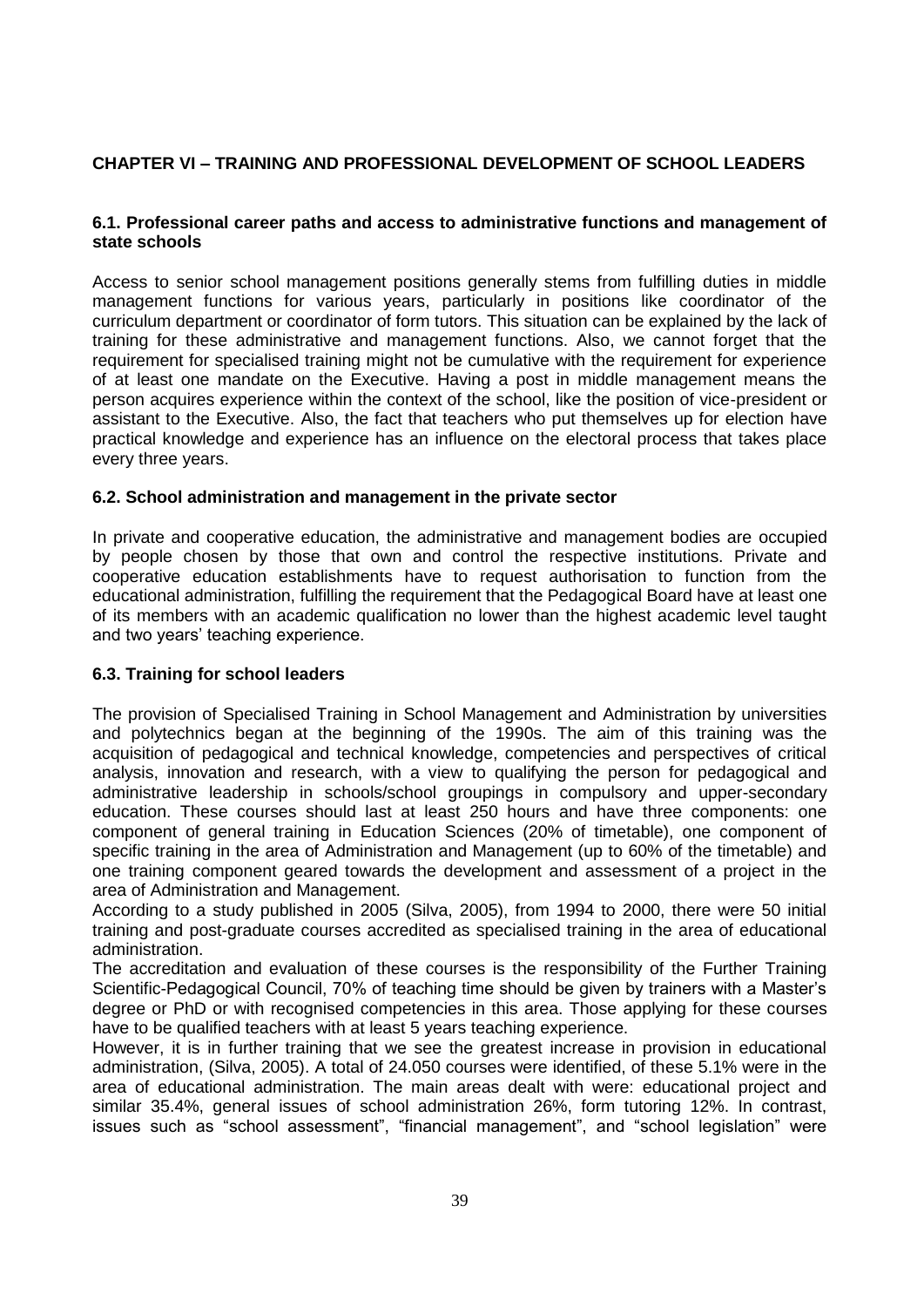considerably less popular. The theme "school leadership", was not considered as a subject, although this does not mean it was not covered in other courses.

School administration and management were also introduced in initial teacher training and post graduate courses at the universities of Minho, Aveiro and Lisbon.

There is further training provision in the area of Administration and Management that does not serve as a qualification for senior administration and management posts but aims to contribute to the professional development of teachers and promotion in the teaching profession. According to recent research this provision constitutes an important part of further training and the training bodies involved include: universities, polytechnics, school association training centres, and professional or scientific association training centres. This further training can be given in a variety of ways, such as courses, modules, higher education disciplines, seminars, training workshops, internships, intervention projects and study circles.

The funding for this further or specialised training can be public, as long as it constitutes one of the annual priorities defined for the training programmes or it can be funded by the teacher themselves.

## **6.4. Monitoring training**

The body that oversees teacher training policy, the Further Training Scientific-Pedagogical Council, is also the body that accredits, monitors and assesses the teacher training system.

There are no institutionalised support programmes for teachers who take up senior administration and management posts in schools/groupings. Therefore, there are no programmes that specifically envisage the professional development of teachers as school administrators and managers. The further and specialised training programmes offered by the various training bodies are not geared towards the support and monitoring of teachers as school administrators and managers. In the opinion of some researchers in this area, the training of these teachers within the context of permanent social, political and technological changes could constitute one of the priorities of the training system.

From 1999 and up until 2002 the Institute of Educational Innovation initiated an exclusively distance learning training programme – CeNET- For the organisational development of schools – a distance learning training mechanism. This is a training programme that is integrated within the new Administration and Management Autonomy Regime launched in 1998. The themes of this training were directly linked to school administration and management: Education Policy, Strategic Planning and Management, Curriculum Organisation and Management, Resource Planning and Management, Evaluation and Self-Evaluation of Schools. Despite being distancelearning training, it focussed on the problems of the school involved and had the objective of meeting the support/monitoring needs of school teams in the more peripheral regions.

In 2004 and 2005 the Technical Improvement Course for School Administration was launched. Its targets were the School Executives, but the training was exclusively instrumental in areas such as: administrative procedures, financial management, human resource management, leadership and self-assessment. Based on this course, the intention was to complete the training with specialised training in the area of school/educational administration and management given via protocols with universities and teacher training colleges. This programme was suspended in 2005.

Within the context of research on school leaders, there are no studies that allow us to draw any conclusions about the impact of the specialised or further training on the professional development of school leaders.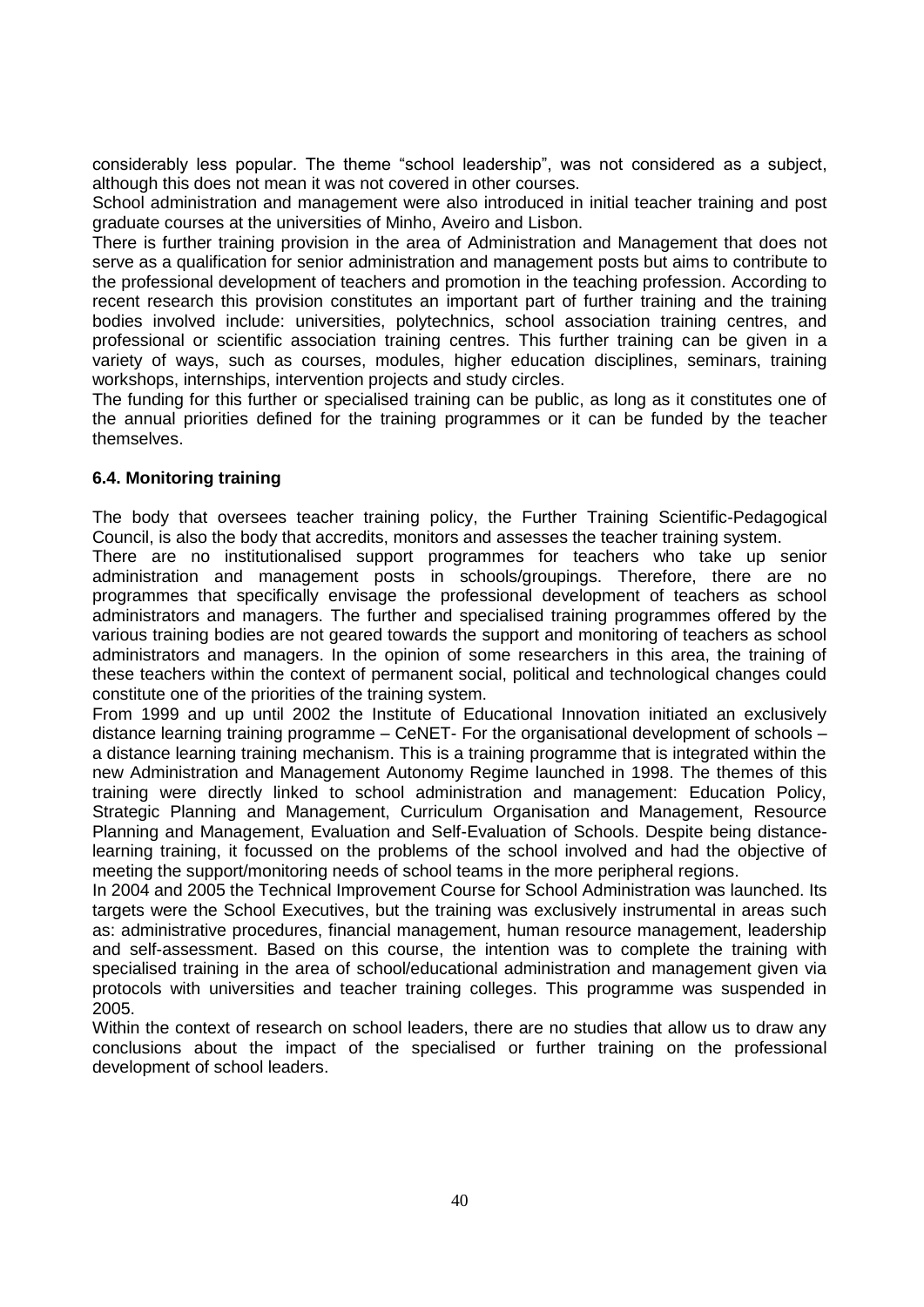### **Summary**

Training in the area of school administration is varied and eclectic in terms of models and techniques with no national strategy that envisages the qualification and professional development of school leaders. Neither are there any studies that allow us to draw any conclusions about the impact of the specialised or further training on the professional development of school managers. This problem is part of another more general problem of "professionalisation of managers" or the "qualification of teachers" for the functions of senior and middle management posts.

The abovementioned researchers, authors of the study that this report is based on, propose that two mechanisms are set up: one for the recognition and certification of competencies acquired by teachers with experience in management positions; the other for "on the job training" for teachers performing these functions, with a view to complementing the training already done and the reorganisation of specialised training courses in this area. These courses should be specifically aimed at training school leaders. They should be based on the experience acquired in management positions and be extended to greatest number of players.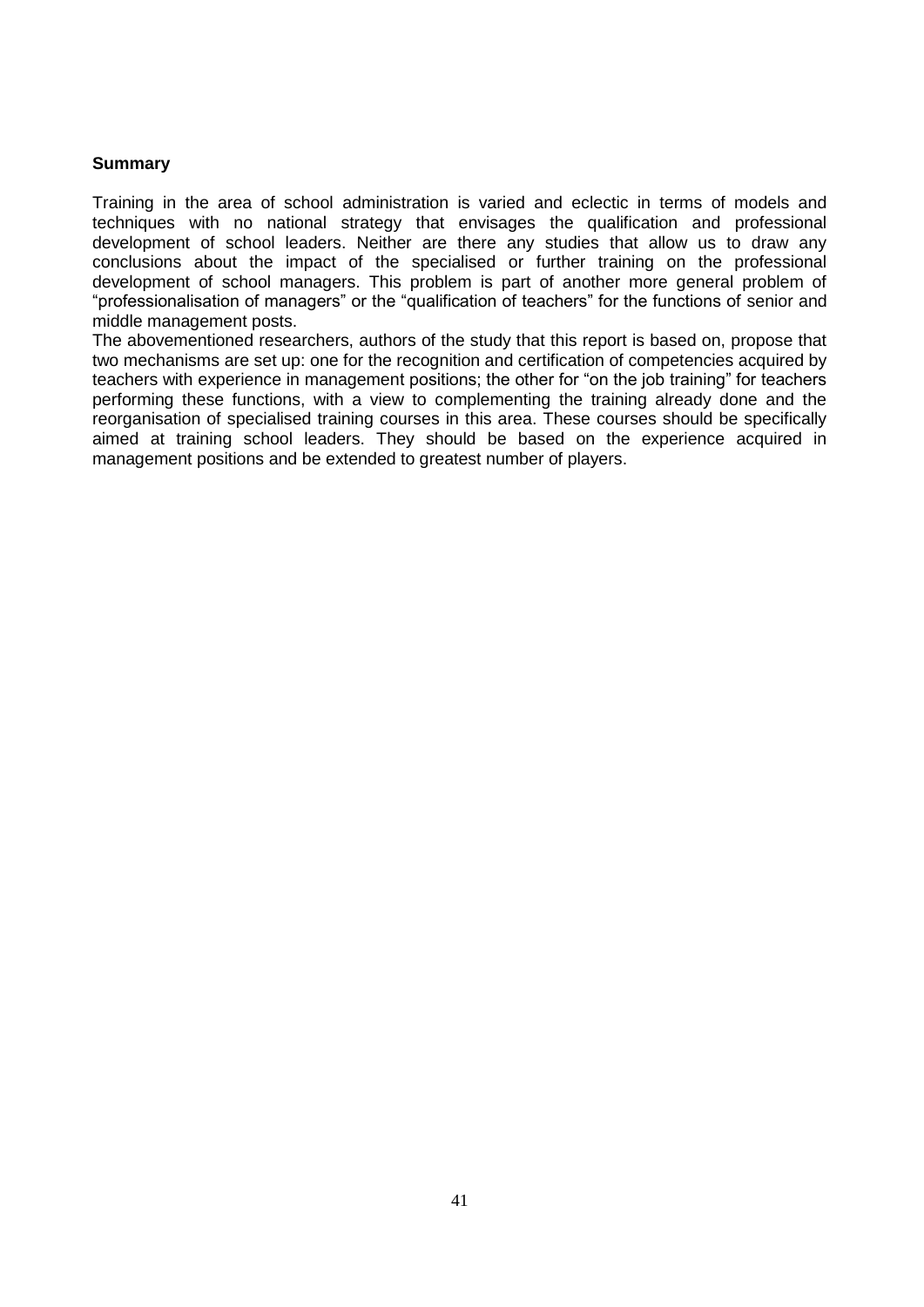## **CHAPTER VII -CONCLUSIONS**

#### **7.1. – Introduction**

In accordance with the OECD guidelines, the purpose of this chapter is to give an overall assessment of policies regarding school leadership, pointing out the "major strengths and weaknesses", as well as "trends and priorities for future policy development in this field".

The essential aspects of the current situation in our country, its strengths and weaknesses, point to the previous chapters where one can see a model of school administration that is still centralised, where school administration and management professionals are still limited in number and quality. Although there are cases of considerable dedication, motivation, and competence on the part of school leaders, the general picture is one of a lack of will and aptitude on the part of the majority of teachers for the performance of those functions, there being a lack of overall accountability by teachers and educational leaders for the learning achieved and for a more efficient and rational use of available resources. Indeed, school leadership, in its strictest sense, is still in its infancy in Portugal, although there has been rapid change in this area. We can say that the country is going through a transitional phase between the situation that is characterised by a system of electing presidents of executive councils and a new policy of seeking to inculcate the guiding principles and guidelines in school administration and management of a concept that is dynamic, professionally demanding and accountable in terms of overall results that comes from "school leadership" in itself.

It will still take some time until school leadership practices trickle down to the day-to-day running of schools and the local educational communities. However, current trends allow for a positive view of future development, counting on the adherence and adaptability of teachers in general and school leaders in particular, not forgetting the major contribution of the municipal authorities.

This view is relatively consensual, although naturally the identification of the causes and the solutions for the problems identified vary according to "position" and the legitimate interests of the various players: administration, schools, unions, parents" associations, training establishments, etc.

This confrontation of interests and points of view is actually one of the current characteristics of education policy formulation, as the complexity of the problems for today"s schools, as well as the search for appropriate and effective solutions, require flexible forms of governance in order to build commitment.

Against a background of the relative and complementary nature of the various points of view, where political action tends to dominate, one can point to the following main conclusions taken from the abovementioned description and analysis in three areas: the political context in which recent school leadership policies have been developed; the current trends in the field; the main challenges that school leadership policies face.

## **7.2. – The context**

The performance of school leadership functions in Portugal has reflected a lack of definition, ambiguity and instability inherent in the consolidation of the democratic regime in Portugal after the revolution of 1974 and the global mutations that have occurred in the last 30 years. The traditional model of a centralised state administration has existed side by side for the last three decades with a set of multiple, sometimes ad hoc measures of delegation, de-concentration, and functional decentralisation involving regional and local public services, institutions and local authorities.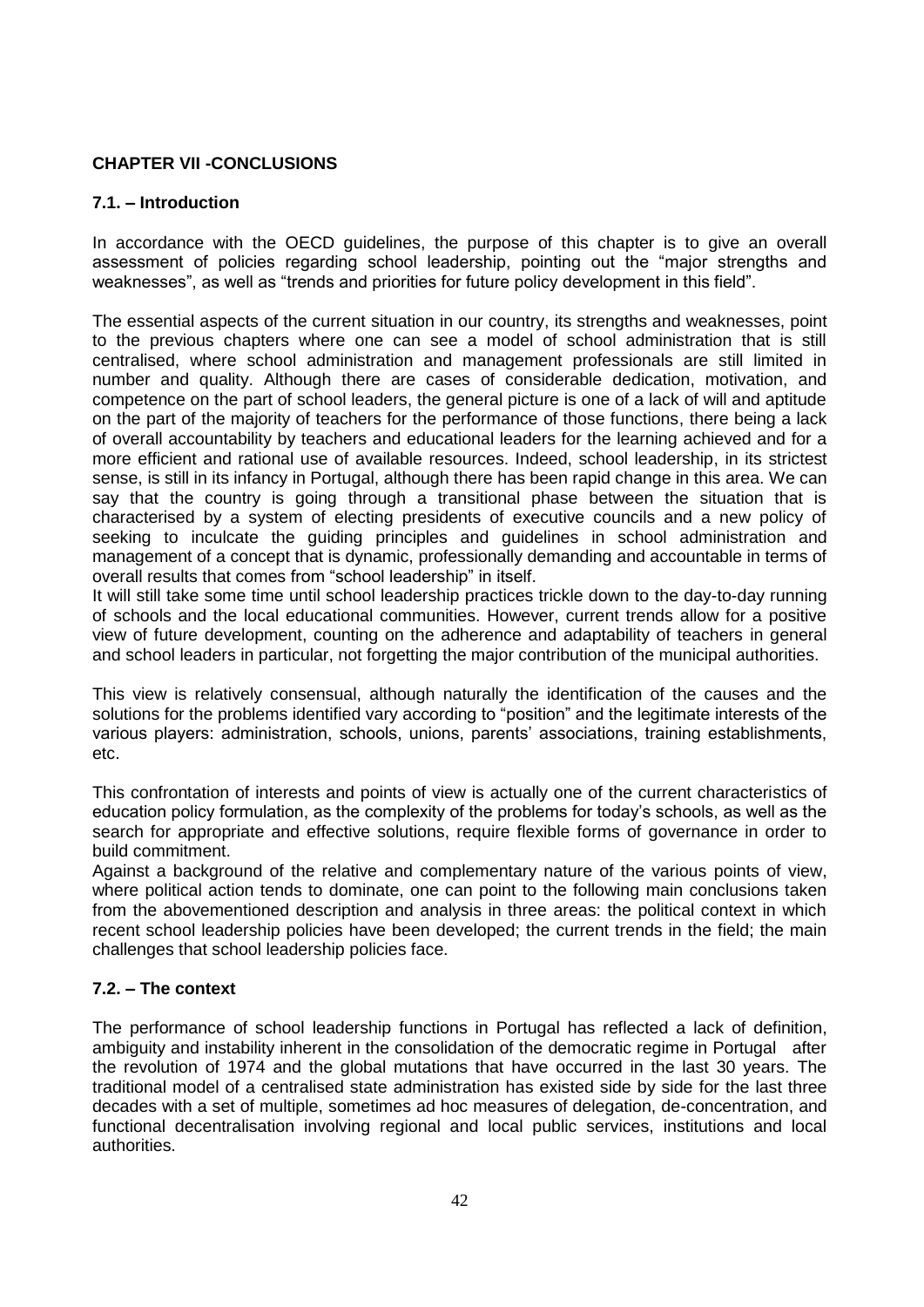To this end, alongside the traditional bureaucratic regulation mechanisms, based on the imperative setting and checking of standard routines and procedures, results-oriented management models have been established for the effectiveness, efficiency and the quality of public services. However, the policy measures for resource rationalisation, service streamlining and administration modernisation are often seen as a mere pretext for cost cutting, for increasing workloads and work-rates, and for the dismantling and privatisation of public services. Within a context of limited public spending, such measures have been seen with a certain apprehension and, in some cases, with some suspicion on the part of some sectors linked to education, both teachers and presidents of executive councils and some municipalities.

Within this context, the position of school leaders is weakened given their position as gatekeepers in the relationship between the governmental authorities and other professionals, in as much as their position could be somewhat ambiguous and ambivalent in the relationship between the "administrator" and the "professional". As new public policy endows management powers and responsibilities to them, school leaders have faced increasing problems.

### **7.3. – Current trends**

In recent years, and particularly since the beginning of the current government  $(12<sup>th</sup>$  March, 2005), the public policy formulation and management has undergone a significant change. For example, it is the case of the measures taken in relation to self-assessment and external assessment of schools, to the normative development of autonomy contracts and the consolidation of executive councils, particularly in the field of human resource management. Similarly, there has been an increase in the use of policy regulation mechanisms and instruments that increasingly involve scientific knowledge, in the shape of statistical data, quality indicators and "best practice" standards", making the legal-normative aspect, which until now has been the predominant one, secondary.

School leaders have come to play an important role in the management of this soft power as translators and intermediaries in the processes of the reception and adaptation of policies in their respective schools. This situation may give rise to the contradiction between the feeling of belonging to the teaching body and the new management identity built from the urgency of dayto-day decision making.

Considering these recent developments and the pressure of public opinion for greater social control of schools and the complexity of the problems itself, current trends in the evolution of the functions of the school administrator are not very clear. In school management, the policy measures of successive governments have fluctuated between traditional bureaucratic authoritarianism and the belief in the virtual regulation of competition. A good starting point for a re-thinking of school management could be the emphasis on the political and community aspect of state schools and making the school administrator a local mediator of interests and values.

#### **7.4. - Challenges**

As mentioned before, school leaders are nowadays confronted with a set of contrasting changes to the context in which they work, which clearly regulates their mission and functions, the competencies required, the procedures used and the results achieved. Those changes have occurred particularly in (1) the forms of public education policy regulation, (2) management practices and (3) pedagogical processes. In the first case, we are seeing the emergence of new regulation models with the appearance of the "evaluating state" that substitutes control *a priori* through rules, with control *a posteriori* through results. In the second case, we have seen a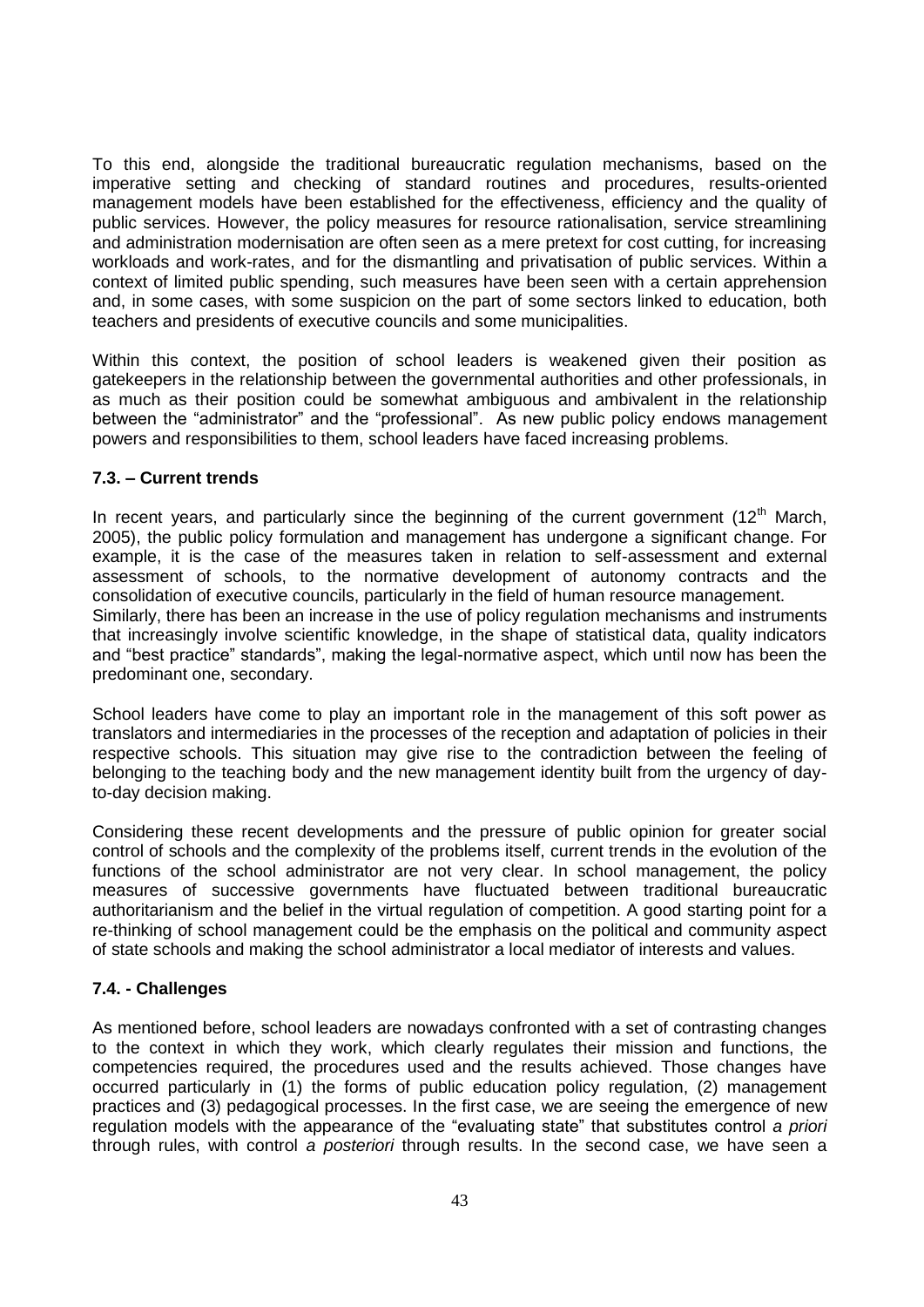paradigm change in the way organisation and management are seen, with the substitution of the "bureaucratic model" by alternative post-bureaucratic forms. In the third case, the curriculum has become more flexible and there has been a diversification of pedagogical strategies in order to deal with the increasingly heterogeneous nature of the students taught and promote the adjustment of school paths to student profiles.

As such, the challenges that managers and leaders face nowadays can only be dealt with within the framework of a broader set of policy measures that go beyond the limited field of the school and its professionals. Among those measures, some of the most important are: (i) the change in the State"s and its administration"s role in consolidating the regulation and guarantee of general principles and objectives, of correcting inequalities and equal distribution of resources; (ii) the promotion of geographical and administrative decentralisation with the effective transfer of responsibilities and resources to the municipalities in terms of the provision and local regulation of the educational system, (iii) the guarantee of an effective organisational autonomy of the school within the context of its functional multi-dependence and political multi-regulation (state, local authority, stakeholders and internal community) and (iv) the qualification of school leaders, the professionalization of teachers and other educational players, and the consolidation of student and parent participation. It is within this framework of these more global challenges that the development of leadership and management improvements in schools should be seen.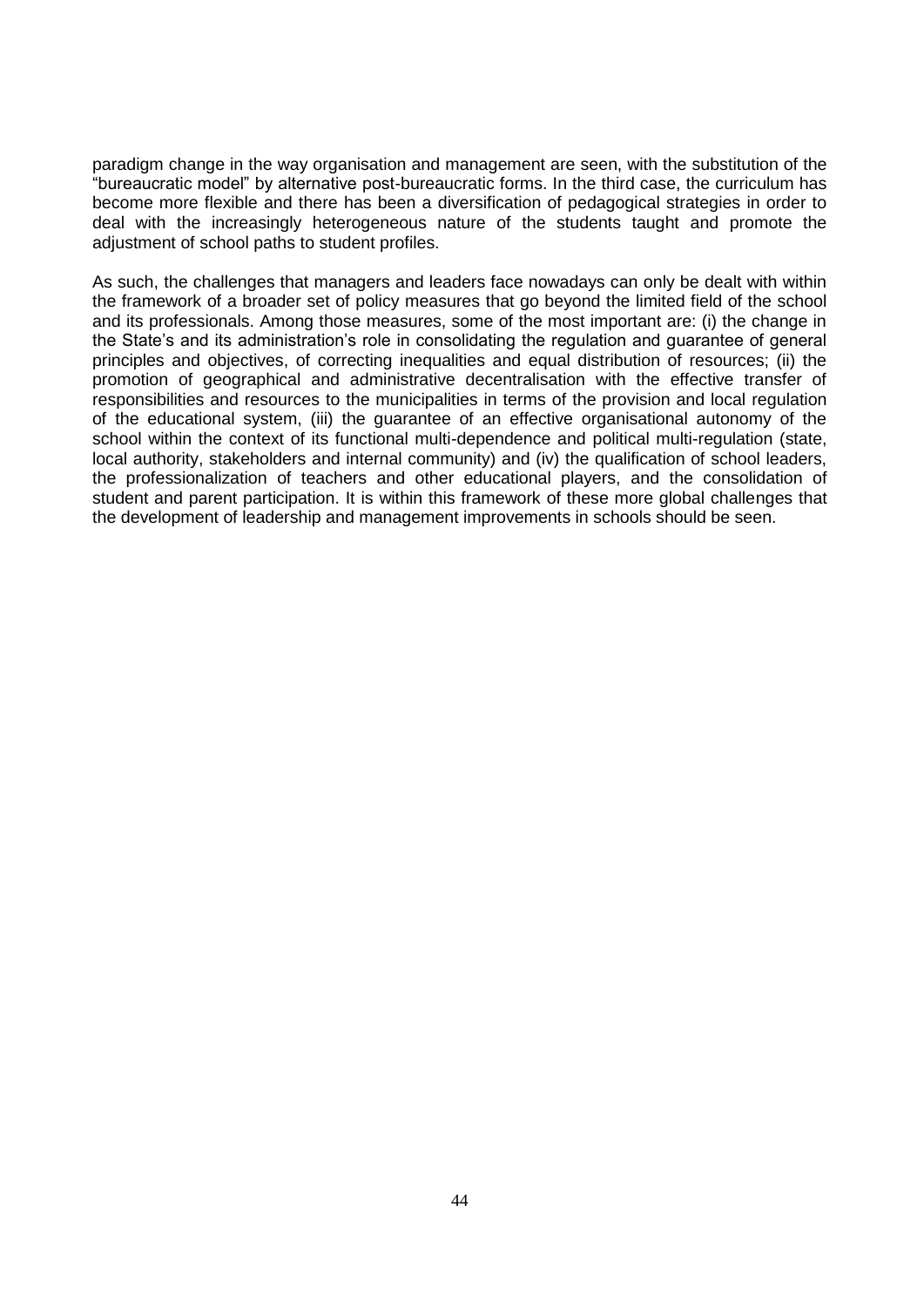# **A P P E N D I C E S**

The following pages present a short statistical profile of the educational system with figures on:

- Table 1 Pupil numbers by sector
- Graph 1 Pupil numbers
- Graph 2 Pupil numbers by sector
- Table 2 Pupil numbers by sector and type of education
- Graph 3 Pupil numbers on Professional Courses (Level 3) and Education and Training courses (Level 2)
- Table 3 Teaching institutions by type
- Graph 4 Teaching institutions
- Graph 5 Teaching institutions by size
- Table 4 Teaching staff by sector
- Graph 6 Teaching staff by sector
- Table 5 Pupil/computer ratio and pupil/computer with internet connection ratio by institution type
- Graph 7 Pupil/computer ratio and pupil/computer with internet connection ratio
- Table 6 Ministry of Education spending and Public spending from 1995 to 2005
- Table 7 and 8 Ministry of Education spending on education as a percentage of GDP by sector (1995, 2000, 2004)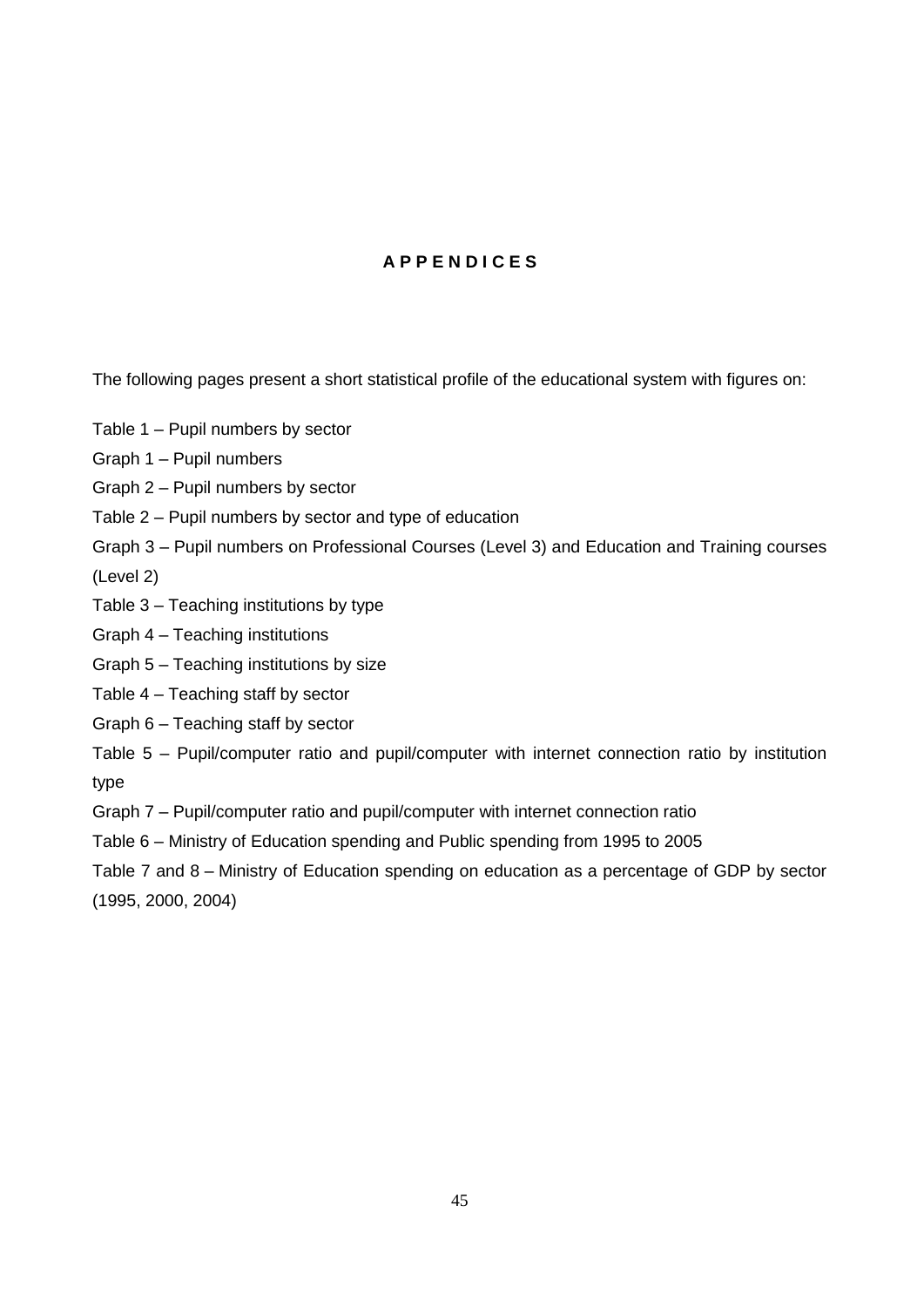|                                            |              | Academic year 2005/06            | Academic year 2006/07 |                                  |  |
|--------------------------------------------|--------------|----------------------------------|-----------------------|----------------------------------|--|
|                                            | <b>Total</b> | <b>State</b><br><b>Education</b> | <b>Total</b>          | <b>State</b><br><b>Education</b> |  |
| <b>Total</b>                               | 1.648.278    | 1.346.821                        | 1.669.470             | 1.360.563                        |  |
| <b>Pre-school</b><br><b>Education</b>      | 245.736      | 127.002                          | 247.224               | 127.541                          |  |
| <b>Compulsory</b><br><b>Education</b>      | 1.076.360    | 955.172                          | 1.084.800             | 959.973                          |  |
| $1st$ cycle                                | 467.061      | 419.199                          | 469.443               | 420.354                          |  |
| $2nd$ cycle                                | 240.218      | 211.831                          | 239.819               | 210.453                          |  |
| $3rd$ cycle                                | 369.081      | 324.142                          | 375.538               | 329.166                          |  |
| <b>Upper-secondary</b><br><b>Education</b> | 326.182      | 264.647                          | 337,446               | 273.049                          |  |

# **TABLE 1 – PUPIL NUMBERS BY SECTOR**





**Source:**

Gabinete de Informação e Avaliação do Sistema Educativo (GAISE), *Recenseamento Escolar 05/06* Gabinete de Informação e Avaliação do Sistema Educativo (GIASE), *Recenseamento Escolar 06/07*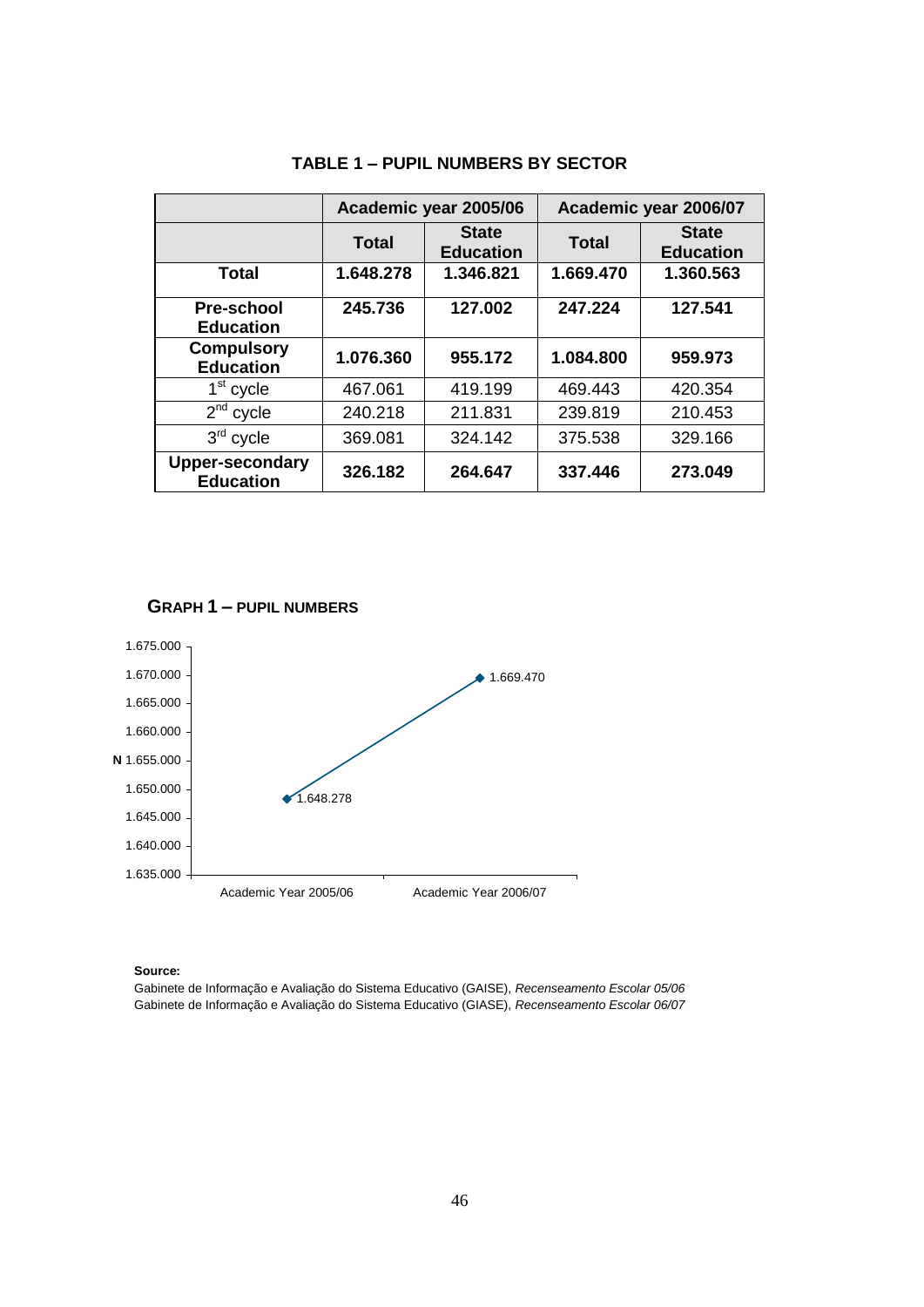

## **GRAPH 2 – PUPIL NUMBERS BY SECTOR**

**Source:**

Gabinete de Informação e Avaliação do Sistema Educativo (GAISE), *Recenseamento Escolar 05/06* Gabinete de Informação e Avaliação do Sistema Educativo (GIASE), *Recenseamento Escolar 06/07*

|                                          |           | Academic year 2005/06            | <b>Academic year</b><br>2006/07 |                                  |  |
|------------------------------------------|-----------|----------------------------------|---------------------------------|----------------------------------|--|
|                                          | Total     | <b>State</b><br><b>Education</b> | <b>Total</b>                    | <b>State</b><br><b>Education</b> |  |
| <b>Total</b>                             | 1.648.278 | 1.346.821                        | 1.669.470                       | 1.360.563                        |  |
| 3rd cycle                                | 369.081   | 324.142                          | 375.538                         | 329.166                          |  |
| Professional courses<br>(level 2)        | 2.107     | 1.084                            | 587                             | 294                              |  |
| ETC (level 2)                            | 11.512    | 9.620                            | 24.418                          | 20.129                           |  |
| <b>Upper-secondary</b><br>education      | 326.182   | 264.647                          | 337.446                         | 273.049                          |  |
| <b>Professional courses</b><br>(level 3) | 33.341    | 3.607                            | 44.466                          | 13.951                           |  |
| ETC (level 3)                            | 3.103     | 2.411                            | 4.898                           | 3.628                            |  |

# **TABLE 2 – PUPILS NUMBERS BY SECTOR AND TYPE OF EDUCATION**

**Source:** 

Gabinete de Informação e Avaliação do Sistema Educativo, School census 05/06 Gabinete de Informação e Avaliação do Sistema Educativo, School census 06/07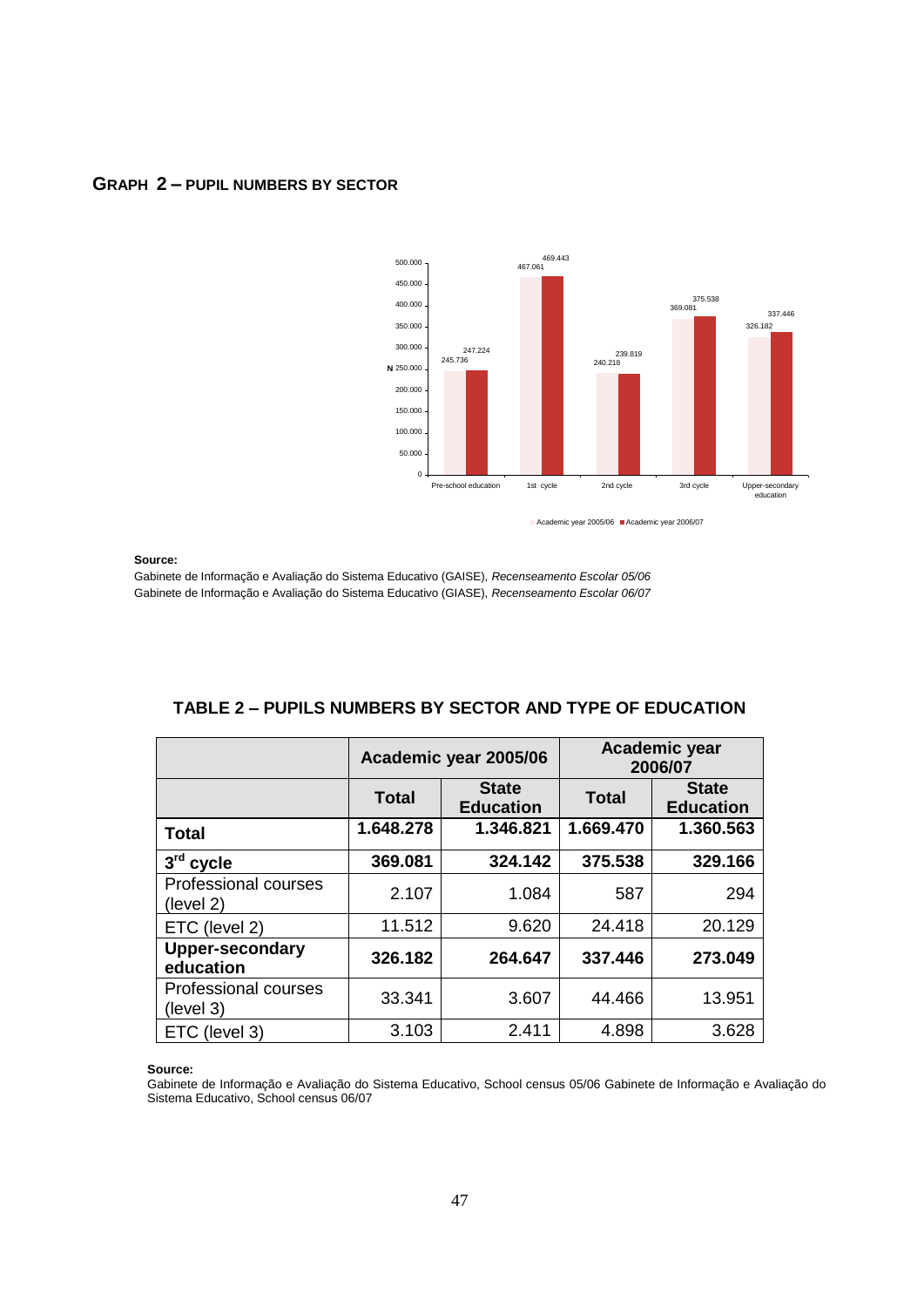# **GRAPH 3 – PUPIL NUMBERS ON PROFESSIONAL COURSES (LEVEL 3) AND EDUCATION AND TRAINING COURSES (LEVEL 2)**



Academic year 2005/06 Academic year 2006/07

#### **Source:**

Gabinete de Informação e Avaliação do Sistema Educativo (GIASE), *Recenseamento Escolar 05/06* Gabinete de Informação e Avaliação do Sistema Educativo (GIASE), *Recenseamento Escolar 06/07*

|                                        |                                                     | Academic year 2005/06 | Academic year 2006/07 |                                     |  |
|----------------------------------------|-----------------------------------------------------|-----------------------|-----------------------|-------------------------------------|--|
|                                        | <b>With fewer</b><br><b>Total</b><br>than 10 pupils |                       | <b>Total</b>          | <b>With fewer</b><br>than 10 pupils |  |
| <b>Total</b>                           | 14.121                                              | 2.020                 | 12.510                | 712                                 |  |
| <b>State education</b><br>institutions | 11.702                                              | 1.989                 | 10.071                | 683                                 |  |
| <b>Schools CE1</b>                     | 6.088                                               | 1.582                 | 4.509                 | 308                                 |  |

## **TABLE 3 – TEACHING INSTITUTIONS BY TYPE**

#### **Source:**

Gabinete de Informação e Avaliação do Sistema Educativo, School census *05/06* Gabinete de Informação e Avaliação do Sistema Educativo, School census *06/07*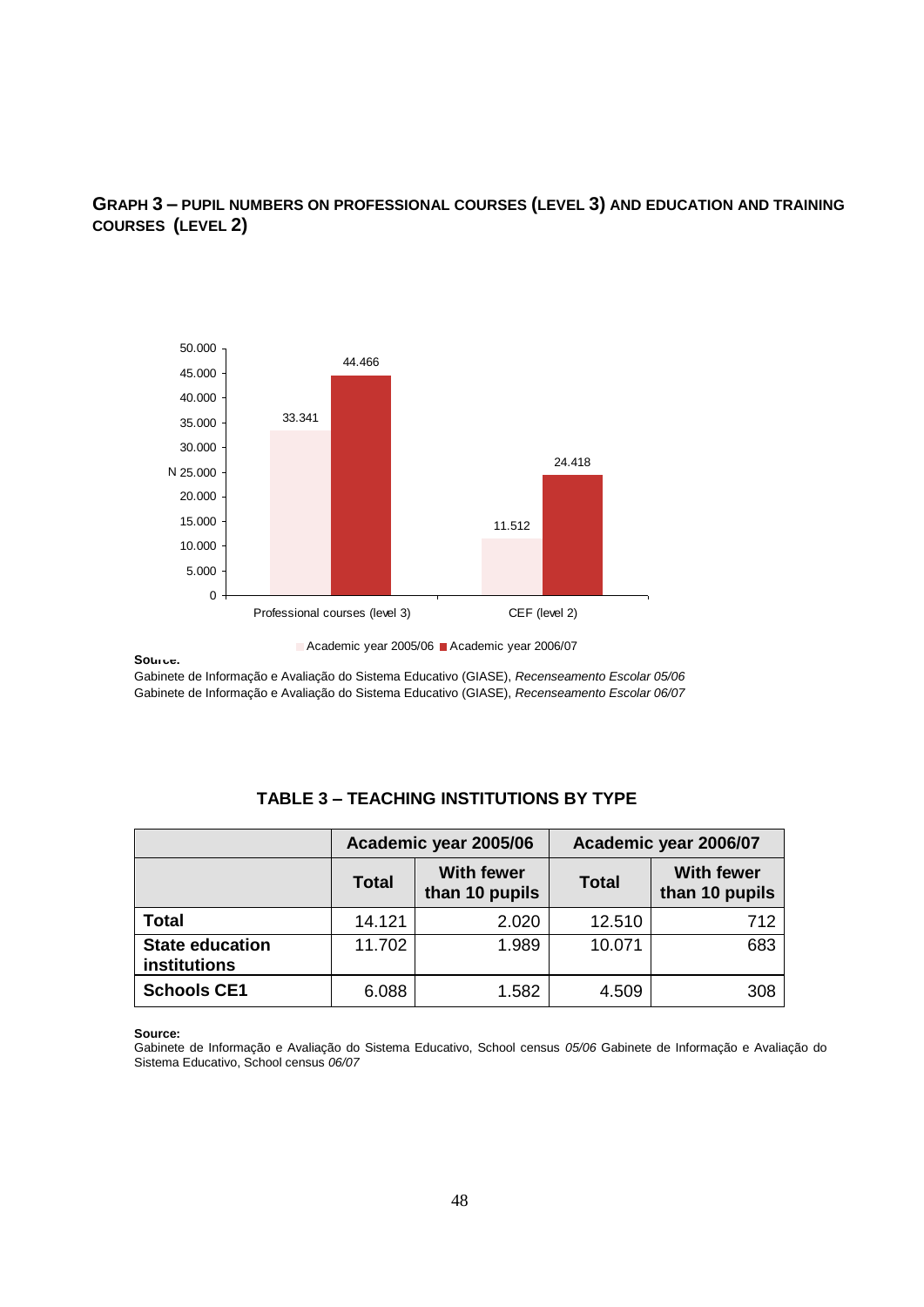#### **GRAPH 4 – TEACHING INSTITUTIONS**



**Source:**

Gabinete de Informação e Avaliação do Sistema Educativo (GIASE), *Recenseamento Escolar 05/06* Gabinete de Informação e Avaliação do Sistema Educativo (GIASE), *Recenseamento Escolar 06/07*





**Source:** Gabinete de Informação e Avaliação do Sistema Educativo (GIASE), *Recenseamento Escolar 05/06*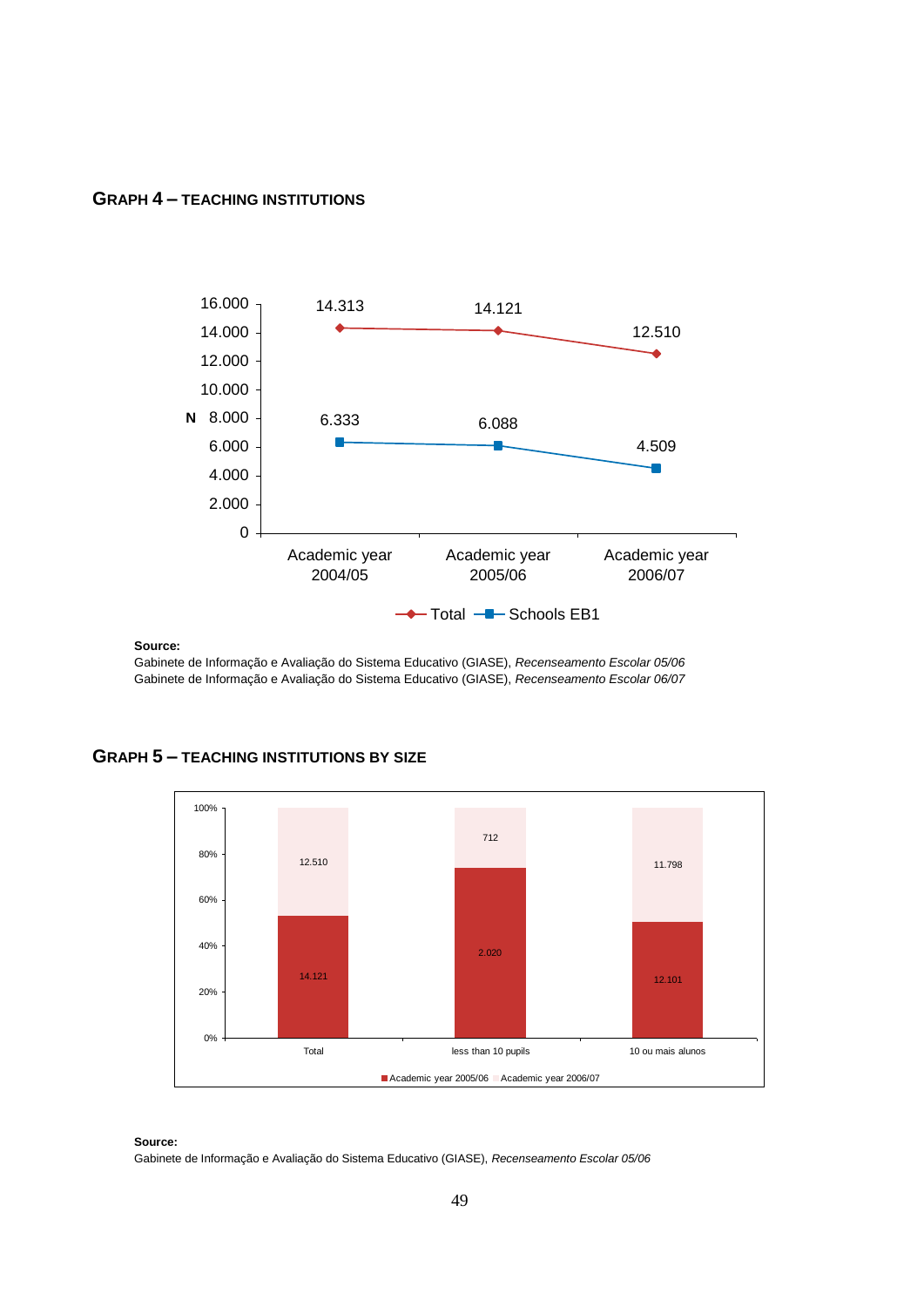Gabinete de Informação e Avaliação do Sistema Educativo (GIASE), *Recenseamento Escolar 06/07*

### **TABLE 4 – TEACHING STAFF BY SECTOR**

|                                                                 |              | Academic year 2005/06     | Academic year 2006/07 |                           |  |
|-----------------------------------------------------------------|--------------|---------------------------|-----------------------|---------------------------|--|
|                                                                 | <b>Total</b> | <b>State</b><br>education | <b>Total</b>          | <b>State</b><br>education |  |
| <b>Pre-school education</b>                                     | 15.315       | 8.680                     | 15.332                | 8.566                     |  |
| 1 <sup>st</sup> cycle                                           | 33.179       | 30.729                    | 30.642                | 28.052                    |  |
| $2nd$ cycle                                                     | 32.582       | 29.706                    | 32.302                | 29.741                    |  |
| $3rd$ cycle, upper-<br>secondary and<br>professional/qualifying | 96.454       | 80.729                    | 91.015                | 76.035                    |  |

#### **Source:**

Gabinete de Informação e Avaliação do Sistema Educativo (GIASE)

#### **GRAPH 6 – TEACHING STAFF BY SECTOR**



Academic year 2005/06 Academic year 2006/07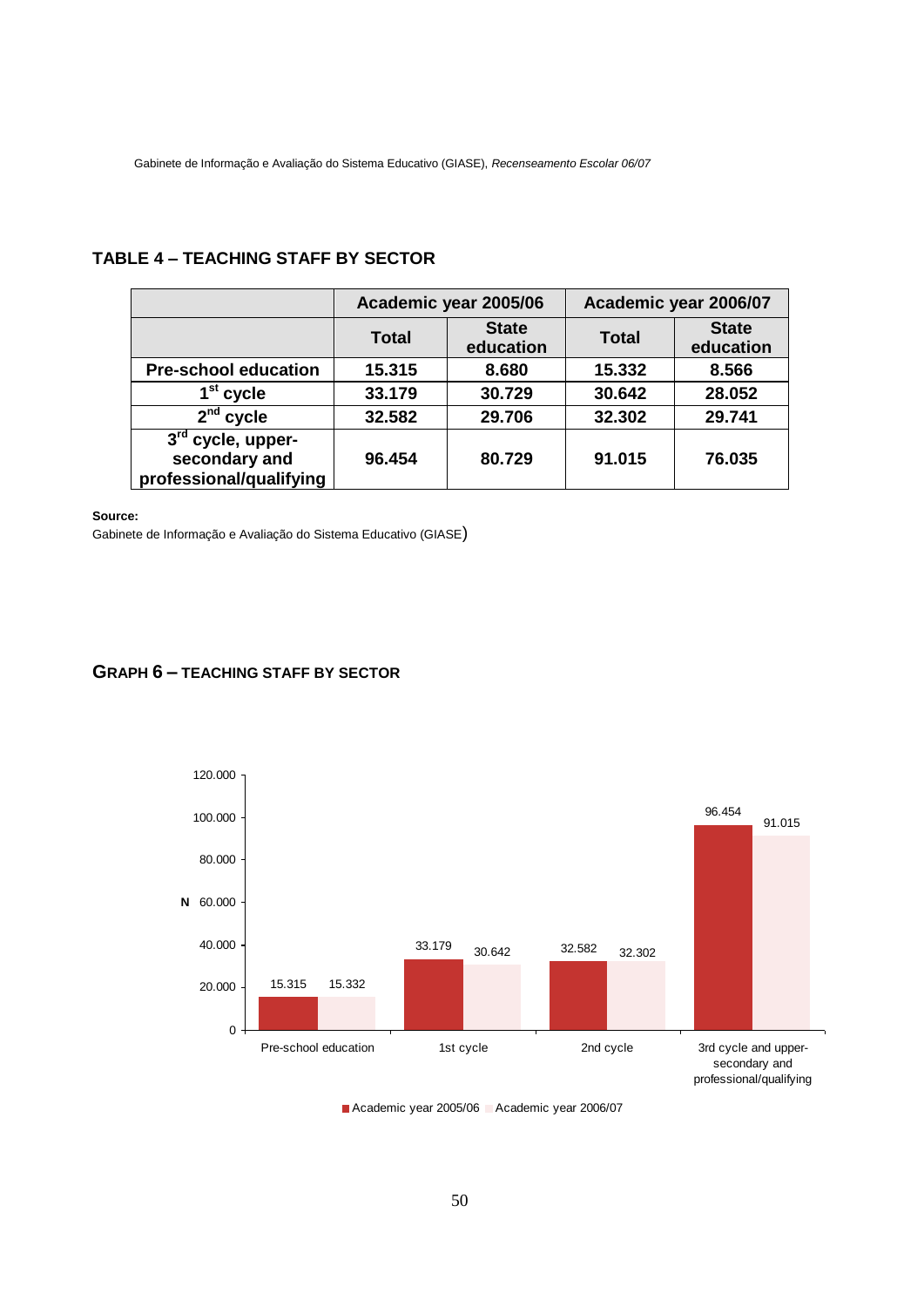#### **Source:**

Gabinete de Informação e Avaliação do Sistema Educativo (GIASE), *Recenseamento Escolar 05/06* Gabinete de Informação e Avaliação do Sistema Educativo (GIASE), *Recenseamento Escolar 06/07*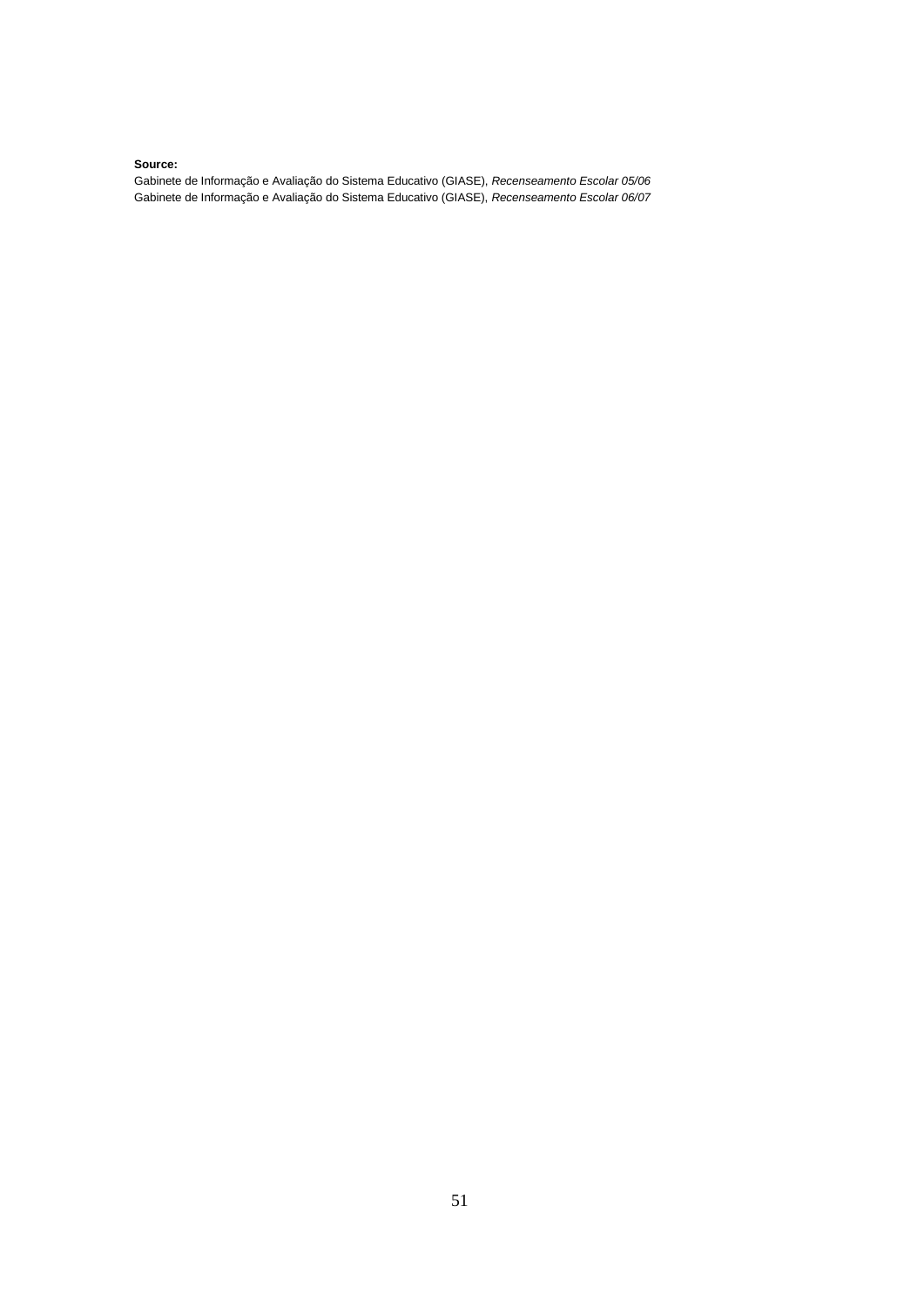## **TABLE 5 – PUPIL/COMPUTER RATIO AND PUPIL/COMPUTER WITH INTERNET CONNECTION RATION BY INSTITUTION TYPE**

|              |                 | <b>Pupil/computer ratio</b> |                 | <b>Pupil/computer with internet</b><br>connection |                 |         |
|--------------|-----------------|-----------------------------|-----------------|---------------------------------------------------|-----------------|---------|
|              | <b>Academic</b> | <b>Academic</b>             | <b>Academic</b> | <b>Academic</b>                                   | <b>Academic</b> |         |
|              | year            | year                        | year            | year                                              | year            | year    |
|              | 2001/02         | 2005/06                     | 2006/07         | 2001/02                                           | 2005/06         | 2006/07 |
| <b>Total</b> | 17              | 11                          | 10              | 34                                                | 14              | 12      |
| <b>State</b> | 19              | 12                          | 10              | 39                                                | 16              | 13      |
| Education    |                 |                             |                 |                                                   |                 |         |

**Source:** Gabinete de Estatística e Planeamento da Educação (GEPE)

# **GRAPH 7 – PUPIL/COMPUTER RATIO AND PUPIL/COMPUTER WITH INTERNET CONNECTION RATIO**



**Source**: Gabinete de Informação e Avaliação do Sistema Educativo (GIASE)